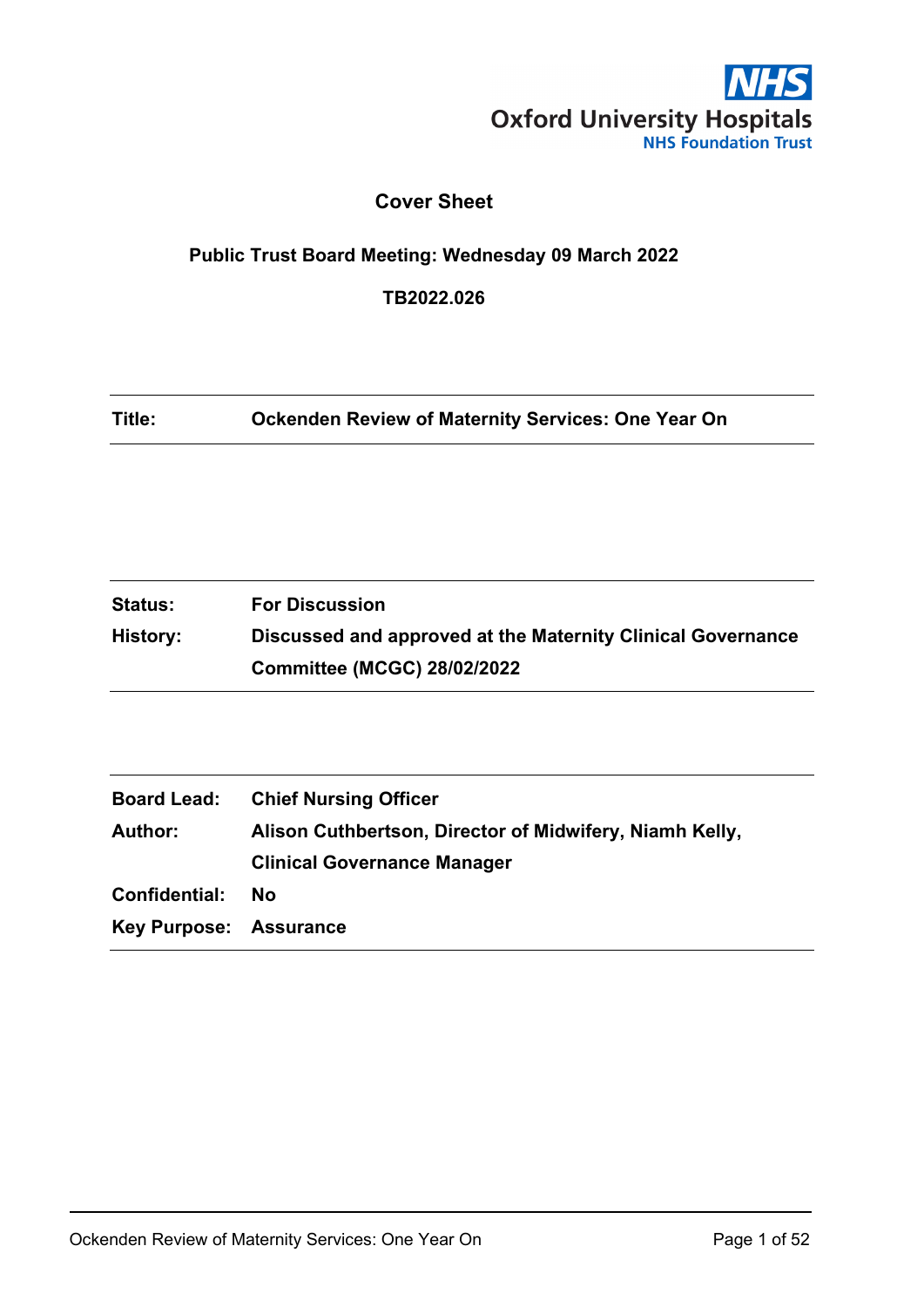### <span id="page-1-0"></span>**Executive Summary**

- 1. This paper provides the Committee with an overview of the position of this Trust in relation to the recommendations from the immediate and essential actions from the Ockenden report published in December 2020 one year on.
- 2. When the Ockenden report was published the first requirement was for an initial declaration by the Chief Executive Officer against 12 specific urgent clinical priorities to be submitted to NHSI by December 2021, which was completed.
- 3. The second requirement was for the Trust to implement the full set of seven Ockenden immediate and essential actions (IEAs) and for the Board to review an associated report was presented at the public Board meeting in March 2021 which was completed which was the initial gap analysis.
- 4. The third requirement was for the Trust to submit the evidence for the seven IEAs which were further divided into discreet actions. The evidence was submitted as part of the Ockenden review on the 30 June 2021 as requested.
- 5. In February 2022 the Trust received the results of phase 2 audit for the Ockenden evidence. The results identified gaps where the Trust had not been able to provide sufficient evidence and an action plan has been created to address these.

### <span id="page-1-1"></span>**Conclusion**

6. Maternity services have reviewed the evidence submitted as part of the review in June 2021. The Trust is compliant with the majority of the recommendations in the report and action plans have been developed where further work is required which will be reported to the Regional Midwife for NHSE and NHSI. The action plan has been agreed at the Maternity Clinical Governance Committee (MCGC) in February 2022 and progress on the actions will be monitored through this meeting.

### **Recommendations**

- 7. The Trust Board is asked to discuss progress on the Ockenden Assurance tool which includes the recommendations from the Morecambe Bay investigation report and the Ockenden report at their next public Board meeting. The discussion is expected to include:
	- a. Progress with implementation of the 7 IEAs outlined in the Ockenden report and the plan to ensure full compliance.
	- b. Maternity services workforce plans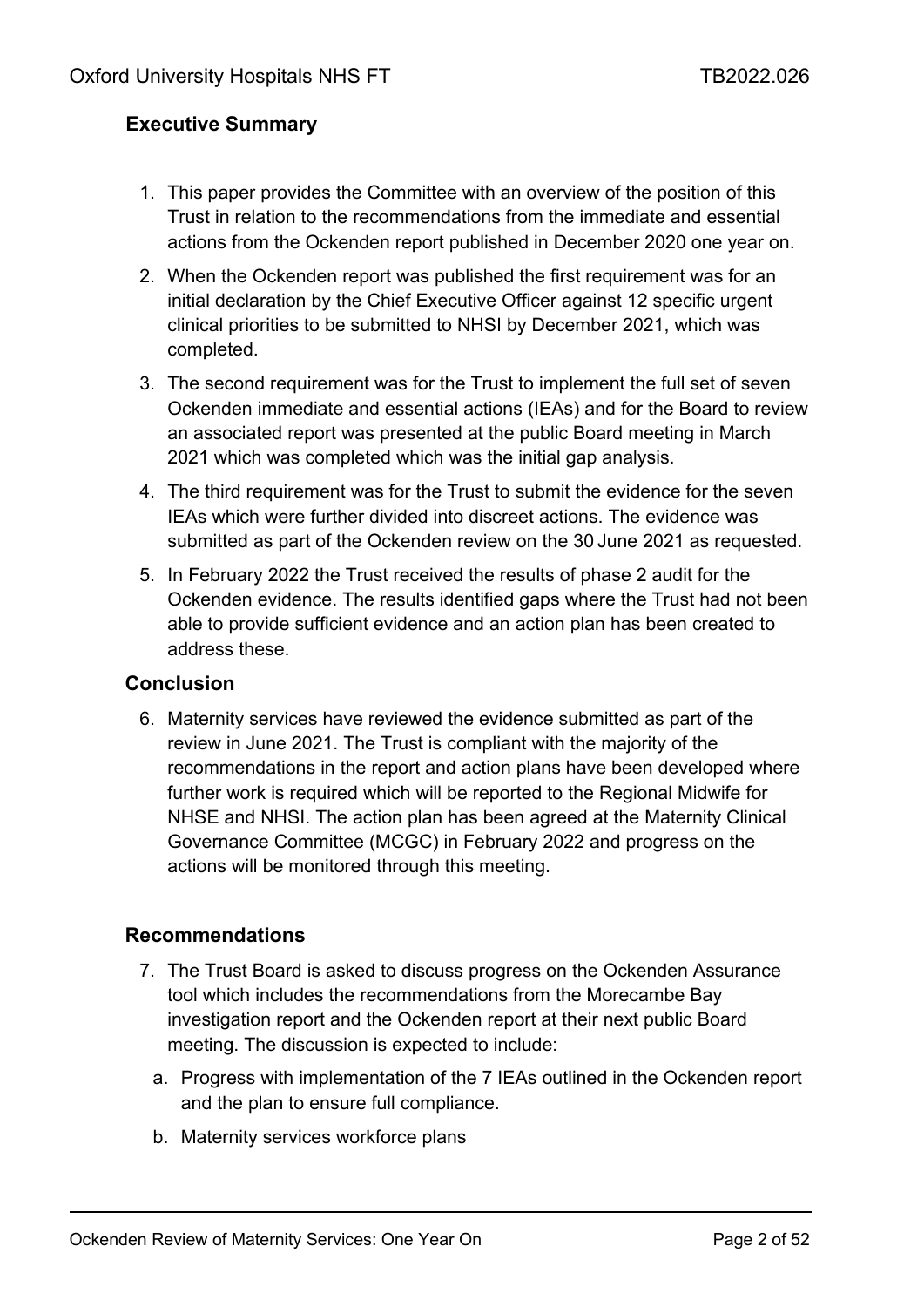### **Contents**

| 1. |                                                                       |  |
|----|-----------------------------------------------------------------------|--|
| 2. |                                                                       |  |
| 3. |                                                                       |  |
| 4. |                                                                       |  |
| 5. |                                                                       |  |
| 6. | Appendix 1 Action plan for Ockenden Report and Morecambe Bay Report 8 |  |
| 7. | Appendix 2: Ockenden and Morecambe Bay – One Year On 16               |  |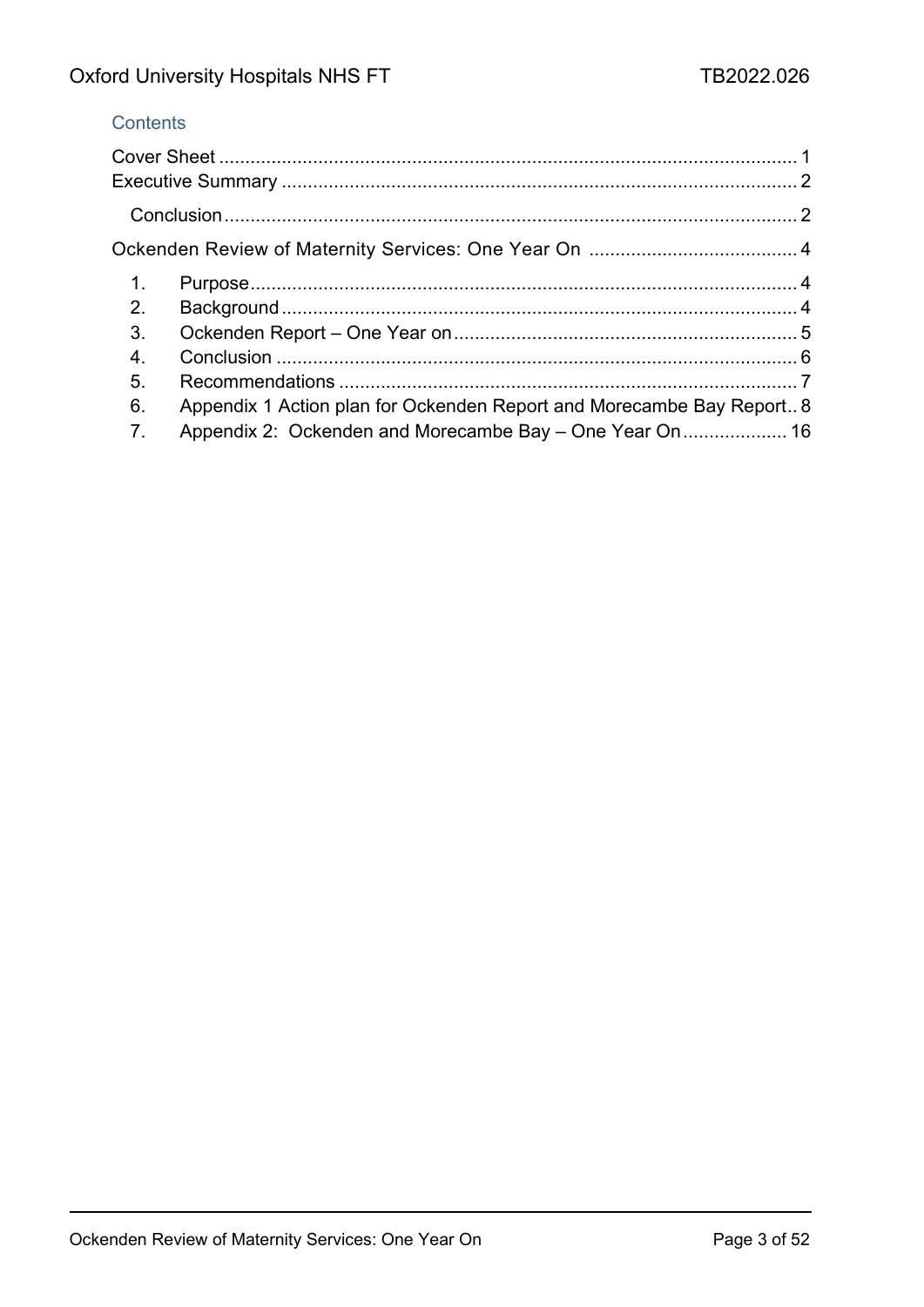### <span id="page-3-0"></span>**Ockenden Review of Maternity Services: One Year On**

### <span id="page-3-1"></span>**1. Purpose**

1.1.This paper provides the Committee with an update on the progress on the Ockenden Assurance tool that was published on the 10 December 2020 one year on. It also includes the recommendations from the Morecambe Bay investigation report.

### <span id="page-3-2"></span>**2. Background**

- 2.1.The Ockenden report was written following a review at The Shrewsbury and Telford Hospital NHS Trust following a letter from bereaved families, raising concerns where babies and mothers died or potentially suffered significant harm whilst receiving maternity care at the hospital. The former Secretary of State for Health and Social Care, Jeremy Hunt instructed NHS Improvement to commission a review assessing the quality of investigations relating to newborn, infant and maternal harm at that Trust.
- 2.2.The first terms of reference for the review were written in 2017 for a review comprising of 23 families. Since the review commenced more families contacted the review team raising concerns about the maternity care and treatment they had received at the Trust. The terms of reference were amended in November 2019 to encompass over a thousand families.
- 2.3.Due to the size of the review the second and final independent report is due in 2021. Having performed the first 250 clinical reviews, the review team identified emerging themes. Recommendations were issued for all acute Trusts offering maternity care and the wider maternity community across England to be addressed as soon as possible.
- 2.4.There were seven immediate and essential actions (IEAs) within the Ockenden report comprising 12 specific urgent clinical priorities. An initial gap analysis was undertaken with the input of the Trust maternity safety champion, Local Maternity System and the executive leads.
- 2.5.In fulfilment of requirements a declaration against the immediate actions was submitted as required on the 21<sup>st</sup> December 2020.
- 2.6.At the time of the initial declaration the Trust was compliant with the majority of the recommendations with the exception of one which were reported to Trust board which was:
	- The Immediate and Essential Action (IEA) 5: Risk Assessment throughout pregnancy – partially compliant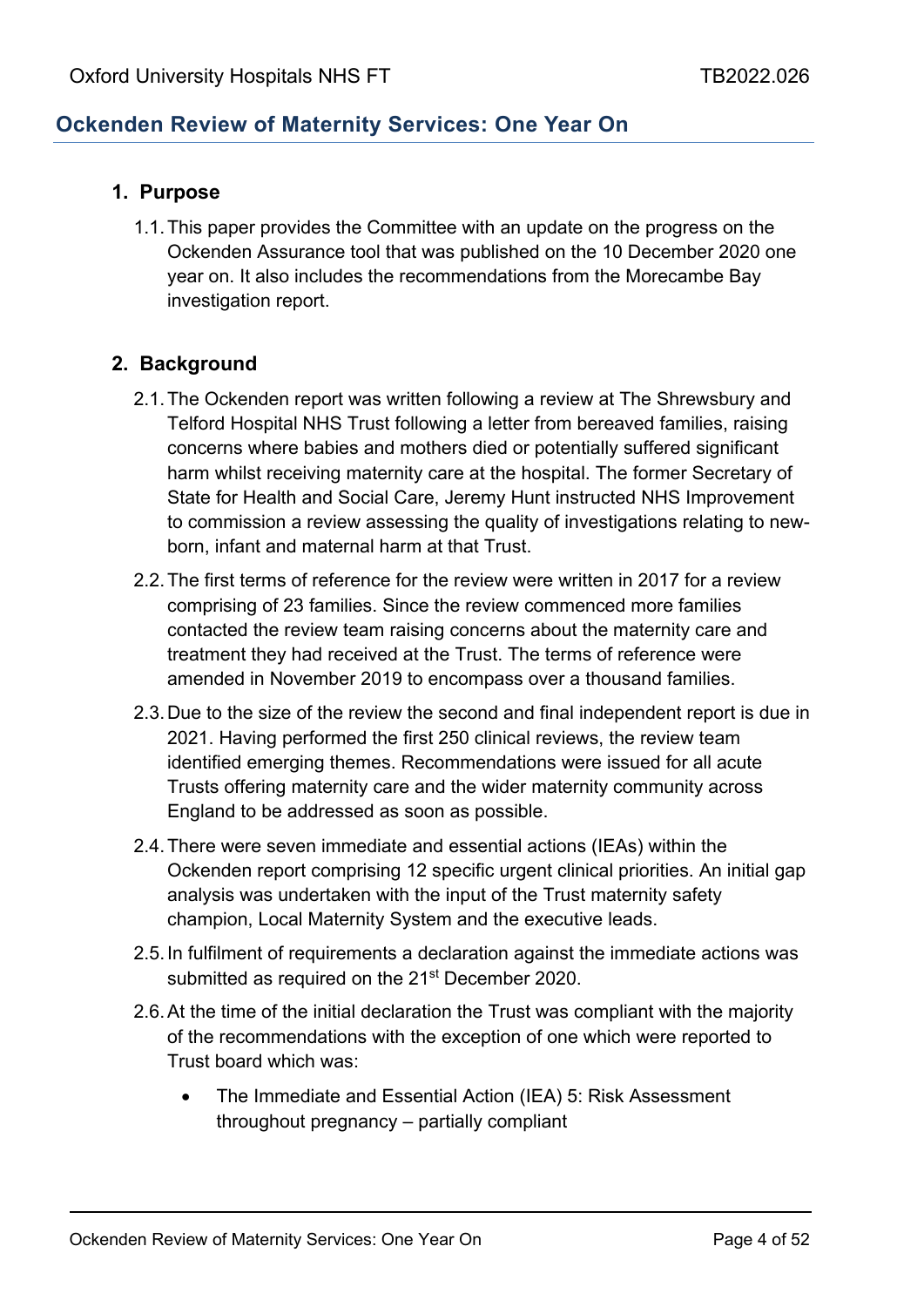- 2.7.The second requirement made by the Regional Chief Midwife, NHS England and NHS Improvement for the Southeast was for the Trust to implement the full set of seven Ockenden immediate and essential actions (IEAs) and for the Board to review an associated report at the next public Board meeting.
- 2.8.In order to facilitate reporting a further overarching assessment using a National Health Service England (NHSE) designated toolkit was undertaken. This toolkit was devised to support providers to assess their current position against the seven Immediate and Essential Actions (IEAs) in the Ockenden Report and provide assurance of effective implementation to their boards, Local Maternity System and NHS England and NHS Improvement regional teams.
- 2.9.As part of this review, and also as part of the reporting requirements associated with the maternity incentive scheme, maternity services were asked to review the workforce planning to demonstrate their compliance; with standards; this included neonatal services.
- 2.10. Maternity services were compliant with the requirement to complete birth-rate plus (BR+) which is a toolkit used to assess the maternity staffing requirements. At the time there was no workforce gap and therefore an action plan was not produced. However, there was a high risk of non-compliance with neonatal nursing workforce which was reviewed and addressed by NOTSSCaN Division. The business case was discussed at the Trust Management Executive (TME) in June 2021. They have been recruiting to their vacant posts.
- 2.11. The third requirement was for the Trust to submit the evidence for the seven IEAs which were further divided into discreet actions. The evidence was submitted as part of the Ockenden review on the 30 June 2021 as requested.
- 2.12. In February 2022 the Trust received the results of phase 2 audit for the Ockenden evidence. The results identified gaps where the Trust had not been able to provide sufficient evidence and an action plan has been created to address these.

### <span id="page-4-0"></span>**3. Ockenden Report – One Year on**

- 3.1.Maternity have been asked to discuss their progress on the Ockenden Assurance tool and to include the recommendations from the Morecambe Bay investigation at their next public board meeting.
- 3.2.There are discreet actions that maternity did not supply sufficient evidence for in June 2021 and an action plan has been developed for those areas (see appendix 1 Ockenden and Morecambe Bay action plan). This action plan also includes the actions from the review of the Morecambe Bay recommendations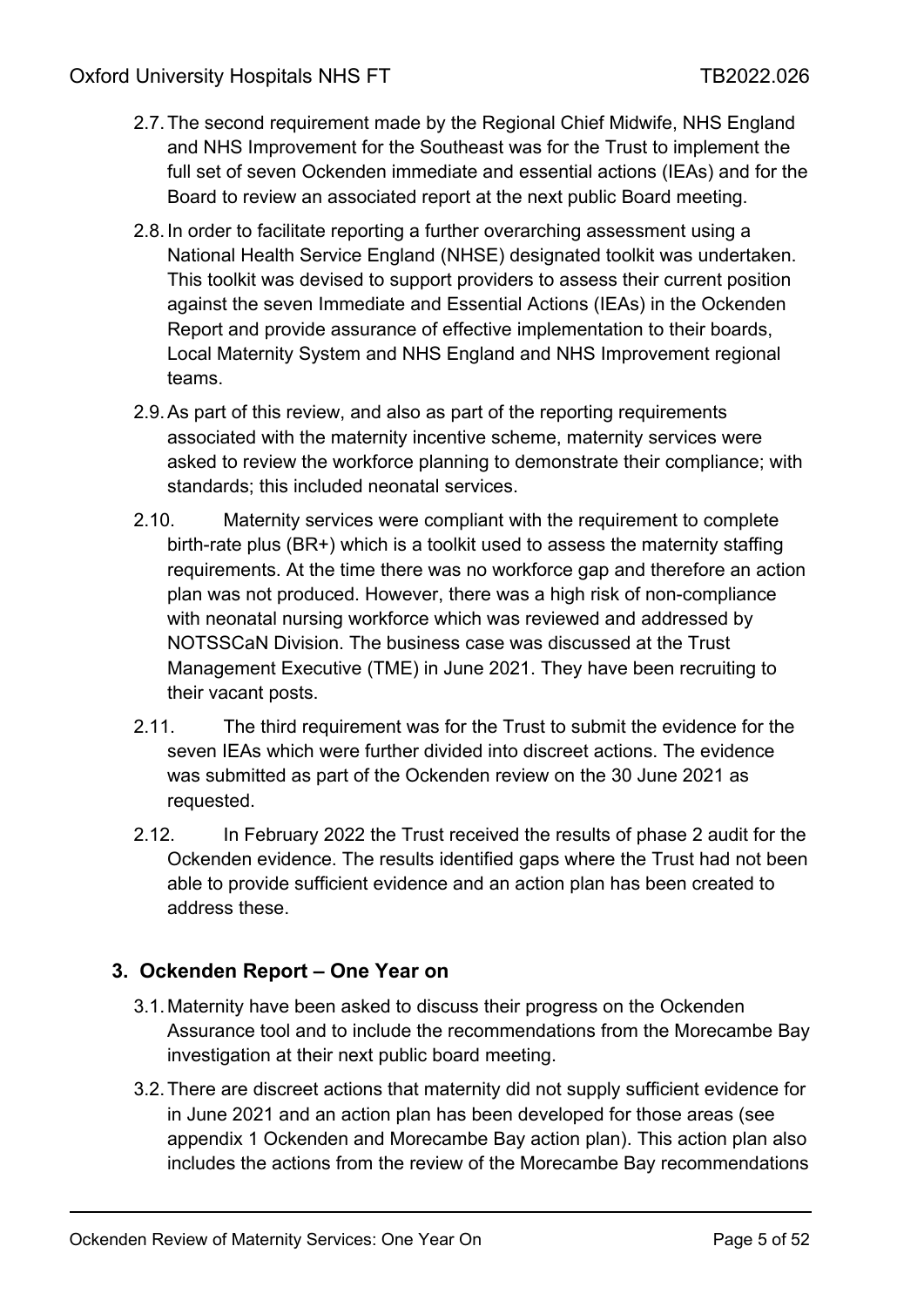that maternity have been asked to do. There were 2 areas that are rated as amber from the results received following the June submission of evidence. However, these have been actioned in July and August 2021 and an update is given in the action plan (appendix 1). This relates to IEA 1 Enhanced Safety, questions 7 and 11.

- 3.3.Work continues on the areas that maternity had supplied evidence for to ensure they remain compliant (see appendix 2 for an update on the evidence supplied for Ockenden along with the review of the Morecambe Bay recommendations).
- 3.4. The Immediate and Essential Action (IEA) 5 remains an area of concern for Maternity as they do not have a digital system to undertake ongoing audits to ensure risk assessments are completed at each antenatal contact and audit the personal care and support plans. The new Antenatal A3 Chart is being launched in March 2022, however an audit of these will not be able to be done until December 2022 at the earliest until the women give birth. If there was a digital system these audits could be done more frequently.
- 3.5.Maternity Services are currently undertaking a review of staffing using BirthRate plus (BR+). Data collection is currently being undertaken and data will be submitted to BR+ at the beginning of March 2022. There are 12 months of Oxford University Hospitals (OUH) acuity data that will be submitted for BR+ to analyse and produce OUH specific recommendations. BR+ will then do the calculations and meet with the maternity leadership team to discuss the results and to look at what further actions are required. This is being done in conjunction with the Buckinghamshire, Oxfordshire and Berkshire (BOB) Local Maternity and Neonatal Services (LMNS).
- 3.6.One of the recommendations in the Morecambe Bay report is to have ensuite facilities on Delivery Suite (Question 17). The Trust are currently not in a position to action this within the 2022/23 financial year given the constraints associated with both the physical estate and capital funding.

### <span id="page-5-0"></span>**4. Conclusion**

4.1.Maternity services have reviewed their results from the evidence that was submitted and provided an update on the further work that has been undertaken and that needs to be undertaken to ensure safety in maternity services. The Trust is compliant with the majority of the recommendations in the report and action plans have been developed where further work is required which will be reported to the Regional Midwife for NHSE and NHSI. The action plan has been agreed at the Maternity Clinical Governance Committee (MCGC) in February 2022 and progress on the actions will be monitored through this meeting.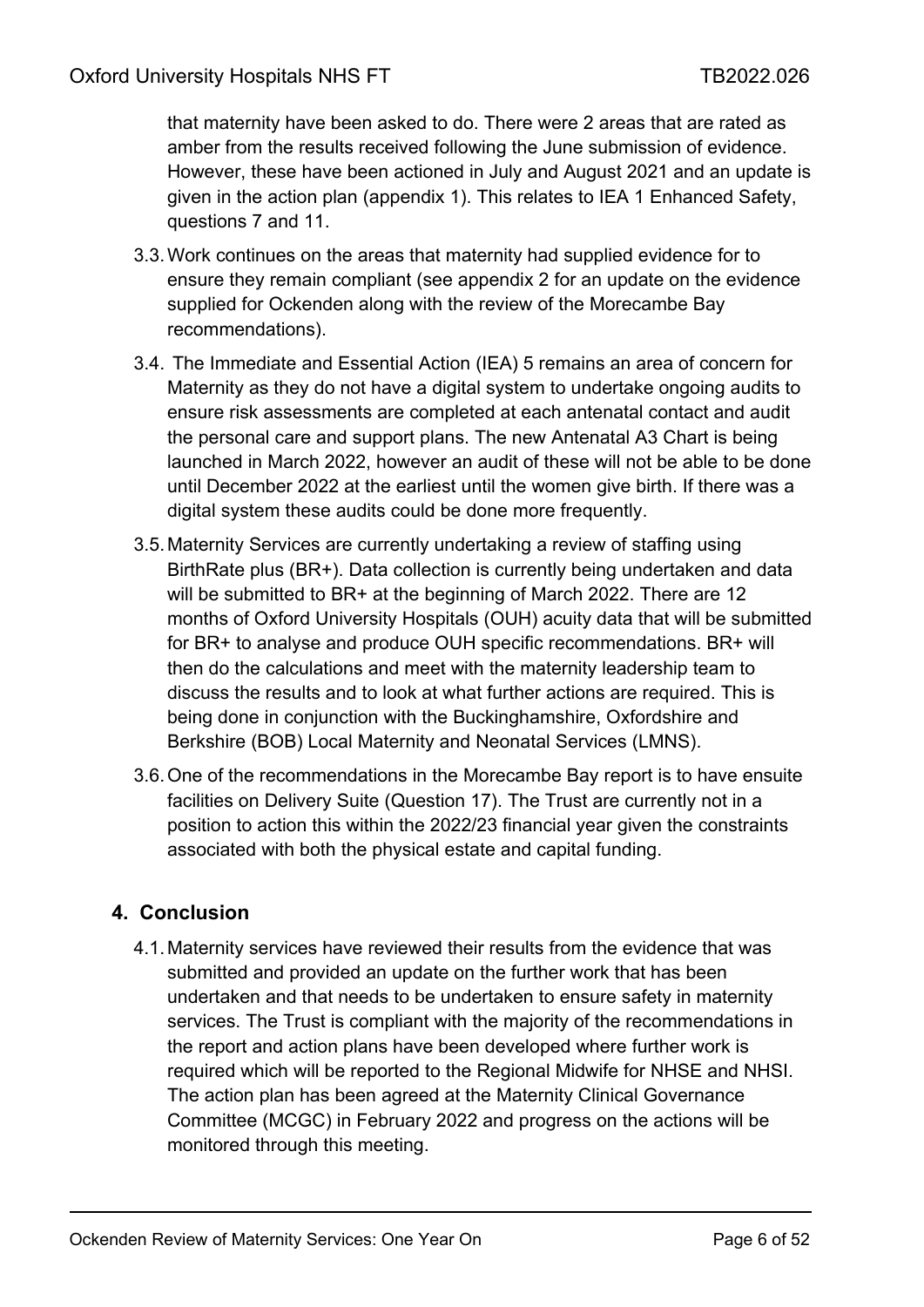### <span id="page-6-0"></span>**5. Recommendations**

- 5.1.The Trust Board is asked to discuss progress on the Ockenden Assurance tool which includes the recommendations from the Morecambe Bay investigation report and the Ockenden report at their next public Board meeting. The discussion is expected to include:
	- a. Progress with implementation of the 7 IEAs outlined in the Ockenden report and the plan to ensure full compliance.
	- b. Maternity services workforce plan.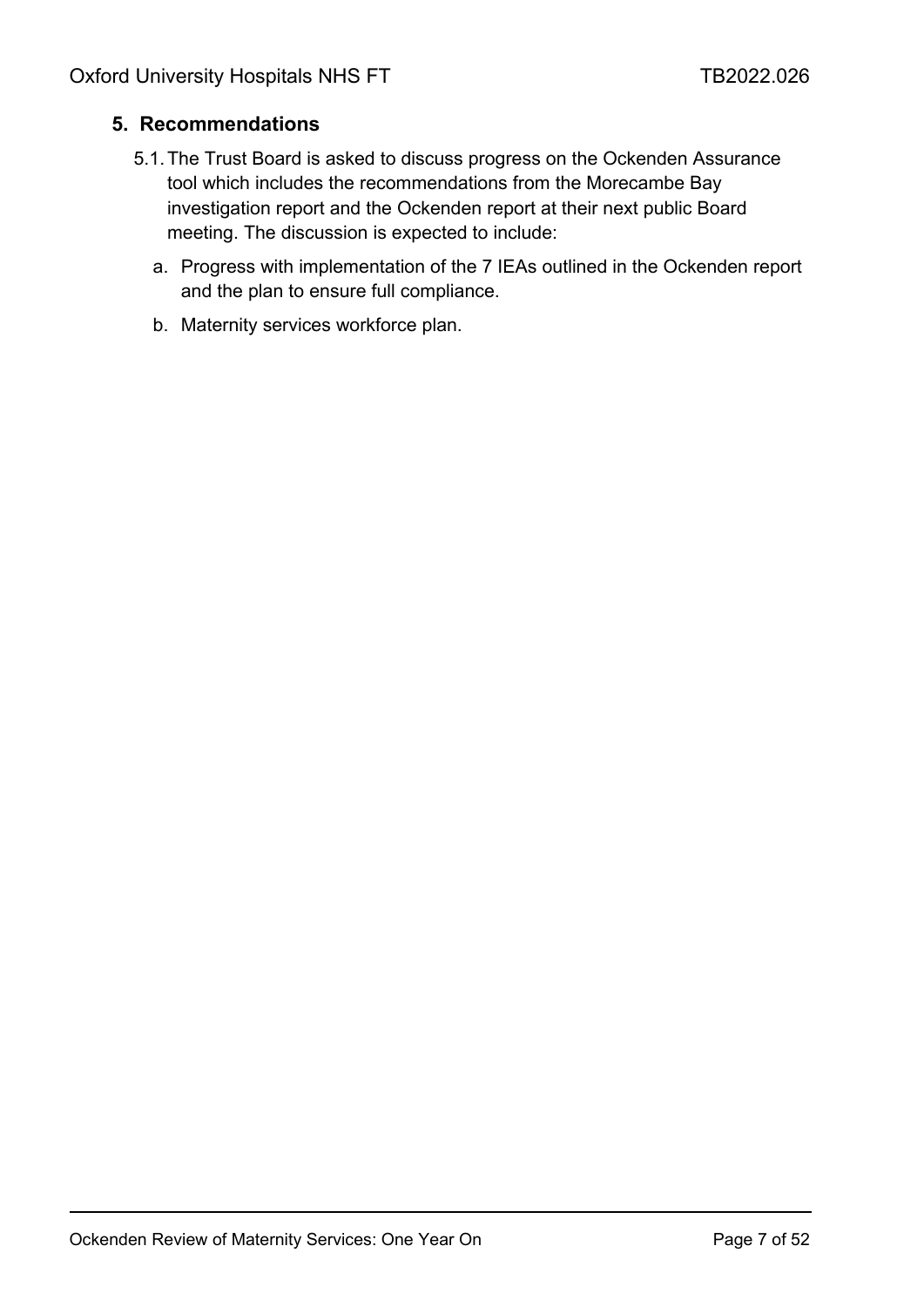# **Oxford University Hospitals NHS Foundation Trust**

### **6. Appendix 1 Action plan for Ockenden Report and Morecambe Bay Report**

There were 7 immediate and essential actions (IEAs) and there were discreet actions included within each of these that maternity did not supply sufficient evidence for in June 2021 and an action plan has been developed for those areas to ensure full compliance with the Ockenden IEAs. This action plan also includes the actions from the review of the Morecambe Bay recommendations that maternity have been asked to do as part of this review.

### **Ockenden Review Action Plan**

<span id="page-7-0"></span>

| No.                    | Immediate<br>and<br><b>Essential</b><br>actions (IEA) | <b>Current Trust Position</b><br>[results from audit]                                                                                           | Recommendation<br>for Improvement                                                                         | <b>Action to be</b><br>taken                                                                                                                   | <b>Evidence of Action</b>                                                                                                      | Responsible<br><b>Person</b>        | <b>Date Action</b><br>to be<br>completed<br>by | R.A.G.<br>Action |
|------------------------|-------------------------------------------------------|-------------------------------------------------------------------------------------------------------------------------------------------------|-----------------------------------------------------------------------------------------------------------|------------------------------------------------------------------------------------------------------------------------------------------------|--------------------------------------------------------------------------------------------------------------------------------|-------------------------------------|------------------------------------------------|------------------|
| IEA <sub>1</sub><br>Q7 | Enhanced<br>Safety                                    | The Trust could not<br>provide full evidence<br>in June 2021 that they<br>had implemented the<br><b>Perinatal Quality</b><br>Surveillance Model | Full evidence of full<br>implementation of<br>the perinatal<br>surveillance<br>framework by June<br>2021. | The Perinatal<br>Quality<br>Surveillance<br>Report to be<br>submitted to<br>Trust board and<br>Berkshire,<br>Oxfordshire and<br>Buckinghamshir | The Perinatal Quality<br><b>Surveillance Report</b><br>has been sent to the<br>Trust board and BOB<br>LMNS since July<br>2021. | Maternity<br>Clinical<br>Governance | <b>July 2021</b>                               |                  |
|                        |                                                       |                                                                                                                                                 |                                                                                                           | e (BOB) local<br>maternity and                                                                                                                 |                                                                                                                                |                                     |                                                |                  |

<sup>&</sup>lt;sup>1</sup> R.A.G Action Completion Status: R (Red) – Action not started, A (Amber) – Action Underway, G (Green) – Action Complete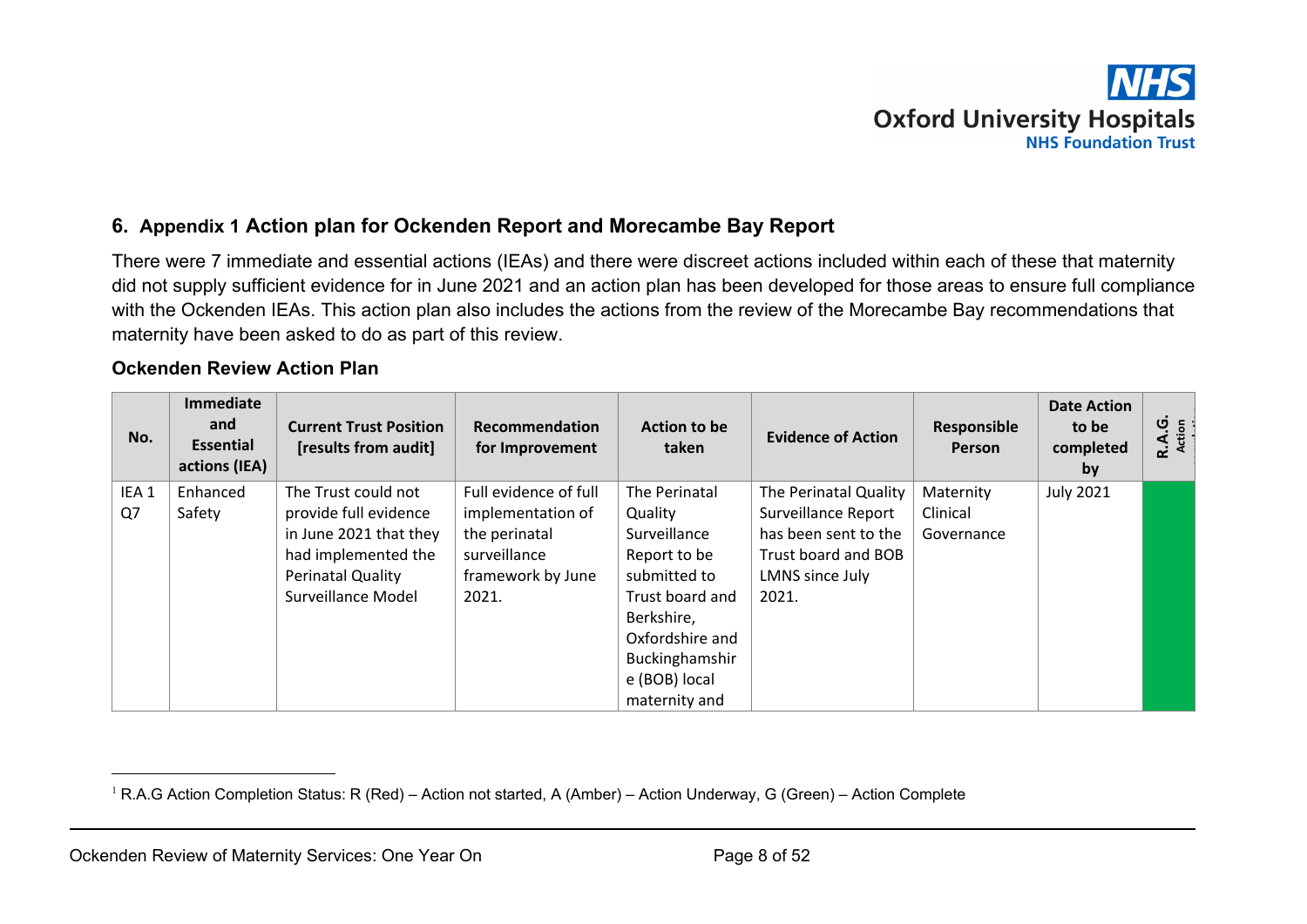|      |              |                         |                            | neonatal            |                   |                 |                  |  |
|------|--------------|-------------------------|----------------------------|---------------------|-------------------|-----------------|------------------|--|
|      |              |                         |                            | systems             |                   |                 |                  |  |
|      |              |                         |                            | (LMNS)              |                   |                 |                  |  |
| IEA1 | Enhanced     | The Trust were unable   | Evidence of link for       | The NED and         | The NED and MVP   | NED and the     | August 2021      |  |
| Q11  | Safety       | to supply evidence      | the Non-executive          | MVP to meet         | met via Microsoft | chairperson for |                  |  |
|      |              | that the Non-executive  | Director (NED) into        |                     | Teams in August   | the MVP         |                  |  |
|      |              | Director (NED) into     | <b>Maternity Voices</b>    |                     | 2021              |                 |                  |  |
|      |              | <b>Maternity Voices</b> | Partnership (MVP)          |                     |                   |                 |                  |  |
|      |              | Partnership (MVP) had   |                            |                     |                   |                 |                  |  |
|      |              | met                     |                            |                     |                   |                 |                  |  |
| IEA3 | Training and | The training needs      | Submit training            | The TNA to be       | Copy of the 2022- | Lead midwife    | <b>July 2022</b> |  |
| Q17  | Working      | analysis (TNA) that was | needs analysis (TNA)       | updated to          | 2023 TNA          | for practice    |                  |  |
|      | Together     | submitted as evidence   | that clearly               | clearly articulate  |                   | development     |                  |  |
|      |              | did not clearly         | articulates the            | the expectation     |                   | and midwife     |                  |  |
|      |              | articulate the          | expectation of all         | of all              |                   | education.      |                  |  |
|      |              | expectation of all      | professional groups        | professional        |                   |                 |                  |  |
|      |              | professional groups in  | in attendance at all       | groups in           |                   |                 |                  |  |
|      |              | attendance at all MDT   | multidisciplinary          | attendance at all   |                   |                 |                  |  |
|      |              | training and core       | team (MDT) training        | <b>MDT</b> training |                   |                 |                  |  |
|      |              | competency training.    | and core                   | and core            |                   |                 |                  |  |
|      |              |                         | competency                 | competency          |                   |                 |                  |  |
|      |              |                         | training.                  | training.           |                   |                 |                  |  |
| IEA5 | <b>Risk</b>  | The Trust was unable    | <b>Maternity Antenatal</b> | Update the          | A copy of the     | Community       | December         |  |
| Q30  | Assessment   | to provide evidence     | documentation to           | Antenatal A3        | updated Antenatal | Matron          | 2022             |  |
| and  | Throughout   | that the risk           | be improved to             | chart to include    | A3 chart.         |                 |                  |  |
| Q31  | Pregnancy    | assessments included    | evidence the               | risk assessment     | Minutes of the    | Quality         |                  |  |
|      |              | an ongoing review of    | Personal Care and          | at each             | community huddle  | Assurance and   |                  |  |
|      |              | the intended place of   | Support Plans (PCSP)       | appointment         | from 21/02/2022.  | Improvement     |                  |  |
|      |              | birth based on the      | and to undertake           | and appropriate     | Paperwork         | Midwife         |                  |  |
|      |              | developing clinical     | and ongoing audit.         | care pathway        | distributed and   |                 |                  |  |
|      |              | picture as part of the  |                            | midwifery led       | explained to      |                 |                  |  |
|      |              | Personal Care and       |                            | care/consultant     | community         |                 |                  |  |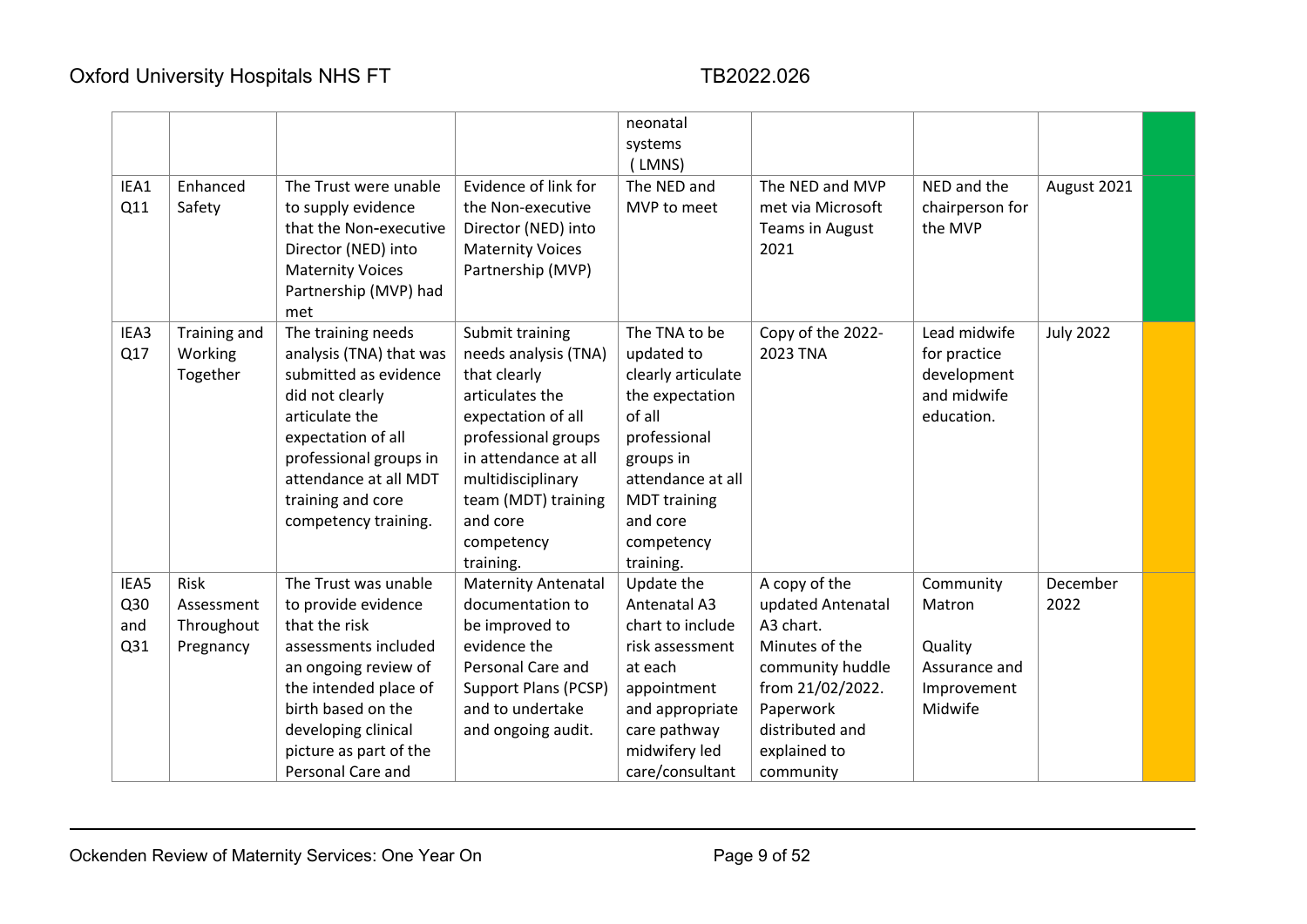|             |                                  | Support plans or that<br>there was an ongoing<br>audit of 1% of records<br>to demonstrate<br>compliance due to<br>their paper-based<br>system.                                          | To have an end-to-<br>end digital solution<br>for maternity<br>records that would<br>enable risk<br>assessments and<br>audit to be<br>undertaken. | led care<br>(MLC/CLC).<br>To purchase a<br>new digital<br>system. This will<br>include market<br>appraisal and<br>procurement<br>process as well<br>as customisation<br>and<br>implementation<br>of the chosen<br>solution. | midwives and<br>hospital based<br>antenatal clinic<br>teams.<br>The forms to be<br>included as standard<br>in the revised blue<br>handheld maternity<br>notes from March<br>2022. Audit to be<br>added to the 2022-<br>23 audit plan as we<br>will be unable to<br>audit this until the<br>end of 2022.<br>The use of an end-<br>to-end digital<br>solution across the<br>maternity pathway | Digital Lead<br>Midwife  | Digital<br>solution<br>December<br>2023 |  |
|-------------|----------------------------------|-----------------------------------------------------------------------------------------------------------------------------------------------------------------------------------------|---------------------------------------------------------------------------------------------------------------------------------------------------|-----------------------------------------------------------------------------------------------------------------------------------------------------------------------------------------------------------------------------|---------------------------------------------------------------------------------------------------------------------------------------------------------------------------------------------------------------------------------------------------------------------------------------------------------------------------------------------------------------------------------------------|--------------------------|-----------------------------------------|--|
| IEA6<br>Q35 | Monitoring<br>Fetal<br>Wellbeing | The evidence the Trust<br>submitted did not<br>demonstrate that<br>colleagues engaged in<br>fetal wellbeing<br>monitoring were<br>adequately supported<br>e.g. clinical<br>supervision. | Ensure that<br>colleagues engaged<br>in fetal wellbeing<br>monitoring are<br>adequately<br>supported e.g<br>clinical supervision                  | A piece of work<br>will be<br>undertaken<br>across the LMNS<br>as all the BOB<br>Trusts scored<br>0%.                                                                                                                       | Agree the evidence<br>that is required for<br>submission.                                                                                                                                                                                                                                                                                                                                   | Director of<br>Midwifery | April 2022                              |  |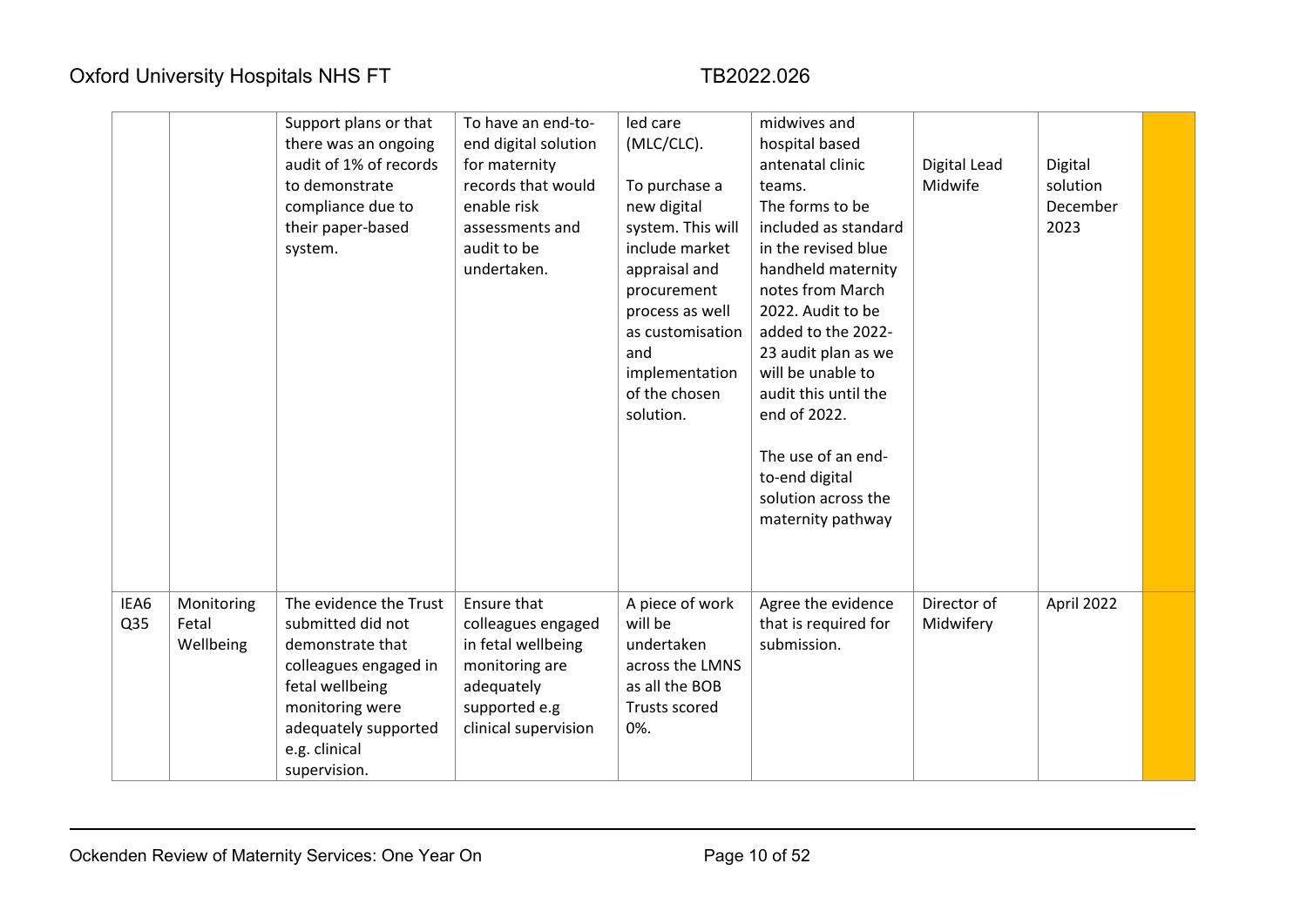| IEA6 | Monitoring | The evidence the Trust  | For the fetal well    | Fetal wellbeing  | Confirmation from          | Fetal wellbeing | May 2022         |  |
|------|------------|-------------------------|-----------------------|------------------|----------------------------|-----------------|------------------|--|
| Q37  | Fetal      | submitted did not       | being leads to        | leads to         | the fetal well being       | leads           |                  |  |
|      | Wellbeing  | clearly demonstrate     | undertake root        | undertake RCA    | leads that they have       |                 |                  |  |
|      |            | that the fetal well     | cause analysis (RCA)  | training         | undertaken RCA             |                 |                  |  |
|      |            | being leads lead the    | training and to lead  |                  | training.                  |                 |                  |  |
|      |            | review of cases of      | of reviews Of cases   | To be allocated  |                            |                 |                  |  |
|      |            | adverse outcomes        | of adverse outcomes   | as lead          | <b>Report from Ulysses</b> |                 |                  |  |
|      |            | involving poor fetal    | involving poor fetal  | investigator on  |                            |                 |                  |  |
|      |            | heart rate              | heart rate            | Ulysses          |                            |                 |                  |  |
|      |            | interpretation and      | interpretation and    |                  |                            |                 |                  |  |
|      |            | practice.               | practice.             |                  |                            |                 |                  |  |
| IEA7 | Informed   | The Trust were unable   | Women must be         | An audit of 1%   | Copy of the audit          | Quality         | <b>June 2022</b> |  |
| Q41  | Consent    | to provide evidence of  | enabled to            | of notes         | report.                    | Assurance and   |                  |  |
|      |            | an audit being          | participate equally   | demonstrating    |                            | Improvement     |                  |  |
|      |            | undertake to            | in all decision-      | compliance.      |                            | Midwife         |                  |  |
|      |            | demonstrate             | making processes      | CQC survey and   | Copy of the CQC            |                 |                  |  |
|      |            | compliance of women     | and to make           | associated       | Maternity survey           | Maternity       |                  |  |
|      |            | participating in all    | informed choices      | action plans     | and the associated         | Clinical        |                  |  |
|      |            | decision making         | about their care      |                  | action plan.               | Governance      |                  |  |
|      |            | processes.              |                       |                  |                            | Manager         |                  |  |
| IEA7 | Informed   | A gap analysis had      | Every trust should    | Co-produced      | Copy of the action         | MVP chair and   | October          |  |
| Q44  | Consent    | been undertaken by      | have the pathways     | action plan to   | plan to achieve            | the Digital     | 2022             |  |
|      |            | the MVP however they    | of care clearly       | address gaps     | compliance                 | Midwife         |                  |  |
|      |            | were unable to meet     | described, in written | identified is    |                            |                 |                  |  |
|      |            | with representatives    | information in        | already in place | Confirmation at            |                 |                  |  |
|      |            | from maternity to       | formats consistent    | and has          | MCGC that actions          |                 |                  |  |
|      |            | produce an action plan  | with NHS policy and   | commenced. It    | have been                  |                 |                  |  |
|      |            | prior to the submission | posted on the trust   | is anticipated   | addressed.                 |                 |                  |  |
|      |            | date in June.           | website. An example   | this work will   |                            |                 |                  |  |
|      |            |                         | of good practice is   | not be           |                            |                 |                  |  |
|      |            |                         | available on the      | completed until  |                            |                 |                  |  |
|      |            |                         | Chelsea and           |                  |                            |                 |                  |  |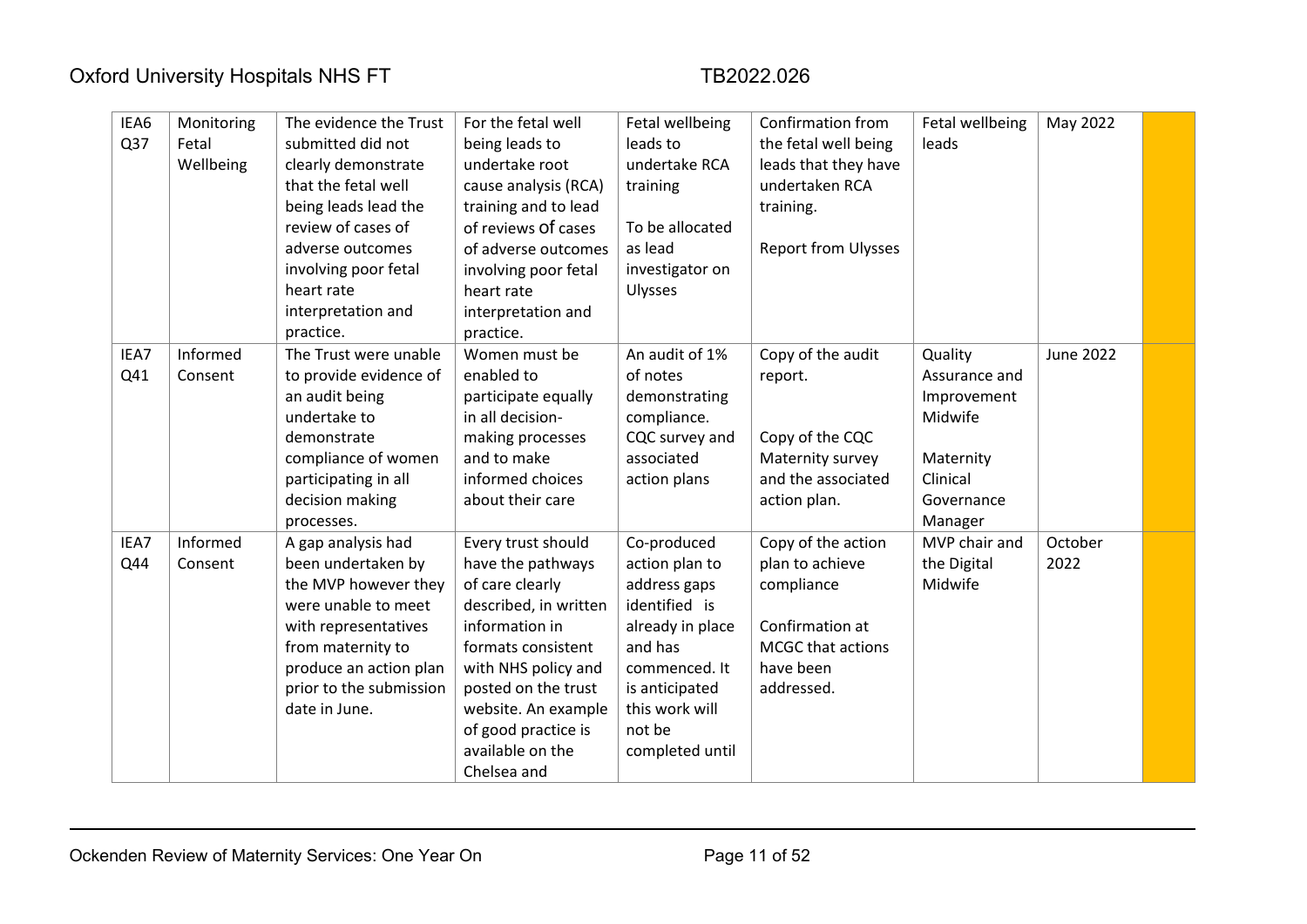|     |             |                         | Westminster<br>website.    | September<br>2022. |                      |               |             |  |
|-----|-------------|-------------------------|----------------------------|--------------------|----------------------|---------------|-------------|--|
|     |             |                         |                            |                    |                      |               |             |  |
| Q48 | Midwifery   | In June 2021 Maternity  | Maternity to review        | Action plan in     | Copy of the action   | Director of   | August 2022 |  |
|     | Leadership  | had reviewed the        | the maternity              | place and          | plan.                | Midwifery     |             |  |
|     |             | maternity leadership    | leadership                 | funding agreed     | Vacancy filled       |               |             |  |
|     |             | requirements set out    | requirements set           | for the vacancy.   |                      |               |             |  |
|     |             | by the Royal College of | out by the Royal           | Recruitment has    |                      |               |             |  |
|     |             | Midwives in             | <b>College of Midwives</b> | commenced.         |                      |               |             |  |
|     |             | Strengthening           | in Strengthening           |                    |                      |               |             |  |
|     |             | midwifery leadership    | midwifery                  |                    |                      |               |             |  |
|     |             | and were compliant      | leadership and to          |                    |                      |               |             |  |
|     |             | therefore an action     | identify any gaps          |                    |                      |               |             |  |
|     |             | plan was produced.      | due to recent              |                    |                      |               |             |  |
|     |             |                         | vacancies.                 |                    |                      |               |             |  |
| Q49 | <b>NICE</b> | The Trust were unable   | NICE guidance -            | Report monthly     | Monthly report that  | Quality       | Ongoing     |  |
|     | Guidance    | to demonstrate that all | audit to                   | at clinical        | is submitted to      | Assurance and |             |  |
|     | related to  | guidelines were in date | demonstrate all            | governance         | clinical governance  | Improvement   |             |  |
|     | maternity   | in June 2021 and that   | guideline are in           | meeting on the     | meeting.             | team          |             |  |
|     |             | risk assessments were   | date.                      | number of out-     | Copy of the minutes. |               |             |  |
|     |             | in place where          |                            | of-date            |                      |               |             |  |
|     |             | guidance was not        | Evidence of risk           | guidelines and     |                      |               |             |  |
|     |             | implemented.            | assessment where           | any risks          |                      |               |             |  |
|     |             |                         | guidance is not            | associated with    |                      |               |             |  |
|     |             |                         | implemented.               | this.              |                      |               |             |  |
|     |             |                         |                            | Provide            |                      |               |             |  |
|     |             |                         |                            | evidence of risk   |                      |               |             |  |
|     |             |                         |                            | assessments if     |                      |               |             |  |
|     |             |                         |                            | NICE guidance is   |                      |               |             |  |
|     |             |                         |                            | not                |                      |               |             |  |
|     |             |                         |                            |                    |                      |               |             |  |
|     |             |                         |                            | implemented.       |                      |               |             |  |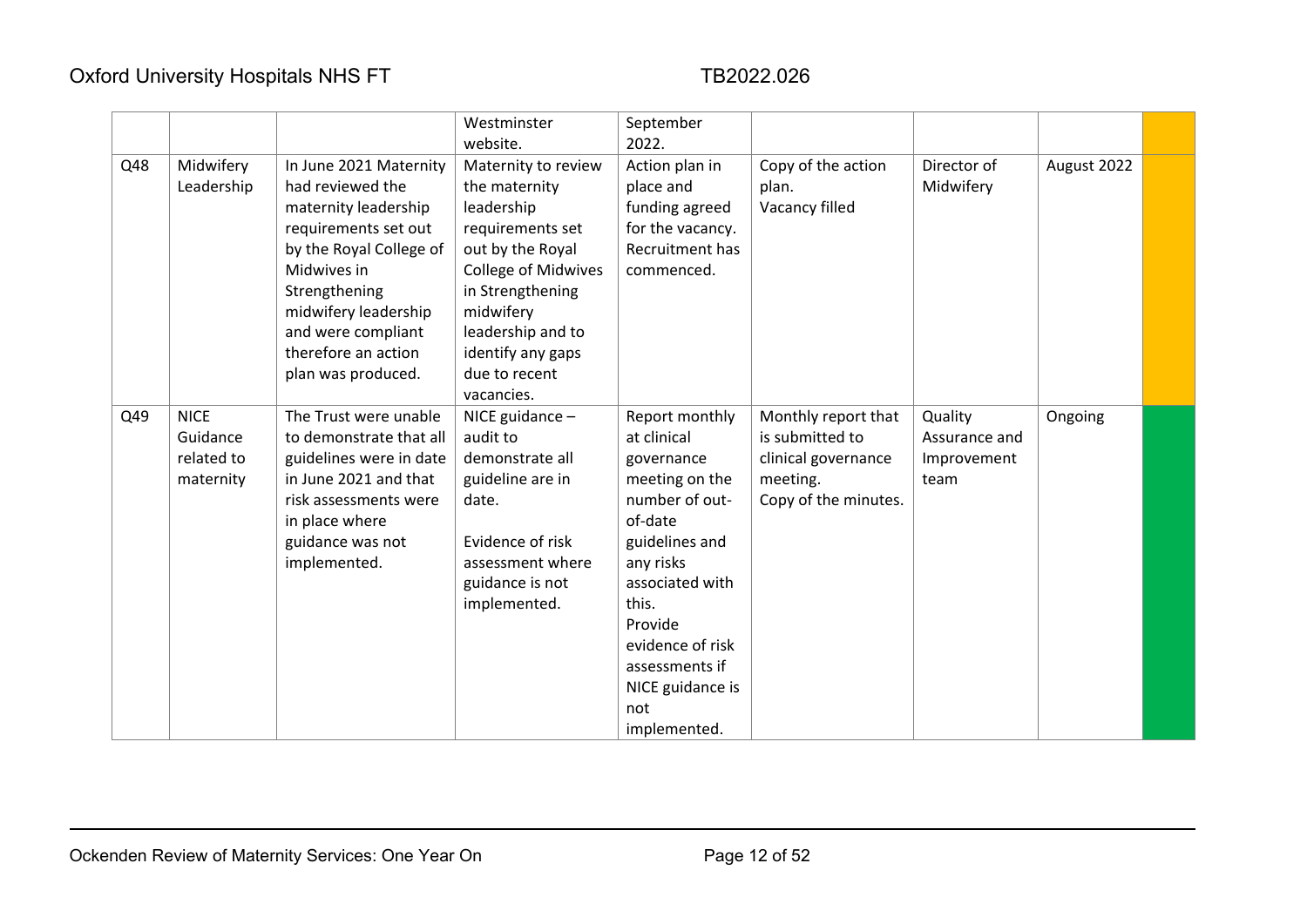### **Review of Morecambe Bay Recommendations Action Plan**

| No.                                                                                                                                                 | <b>Current Trust Position</b><br>[results from audit]                                                                                                                                                                                                                                           | Recommendation<br>for Improvement | Action to be<br>taken | <b>Evidence of Action</b> | Responsible<br>Person | <b>Date Action</b><br>to be<br>completed<br>by | <b>R.A.G.</b> Action<br>completion |  |  |
|-----------------------------------------------------------------------------------------------------------------------------------------------------|-------------------------------------------------------------------------------------------------------------------------------------------------------------------------------------------------------------------------------------------------------------------------------------------------|-----------------------------------|-----------------------|---------------------------|-----------------------|------------------------------------------------|------------------------------------|--|--|
| Q2 Recommendation: Review the skills, knowledge, competencies, and professional duties of care of all obstetric, paediatric, midwifery and neonatal |                                                                                                                                                                                                                                                                                                 |                                   |                       |                           |                       |                                                |                                    |  |  |
|                                                                                                                                                     | staff, and agency, locums caring for the critically ill in anaesthetics and intensive and high dependency care, against all relevant guidance from                                                                                                                                              |                                   |                       |                           |                       |                                                |                                    |  |  |
|                                                                                                                                                     | professional and regulatory bodies.<br>Q14 Recommendation: Review arrangements for clinical leadership in obstetrics, paediatrics and midwifery, to ensure that the right people are in place                                                                                                   |                                   |                       |                           |                       |                                                |                                    |  |  |
|                                                                                                                                                     | with appropriate skills and support.                                                                                                                                                                                                                                                            |                                   |                       |                           |                       |                                                |                                    |  |  |
| Q2&                                                                                                                                                 | Currently not at 90% compliance for                                                                                                                                                                                                                                                             | Staff are given 15                | Staff to attend       | Compliance reported       | Lead midwife          | Ongoing                                        |                                    |  |  |
| Q14                                                                                                                                                 | all staff groups in maternity as the                                                                                                                                                                                                                                                            | hours in addition to              | their allocated       | monthly in the            | for practice          |                                                |                                    |  |  |
|                                                                                                                                                     | new training year started in                                                                                                                                                                                                                                                                    | the 3 days they are               | training weeks        | Perinatal Quality         | development           |                                                |                                    |  |  |
|                                                                                                                                                     | September 2021.                                                                                                                                                                                                                                                                                 | given to undertake                | to undertake          | Surveillance Report       | and midwife           |                                                |                                    |  |  |
|                                                                                                                                                     |                                                                                                                                                                                                                                                                                                 | PROMPT, Fetal                     | their mandatory       |                           | education             |                                                |                                    |  |  |
|                                                                                                                                                     |                                                                                                                                                                                                                                                                                                 | Monitoring, MSW                   | training and          |                           |                       |                                                |                                    |  |  |
|                                                                                                                                                     |                                                                                                                                                                                                                                                                                                 | and OXMUD study                   | core skills           |                           |                       |                                                |                                    |  |  |
|                                                                                                                                                     |                                                                                                                                                                                                                                                                                                 | days where they can               | requirements.         |                           |                       |                                                |                                    |  |  |
|                                                                                                                                                     |                                                                                                                                                                                                                                                                                                 | complete e-learning.              |                       |                           |                       |                                                |                                    |  |  |
|                                                                                                                                                     | Q4 Recommendation: Continuing professional development of staff and link this explicitly with professional requirements including revalidation.<br>Q16 Recommendation: Ensure middle managers, senior managers and non-executives have the requisite clarity over roles and responsibilities in |                                   |                       |                           |                       |                                                |                                    |  |  |
|                                                                                                                                                     | relation to quality, and provide appropriate guidance and training.                                                                                                                                                                                                                             |                                   |                       |                           |                       |                                                |                                    |  |  |
| Q4 &                                                                                                                                                | Currently appraisal rate is low                                                                                                                                                                                                                                                                 | Appraisals - staff are            | Staff to attend       | Compliance reported       | There has             | Ongoing                                        |                                    |  |  |
| Q16                                                                                                                                                 |                                                                                                                                                                                                                                                                                                 | given 15 hours in                 | their allocated       | monthly through           | been a                |                                                |                                    |  |  |
|                                                                                                                                                     |                                                                                                                                                                                                                                                                                                 | addition to the 3                 | training weeks        | clinical governance.      | requirement           |                                                |                                    |  |  |
|                                                                                                                                                     |                                                                                                                                                                                                                                                                                                 | days they are given               | and to complete       |                           | over the last         |                                                |                                    |  |  |
|                                                                                                                                                     |                                                                                                                                                                                                                                                                                                 | to undertake                      | their appraisal       |                           | 12 months to          |                                                |                                    |  |  |
|                                                                                                                                                     |                                                                                                                                                                                                                                                                                                 | PROMPT, Fetal                     |                       |                           | redeploy staff        |                                                |                                    |  |  |

 $2$  R.A.G Action Completion Status: R (Red) – Action not started, A (Amber) – Action Underway, G (Green) – Action Complete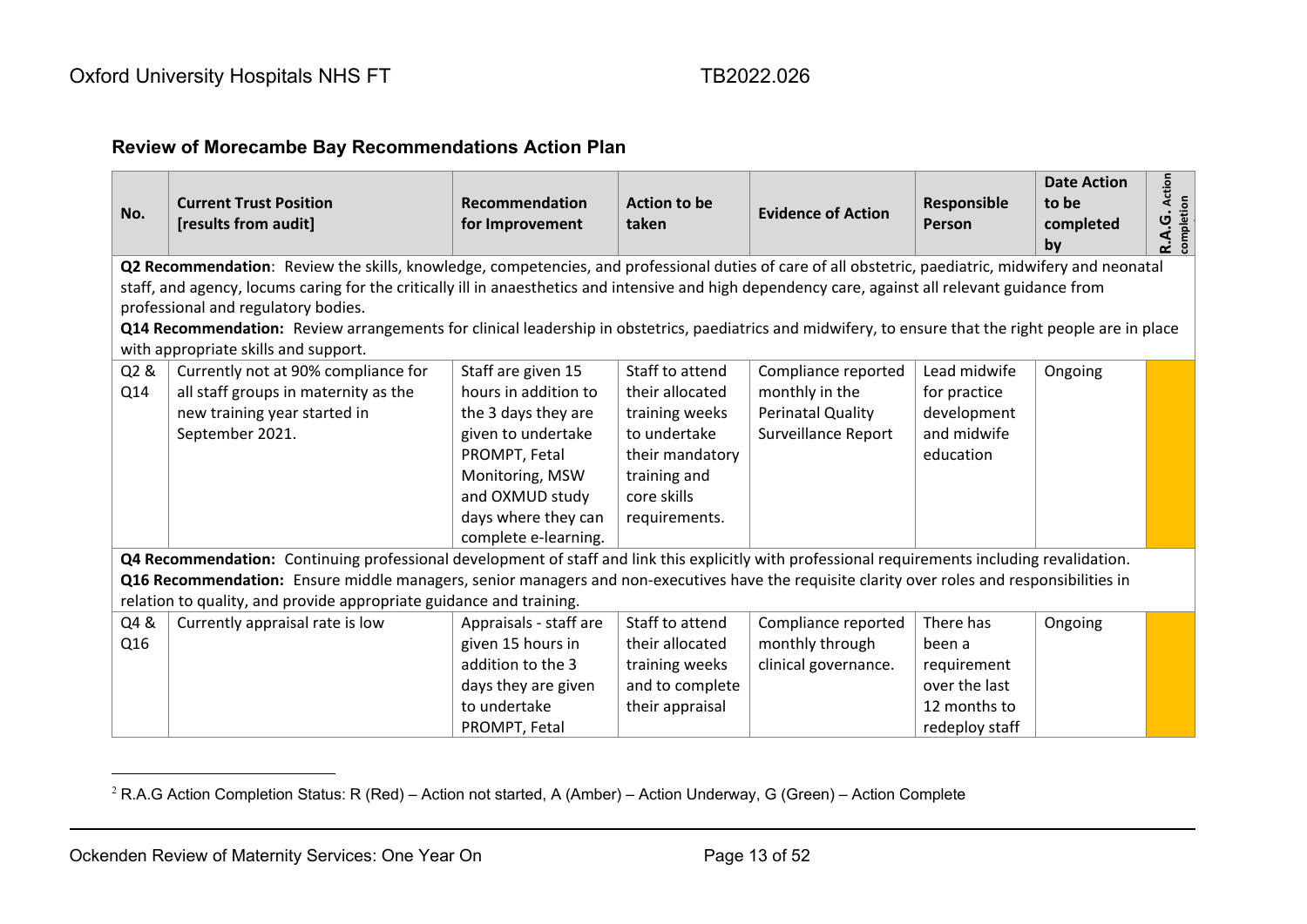|                |                                                                                                                                                        | Monitoring, MSW<br>and OXMUD study<br>days where they can<br>complete e-learning<br>and appraisals. | documentation<br>during this time.<br>Staff to arrange<br>date and time of<br>appraisal with<br>their manager.<br>Managers to<br>manage their<br>teams'<br>appraisals. |                        | from the time<br>allocated for<br>ward and<br>team<br>management<br>days to clinical<br>shifts to<br>ensure safe<br>patient care.<br>The division is<br>working with<br>HR to secure<br>additional<br>support. |            |  |
|----------------|--------------------------------------------------------------------------------------------------------------------------------------------------------|-----------------------------------------------------------------------------------------------------|------------------------------------------------------------------------------------------------------------------------------------------------------------------------|------------------------|----------------------------------------------------------------------------------------------------------------------------------------------------------------------------------------------------------------|------------|--|
|                |                                                                                                                                                        |                                                                                                     |                                                                                                                                                                        |                        | Management<br>time is now                                                                                                                                                                                      |            |  |
|                |                                                                                                                                                        |                                                                                                     |                                                                                                                                                                        |                        | being release                                                                                                                                                                                                  |            |  |
|                |                                                                                                                                                        |                                                                                                     |                                                                                                                                                                        |                        | into the                                                                                                                                                                                                       |            |  |
|                | Q6 Recommendation: Protocol for risk assessment in maternity services, setting out clearly: who should be offered the option of high or low risk care. |                                                                                                     |                                                                                                                                                                        |                        | system.                                                                                                                                                                                                        |            |  |
|                | Q7 Recommendation: Audit the operation of maternity and paediatric services, to ensure that they follow risk assessment protocols.                     |                                                                                                     |                                                                                                                                                                        |                        |                                                                                                                                                                                                                |            |  |
| Q <sub>6</sub> | Maternity are unable to undertake                                                                                                                      | Update the                                                                                          | Update                                                                                                                                                                 | Copy of the undated    | Deputy Head                                                                                                                                                                                                    | April 2022 |  |
| and            | audits to ensure risk assessments are                                                                                                                  | <b>Antenatal Care</b>                                                                               | guideline and                                                                                                                                                          | guideline.             | of Midwifery                                                                                                                                                                                                   |            |  |
| Q7             | undertaken as they do not have a                                                                                                                       | guideline to include                                                                                | share with staff.                                                                                                                                                      |                        | for community                                                                                                                                                                                                  |            |  |
|                | digital system.                                                                                                                                        | the risk assessments.                                                                               |                                                                                                                                                                        | Copy of the            | services.                                                                                                                                                                                                      |            |  |
|                |                                                                                                                                                        |                                                                                                     |                                                                                                                                                                        | Antenatal A3 chart     |                                                                                                                                                                                                                |            |  |
|                |                                                                                                                                                        | To have an end-to-                                                                                  | To purchase a                                                                                                                                                          | that includes the risk |                                                                                                                                                                                                                |            |  |
|                |                                                                                                                                                        | end digital solution                                                                                | new digital                                                                                                                                                            | assessments.           |                                                                                                                                                                                                                |            |  |
|                |                                                                                                                                                        | for maternity<br>records that would                                                                 | system. This will<br>include market                                                                                                                                    | The use of an end-     | Digital                                                                                                                                                                                                        | December   |  |
|                |                                                                                                                                                        | enable risk                                                                                         | appraisal and                                                                                                                                                          | to-end digital         | Midwife                                                                                                                                                                                                        | 2023       |  |
|                |                                                                                                                                                        | assessments and                                                                                     | procurement                                                                                                                                                            | solution across the    |                                                                                                                                                                                                                |            |  |
|                |                                                                                                                                                        |                                                                                                     | process as well                                                                                                                                                        | maternity pathway      |                                                                                                                                                                                                                |            |  |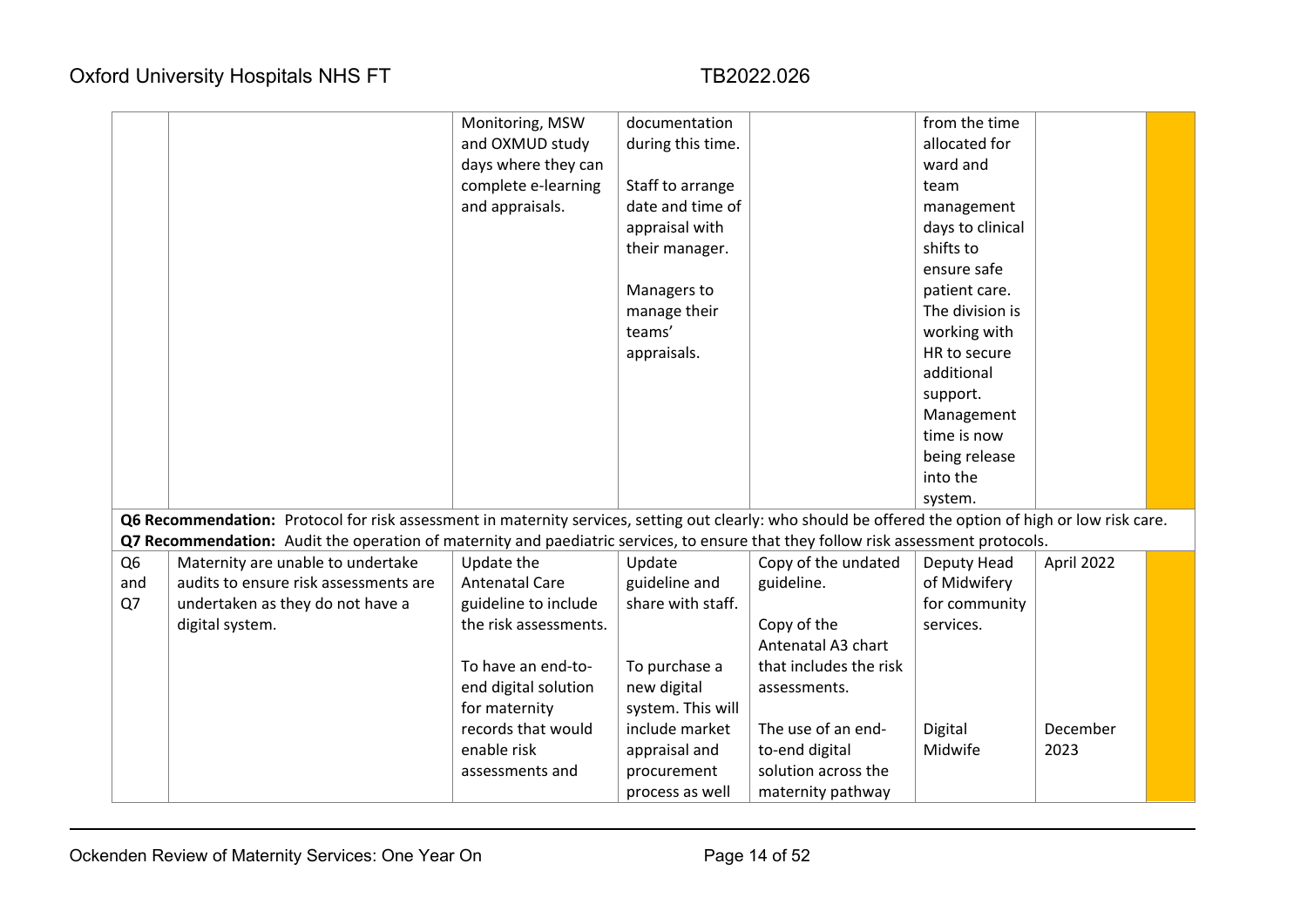|     |                                                                                                                                                       | audit to be           | as                    |                        |              |                |  |
|-----|-------------------------------------------------------------------------------------------------------------------------------------------------------|-----------------------|-----------------------|------------------------|--------------|----------------|--|
|     |                                                                                                                                                       | undertaken.           | customisation         |                        |              |                |  |
|     |                                                                                                                                                       |                       | and                   |                        |              |                |  |
|     |                                                                                                                                                       |                       | implementation        |                        |              |                |  |
|     |                                                                                                                                                       |                       | of the chosen         |                        |              |                |  |
|     |                                                                                                                                                       |                       | solution.             |                        |              |                |  |
|     | Q12 Recommendation: Review the structures, processes and staff involved in investigating incidents, RCA, learning, training. Include arrangements for |                       |                       |                        |              |                |  |
|     | staff debriefing and support following a serious incident.                                                                                            |                       |                       |                        |              |                |  |
| Q12 | Maternity do not have an up-to-date                                                                                                                   | For Maternity to      | To develop a          | Copy of the strategy   | Maternity    | May 2022       |  |
|     | <b>Maternity Risk Strategy</b>                                                                                                                        | have a specific       | <b>Maternity Risk</b> |                        | Clinical     |                |  |
|     |                                                                                                                                                       | <b>Maternity Risk</b> | Strategy in           |                        | Governance   |                |  |
|     |                                                                                                                                                       | Strategy document     | addition to the       |                        | Manager and  |                |  |
|     |                                                                                                                                                       |                       | Trust document.       |                        | Maternity    |                |  |
|     |                                                                                                                                                       |                       |                       |                        | Clinical     |                |  |
|     |                                                                                                                                                       |                       |                       |                        | Governance   |                |  |
|     |                                                                                                                                                       |                       |                       |                        | Lead         |                |  |
|     |                                                                                                                                                       |                       |                       |                        | Obstetrician |                |  |
|     | Q17 Recommendation: Review access to theatres, and ability to observe and respond to all women in labour and ensuite facilities; arrangements for     |                       |                       |                        |              |                |  |
|     | post-operative care of women.                                                                                                                         |                       |                       |                        |              |                |  |
| Q17 | Lack of ensuite facilities on Delivery                                                                                                                | Refurbishment of      | Maternity to          | Options appraisal is   | Maternity    | Review         |  |
|     | Suite. The Trust are currently not in a                                                                                                               | the Women's centre    | propose a             | required, and          | Operational  | financial year |  |
|     | position to action this within the                                                                                                                    |                       | scoping exercise      | funding is to be bid   | Service      | 2023/24        |  |
|     | 2022/23 financial year given the                                                                                                                      |                       | for 2022/2023         | for this project       | Manager      |                |  |
|     | constraints associated with both the                                                                                                                  |                       | for complete          | planning via 2022/23   |              |                |  |
|     | physical estate and capital funding.                                                                                                                  |                       | refurbishment         | capital prioritisation |              |                |  |
|     |                                                                                                                                                       |                       | of the Women's        | process                |              |                |  |
|     |                                                                                                                                                       |                       | centre                |                        |              |                |  |
|     |                                                                                                                                                       |                       |                       |                        |              |                |  |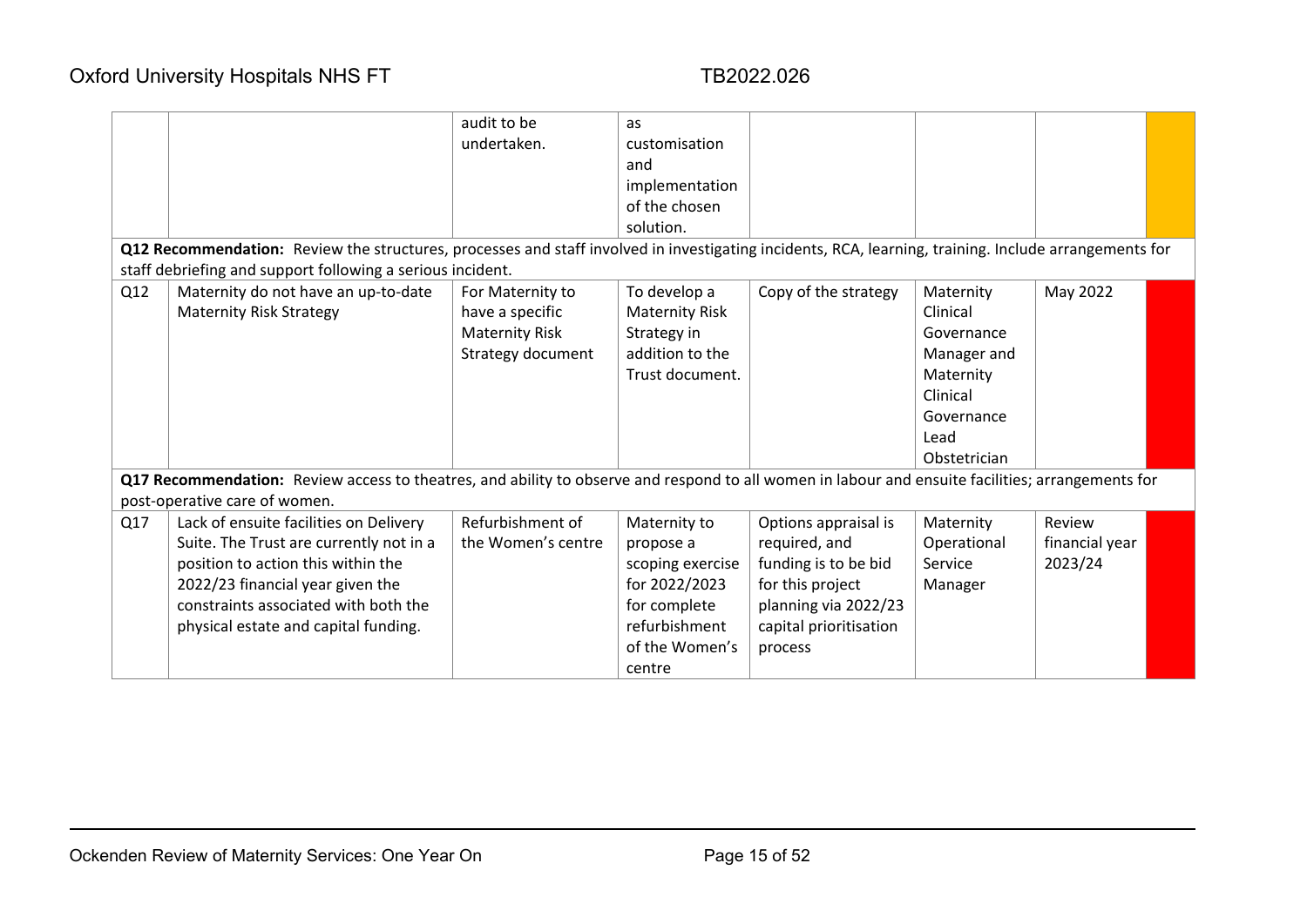# **Oxford University Hospitals NHS Foundation Trust**

### **7. Appendix 2: Ockenden and Morecambe Bay – One Year On**

The spreadsheet demonstrates the progress on the Ockenden Assurance tool one year on and includes the recommendations from the Morecambe Bay investigation report. IEA 1 Enhanced Safety Questions 7 and 11 appear amber as sufficient evidence was not provided for the submission of evidence on the 30 June 2021 however evidence has been provided to maternity since (see action plan in appendix 1).

<span id="page-15-0"></span>

|                                                          |                | Ockenden - Minimum evidence requirements                                                                                                                                                                                                                                                                                     |                                                                                                                                                                                                                                                                                                                                                                                                                                                               |                                       |                                                                            |
|----------------------------------------------------------|----------------|------------------------------------------------------------------------------------------------------------------------------------------------------------------------------------------------------------------------------------------------------------------------------------------------------------------------------|---------------------------------------------------------------------------------------------------------------------------------------------------------------------------------------------------------------------------------------------------------------------------------------------------------------------------------------------------------------------------------------------------------------------------------------------------------------|---------------------------------------|----------------------------------------------------------------------------|
| <b>SECTION 1: Immediate and Essential Actions 1 to 7</b> |                |                                                                                                                                                                                                                                                                                                                              | <b>Minimum Evidence Requirements</b>                                                                                                                                                                                                                                                                                                                                                                                                                          | <b>Results</b><br>of Phase<br>2 audit | <b>Update February 2022</b>                                                |
|                                                          |                | <b>Immediate and Essential Action 1: Enhanced Safety</b>                                                                                                                                                                                                                                                                     |                                                                                                                                                                                                                                                                                                                                                                                                                                                               |                                       |                                                                            |
| IEA <sub>1</sub>                                         | Q <sub>1</sub> | Clinical change where required must be embedded<br>across trusts with regional clinical oversight in a timely<br>way. Trusts must be able to provide evidence of this<br>through structured reporting mechanisms e.g. through<br>maternity dashboards. This must be a formal item on<br>LMS agendas at least every 3 months. | • SOP required which demonstrates how the<br>trust reports this both internally and externally<br>through the LMS.<br>• Submission of minutes and organogram, that<br>shows how this takes place.<br>• Minutes and agendas to identify regular<br>review and use of common data dashboards<br>and the response / actions taken.<br>• Minutes and agendas to identify regular<br>review and use of common data dashboards<br>and the response / actions taken. | 100%<br>100%<br>100%<br>100%          | Work continues on this to<br>ensure we are maintaining<br>100% compliance. |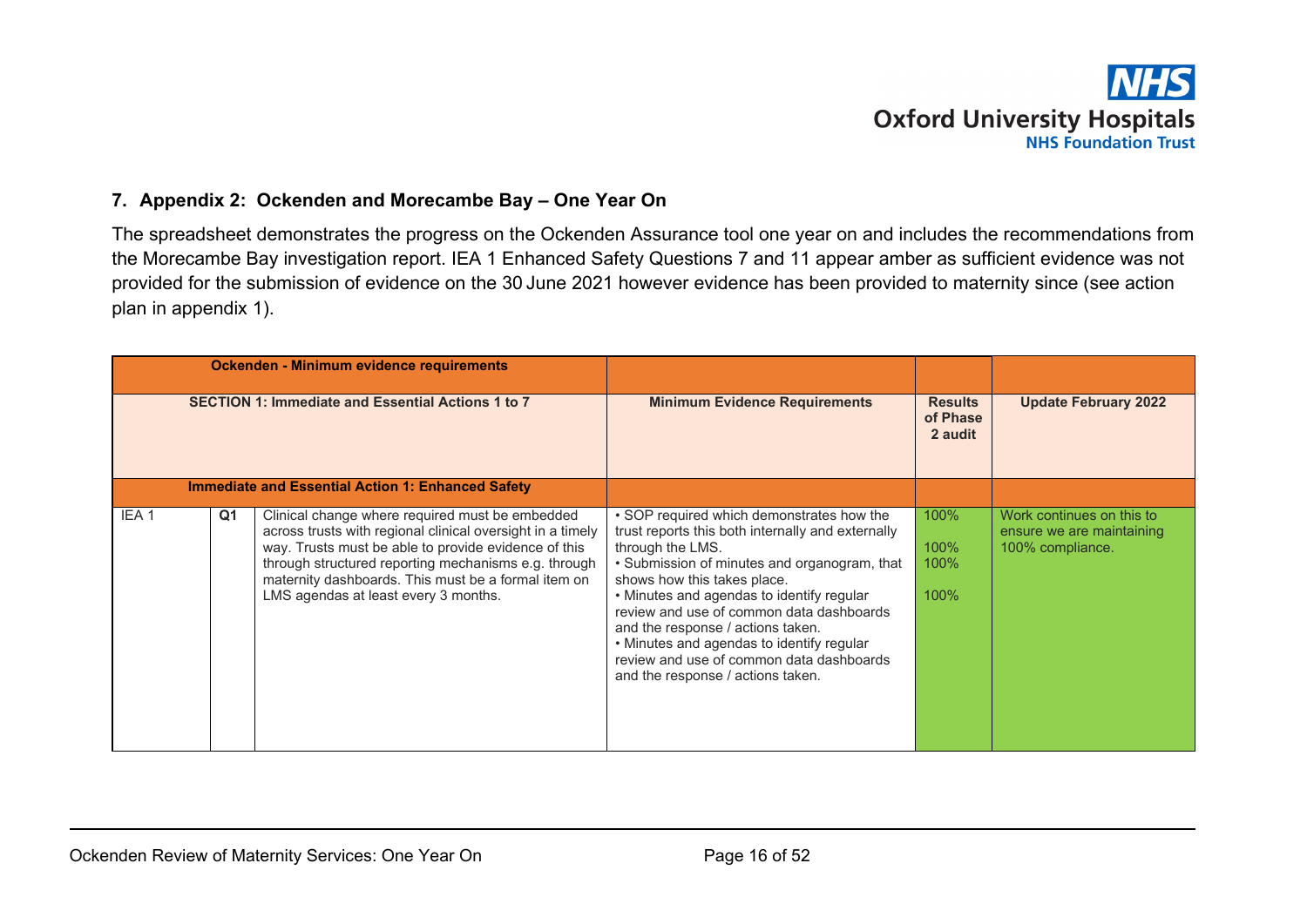|                                          | Q2             |                        | External clinical specialist opinion from outside the<br>Trust (but from within the region), must be mandated<br>for cases of intrapartum fetal death, maternal death,<br>neonatal brain injury and neonatal death.    | • Policy or SOP which is in place for involving<br>external clinical specialists in reviews.<br>. Audit to demonstrate this takes place.                                                                                                                                                                                          | 100%<br>100%         | Work continues on this to<br>ensure we are maintaining<br>100% compliance                                                                                                                                                                                                                                                                                                                                                                                                       |
|------------------------------------------|----------------|------------------------|------------------------------------------------------------------------------------------------------------------------------------------------------------------------------------------------------------------------|-----------------------------------------------------------------------------------------------------------------------------------------------------------------------------------------------------------------------------------------------------------------------------------------------------------------------------------|----------------------|---------------------------------------------------------------------------------------------------------------------------------------------------------------------------------------------------------------------------------------------------------------------------------------------------------------------------------------------------------------------------------------------------------------------------------------------------------------------------------|
|                                          | Q <sub>3</sub> | months                 | All maternity SI reports (and a summary of the key<br>issues) must be sent to the Trust Board and at the<br>same time to the local LMS for scrutiny, oversight and<br>transparency. This must be done at least every 3 | • Submit SOP<br>• Submission of private trust board minutes as<br>a minimum every three months with<br>highlighted areas where SI's discussed<br>• Individual SI's, overall summary of case, key<br>learning, recommendations made, and actions<br>taken to address with clear timescales for<br>completion                       | 100%<br>100%<br>100% | Work continues on this to<br>ensure we are maintaining<br>100% compliance                                                                                                                                                                                                                                                                                                                                                                                                       |
| <b>Link to Maternity Safety actions:</b> |                |                        |                                                                                                                                                                                                                        |                                                                                                                                                                                                                                                                                                                                   |                      |                                                                                                                                                                                                                                                                                                                                                                                                                                                                                 |
| IEA <sub>1</sub>                         | Q4             | Action<br>$\mathbf{1}$ | Are you using the National Perinatal<br>Mortality Review Tool to review perinatal<br>deaths to the required standard?                                                                                                  | • Local PMRT report. PMRT trust board report.<br>Submission of a SOP that describes how<br>parents and women are involved in the PMRT<br>process as per the PMRT guidance.<br>• Audit of 100% of PMRT completed<br>demonstrating meeting the required standard<br>including parents notified as a minimum and<br>external review. | 100%                 | The maternity and neonatal<br>team continue to review<br>perinatal deaths using the<br>perinatal mortality review tool<br>(PMRT). This is a mult-<br>professional meting that is<br>held weekly on a Monday<br>from 13:00-14:00hrs via<br>Microsoft teams. External<br>reviewers are invited to<br>attend from the regional<br>governance group. Members<br>of staff from this Trust attend<br><b>PMRT</b> meetings at other<br>Trusts as their external<br>reviewer in return. |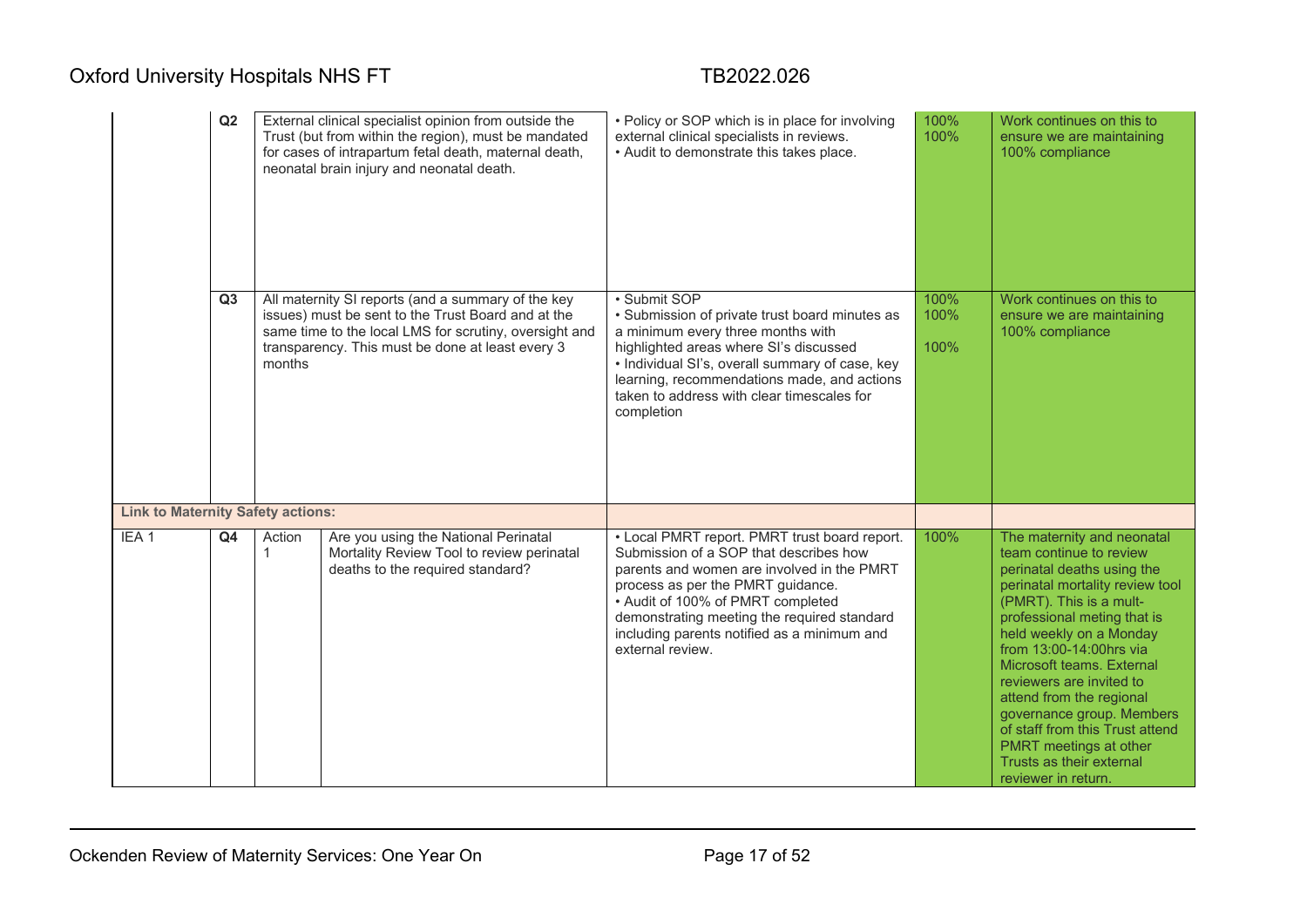|                                     | Q <sub>5</sub> | Action<br>$\overline{2}$ | Are you submitting data to the Maternity<br>Services Dataset to the required standard?                                                            | • Evidence of a plan for implementing the full<br>MSDS requirements with clear timescales<br>aligned to NHSR requirements within MIS.                                                                                                                                                                                                                                                                      | 100%               | Maternity services continue to<br>submit data to the Maternity<br>Services Dataset (MSDS) to<br>the required standard                                                                                                                                                                                                                     |
|-------------------------------------|----------------|--------------------------|---------------------------------------------------------------------------------------------------------------------------------------------------|------------------------------------------------------------------------------------------------------------------------------------------------------------------------------------------------------------------------------------------------------------------------------------------------------------------------------------------------------------------------------------------------------------|--------------------|-------------------------------------------------------------------------------------------------------------------------------------------------------------------------------------------------------------------------------------------------------------------------------------------------------------------------------------------|
|                                     | Q <sub>6</sub> | Action<br>10             | Have you reported 100% of qualifying<br>cases to HSIB and (for 2019/20 births only)<br>reported to NHS Resolution's Early<br>Notification scheme? | • Audit showing compliance of 100% reporting<br>to both HSIB and NHSR Early Notification<br>Scheme.                                                                                                                                                                                                                                                                                                        | 100%               | We reported all qualifying<br>cases to HSIB for 2019/2020<br>births and we have continued<br>to do this for the 2020/2021<br>births and continue to do this.                                                                                                                                                                              |
| Link to urgent clinical priorities: |                |                          |                                                                                                                                                   |                                                                                                                                                                                                                                                                                                                                                                                                            |                    |                                                                                                                                                                                                                                                                                                                                           |
| IEA <sub>1</sub>                    | Q7             | (a)                      | A plan to implement the Perinatal Clinical<br><b>Quality Surveillance Model</b>                                                                   | • Full evidence of full implementation of the<br>perinatal surveillance framework by June<br>2021.<br>• Submit SOP<br>and minutes and organogram of organisations<br>involved that will support the above from the<br>trust, signed of via the trust governance<br>structure.<br>• LMS SOP and minutes that describe how this<br>is embedded in the ICS governance structure<br>and signed off by the ICS. | 0%<br>400%<br>100% | At the time of the initial<br>submission of evidence in<br>June 2021, Maternity services<br>had not submitted the<br><b>Perinatal Quality Surveillance</b><br>report to Trust board or to the<br>LMNS. The report was sent to<br>the confidential Trust board in<br>July 2021 and to the LMNS at<br>the same time and to each<br>meeting. |
|                                     | Q8             | (b)                      | All maternity SIs are shared with Trust<br>boards at least monthly and the LMS, in<br>addition to reporting as required to HSIB                   | • Submit SOP<br>• Submission of private trust board minutes as<br>a minimum every three months with<br>highlighted areas where SI's discussed<br>• Individual Si's, overall summary of case, key<br>learning, recommendations made, and actions<br>taken to address with clear timescales for<br>completion                                                                                                |                    | same as Q3                                                                                                                                                                                                                                                                                                                                |
|                                     |                |                          | <b>Immediate and Essential Action 2: Listening to Women and Families</b>                                                                          |                                                                                                                                                                                                                                                                                                                                                                                                            |                    |                                                                                                                                                                                                                                                                                                                                           |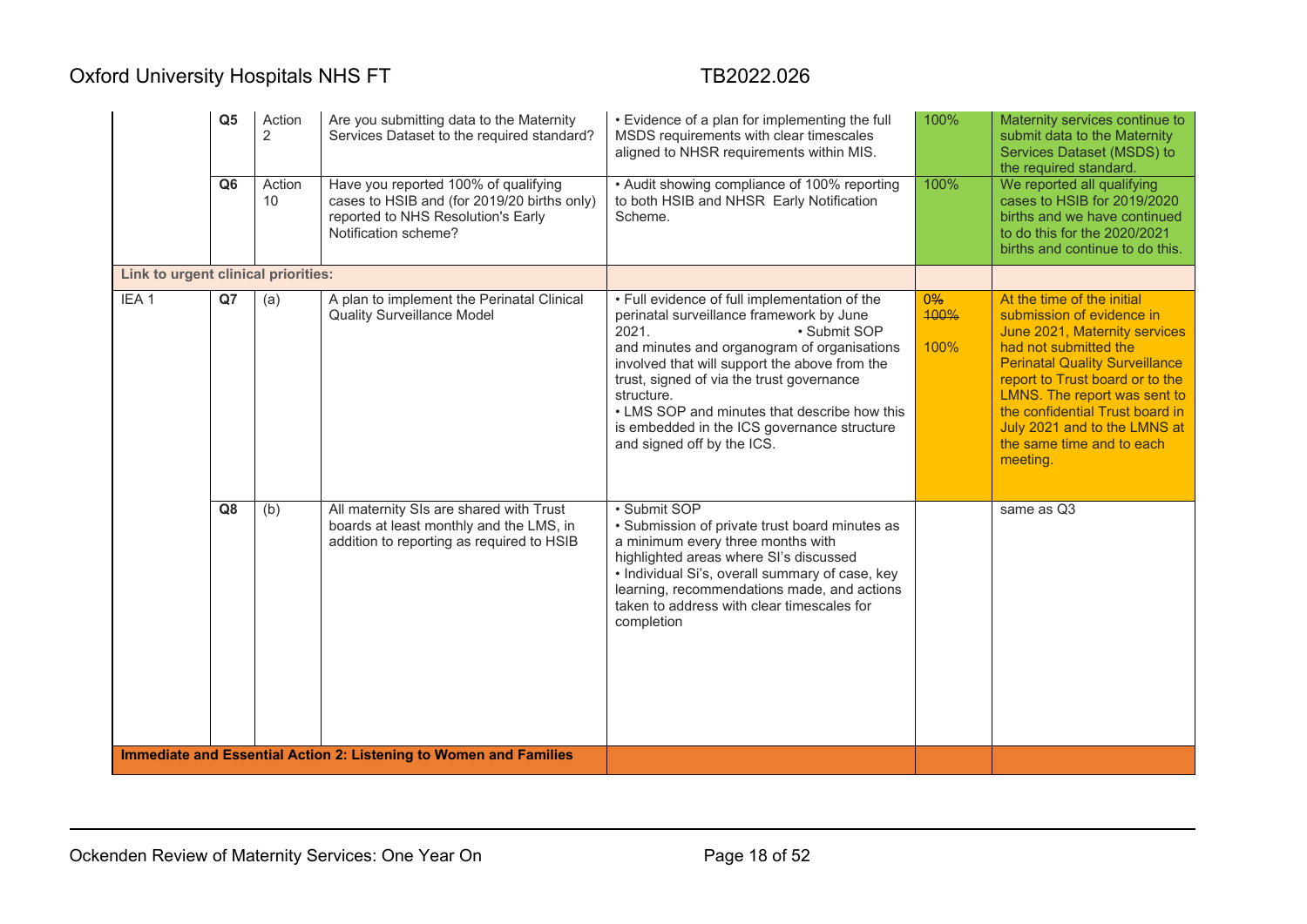| IEA <sub>2</sub>                         | Q <sub>9</sub><br>Q10 | Boards.  | Trusts must create an independent senior advocate<br>role which reports to both the Trust and the LMS<br>The advocate must be available to families attending<br>follow up meetings with clinicians where concerns                                                                                            |                                                                                                                                                                                                                                                                                                                                                                                               |                                               |                                                                                                                                                                                                                                                                                                                         |
|------------------------------------------|-----------------------|----------|---------------------------------------------------------------------------------------------------------------------------------------------------------------------------------------------------------------------------------------------------------------------------------------------------------------|-----------------------------------------------------------------------------------------------------------------------------------------------------------------------------------------------------------------------------------------------------------------------------------------------------------------------------------------------------------------------------------------------|-----------------------------------------------|-------------------------------------------------------------------------------------------------------------------------------------------------------------------------------------------------------------------------------------------------------------------------------------------------------------------------|
|                                          |                       | outcome. | about maternity or neonatal care are discussed,<br>particularly where there has been an adverse                                                                                                                                                                                                               |                                                                                                                                                                                                                                                                                                                                                                                               |                                               |                                                                                                                                                                                                                                                                                                                         |
|                                          | Q11                   |          | Each Trust Board must identify a non-executive<br>director who has oversight of maternity services, with<br>specific responsibility for ensuring that women and<br>family voices across the Trust are represented at<br>Board level. They must work collaboratively with their<br>maternity Safety Champions. | • Name of NED and date of appointment<br>• Evidence of ward to board and board to ward<br>activities e.g. NED walk arounds and<br>subsequent actions<br>• Evidence of NED sitting at trust board<br>meetings, minutes of trust board where NED<br>has contributed<br>• Evidence of how all voices are represented:<br>• Evidence of link in to MVP; any other<br>mechanisms<br>$\cdot$ NED JD | 100%<br>100%<br>100%<br>100%<br>$0\%$<br>100% | At the time the evidence was<br>submitted in June 2021 for<br>point 2 of the minimum<br>evidence, the Non-Executive<br>director (NED) had not had<br>the opportunity to meet with<br>the chairperson of the MVP.<br>However, they have met in<br>August 2021. The NED also<br>attends the safety champions<br>meetings. |
| <b>Link to Maternity Safety actions:</b> |                       |          |                                                                                                                                                                                                                                                                                                               |                                                                                                                                                                                                                                                                                                                                                                                               |                                               |                                                                                                                                                                                                                                                                                                                         |
| IEA <sub>2</sub>                         | Q12                   | Action   | Are you using the National Perinatal<br>Mortality Review Tool to review perinatal<br>deaths to the required standard?                                                                                                                                                                                         | • Local PMRT report.<br>• PMRT trust board report.<br>• Submission of a SOP that describes how<br>parents and women are involved in the PMRT<br>process as per the PMRT guidance.<br>• Audit of 100% of PMRT completed<br>demonstrating meeting the required standard<br>including parents notified as a minimum and<br>external review.                                                      |                                               | Same as Q4                                                                                                                                                                                                                                                                                                              |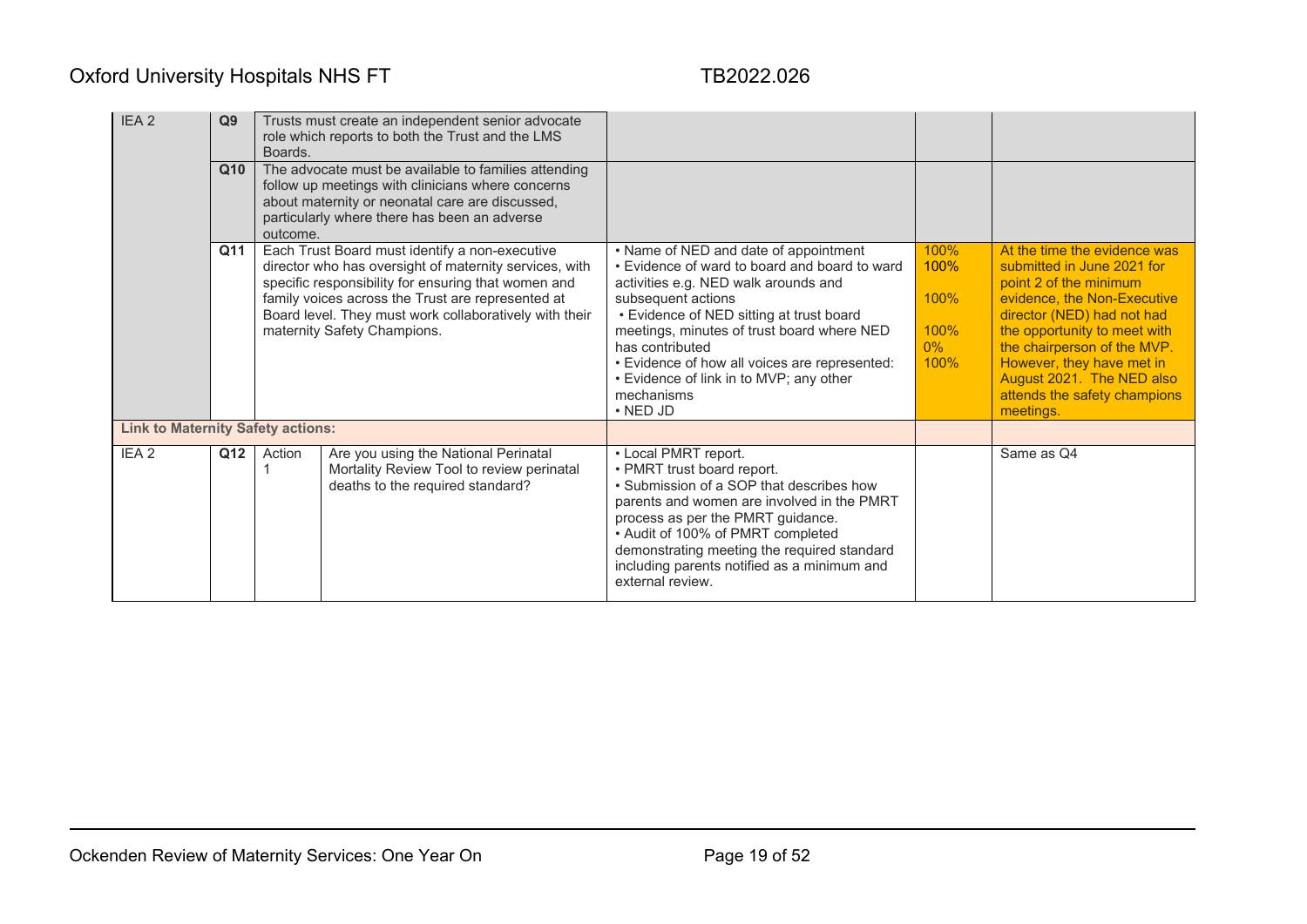|  | Q13 | Action<br>$\overline{7}$ | Can you demonstrate that you have a<br>mechanism for gathering service user<br>feedback, and that you work with service<br>users through your Maternity Voices<br>Partnership to coproduce local maternity<br>services? | • Please upload your CNST evidence of co-<br>production. If utilised then upload completed<br>templates for providers to successfully achieve<br>maternity safety action 7. CNST templates to<br>be signed off by the MVP.<br>• Evidence of service user feedback being<br>used to support improvement in maternity<br>services (E.G you said, we did, FFT, 15 Steps)<br>• Clear co-produced plan, with MVP's that<br>demonstrate that co production and co-design<br>of service improvements, changes and<br>developments will be in place and will be<br>embedded by December 2021. | 100%<br>100%<br>100% | Maternity services continue to<br>use the MVP to review the<br>patient information leaflets.<br>Service user feedback is<br>provided by the MVP at their<br>quarterly meetings. Two of<br>the matrons meet with the<br>MVP regularly. Maternity<br>have continued to utilise the<br>MVP FaceBook live sessions. |
|--|-----|--------------------------|-------------------------------------------------------------------------------------------------------------------------------------------------------------------------------------------------------------------------|---------------------------------------------------------------------------------------------------------------------------------------------------------------------------------------------------------------------------------------------------------------------------------------------------------------------------------------------------------------------------------------------------------------------------------------------------------------------------------------------------------------------------------------------------------------------------------------|----------------------|-----------------------------------------------------------------------------------------------------------------------------------------------------------------------------------------------------------------------------------------------------------------------------------------------------------------|
|--|-----|--------------------------|-------------------------------------------------------------------------------------------------------------------------------------------------------------------------------------------------------------------------|---------------------------------------------------------------------------------------------------------------------------------------------------------------------------------------------------------------------------------------------------------------------------------------------------------------------------------------------------------------------------------------------------------------------------------------------------------------------------------------------------------------------------------------------------------------------------------------|----------------------|-----------------------------------------------------------------------------------------------------------------------------------------------------------------------------------------------------------------------------------------------------------------------------------------------------------------|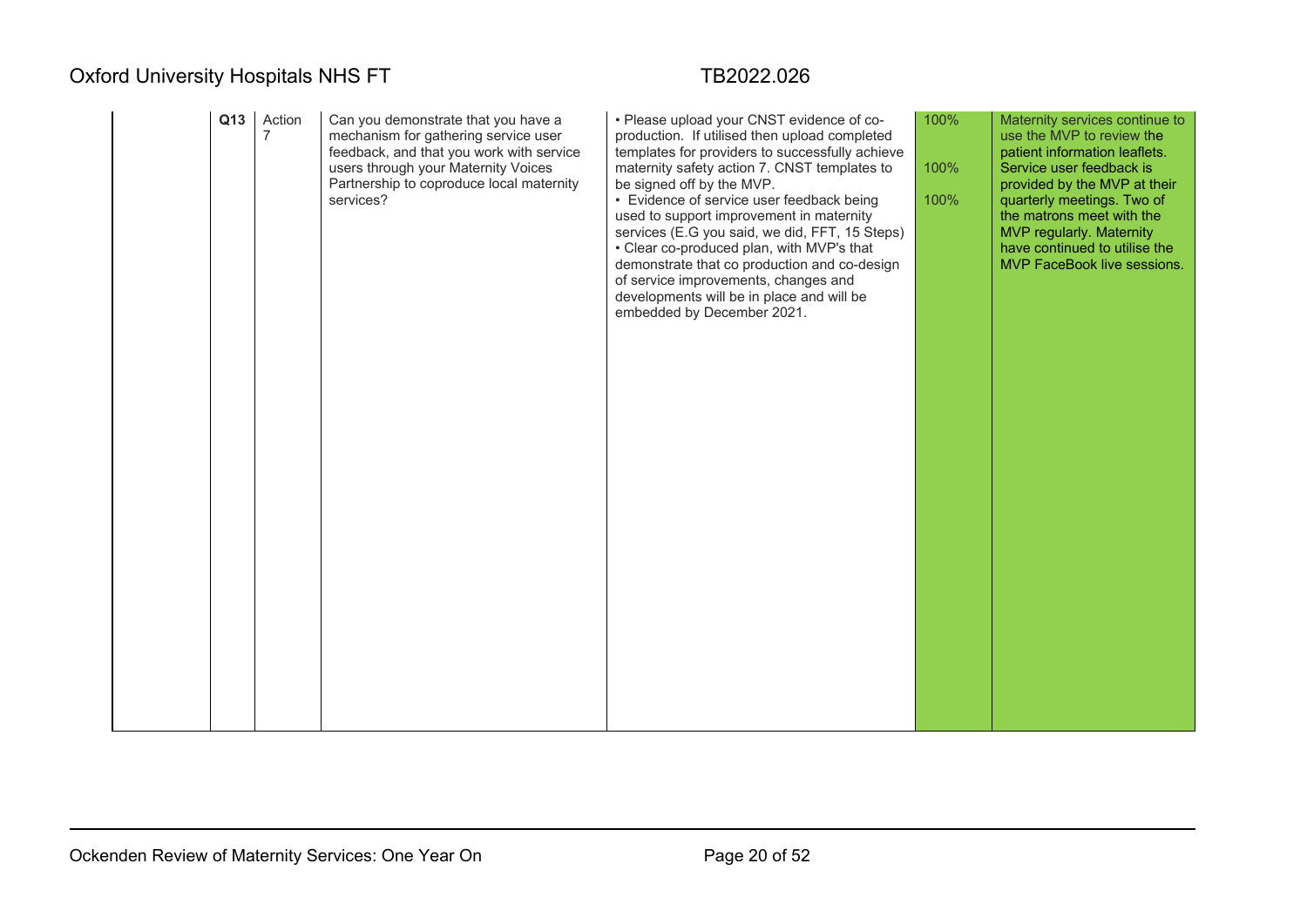|                                      | Q14          | Action<br>9    | Can you demonstrate that the Trust safety<br>champions (obstetrician and midwife) are<br>meeting bimonthly with Board level<br>champions to escalate locally identified<br>issues?                                                                                                                                                                                                                                                                                                                                   | • SOP that includes role descriptors for all key<br>members who attend by-monthly safety<br>meetings.<br>• Log of attendees and core membership.<br>• Action log and actions taken.<br>• Minutes of the meeting and minutes of the<br>LMS meeting where this is discussed.                                                                                                                                                                                                                                                                                                                                                                                                                                                                                                                                                                                                                  | 100%<br>100%<br>100%<br>100%         | The Trust safety champions<br>(obstetrician, midwife and<br>neonatal consultant) are<br>meeting monthly with the<br>Board level champion and the<br>NED to escalate locally<br>identified issues. Dates of<br>meetings have been identified<br>for the year and there are<br>agendas and minutes of<br>these meetings available. |
|--------------------------------------|--------------|----------------|----------------------------------------------------------------------------------------------------------------------------------------------------------------------------------------------------------------------------------------------------------------------------------------------------------------------------------------------------------------------------------------------------------------------------------------------------------------------------------------------------------------------|---------------------------------------------------------------------------------------------------------------------------------------------------------------------------------------------------------------------------------------------------------------------------------------------------------------------------------------------------------------------------------------------------------------------------------------------------------------------------------------------------------------------------------------------------------------------------------------------------------------------------------------------------------------------------------------------------------------------------------------------------------------------------------------------------------------------------------------------------------------------------------------------|--------------------------------------|----------------------------------------------------------------------------------------------------------------------------------------------------------------------------------------------------------------------------------------------------------------------------------------------------------------------------------|
| Link to urgent clinical priorities   |              |                |                                                                                                                                                                                                                                                                                                                                                                                                                                                                                                                      |                                                                                                                                                                                                                                                                                                                                                                                                                                                                                                                                                                                                                                                                                                                                                                                                                                                                                             |                                      |                                                                                                                                                                                                                                                                                                                                  |
| IEA <sub>2</sub>                     | Q15 A<br>Q16 | $\overline{B}$ | Evidence that you have a robust<br>mechanism for gathering service user<br>feedback, and that you work with service<br>users through your Maternity Voices<br>Partnership (MVP) to coproduce local<br>maternity services.<br>In addition to the identification of an<br>Executive Director with specific<br>responsibility for maternity services,<br>confirmation of a named non-executive<br>director who will support the Board<br>maternity safety champion bringing a<br>degree of independent challenge to the | • Please upload your CNST evidence of co-<br>production. If utilised then upload completed<br>templates for providers to successfully achieve<br>maternity safety action 7. CNST templates to<br>be signed off by the MVP.<br>• Evidence of service user feedback being<br>used to support improvement in maternity<br>services (E.G you said, we did, FFT, 15 Steps)<br>• Clear co produced plan, with MVP's that<br>demonstrate that co-production and co-design<br>of all service improvements, changes and<br>developments will be in place and will be<br>embedded by December 2021.<br>• Name of ED and date of appointment<br>• Name of NED and date of appointment<br>• Evidence of participation and collaboration<br>between ED, NED and Maternity Safety<br>Champion, e.g. evidence of raising issues at<br>trust board, minutes of trust board and<br>evidence of actions taken | 100%<br>100%<br>100%<br>100%<br>100% | Same as Q13<br>The maternity safety<br>champions continue to work<br>with the Board level safety<br>champion and the NED.                                                                                                                                                                                                        |
| <b>Immediate</b><br>and<br>essential |              |                | oversight of maternity and neonatal<br>services and ensuring that the voices of<br>service users and staff are heard.                                                                                                                                                                                                                                                                                                                                                                                                | Role descriptors                                                                                                                                                                                                                                                                                                                                                                                                                                                                                                                                                                                                                                                                                                                                                                                                                                                                            |                                      |                                                                                                                                                                                                                                                                                                                                  |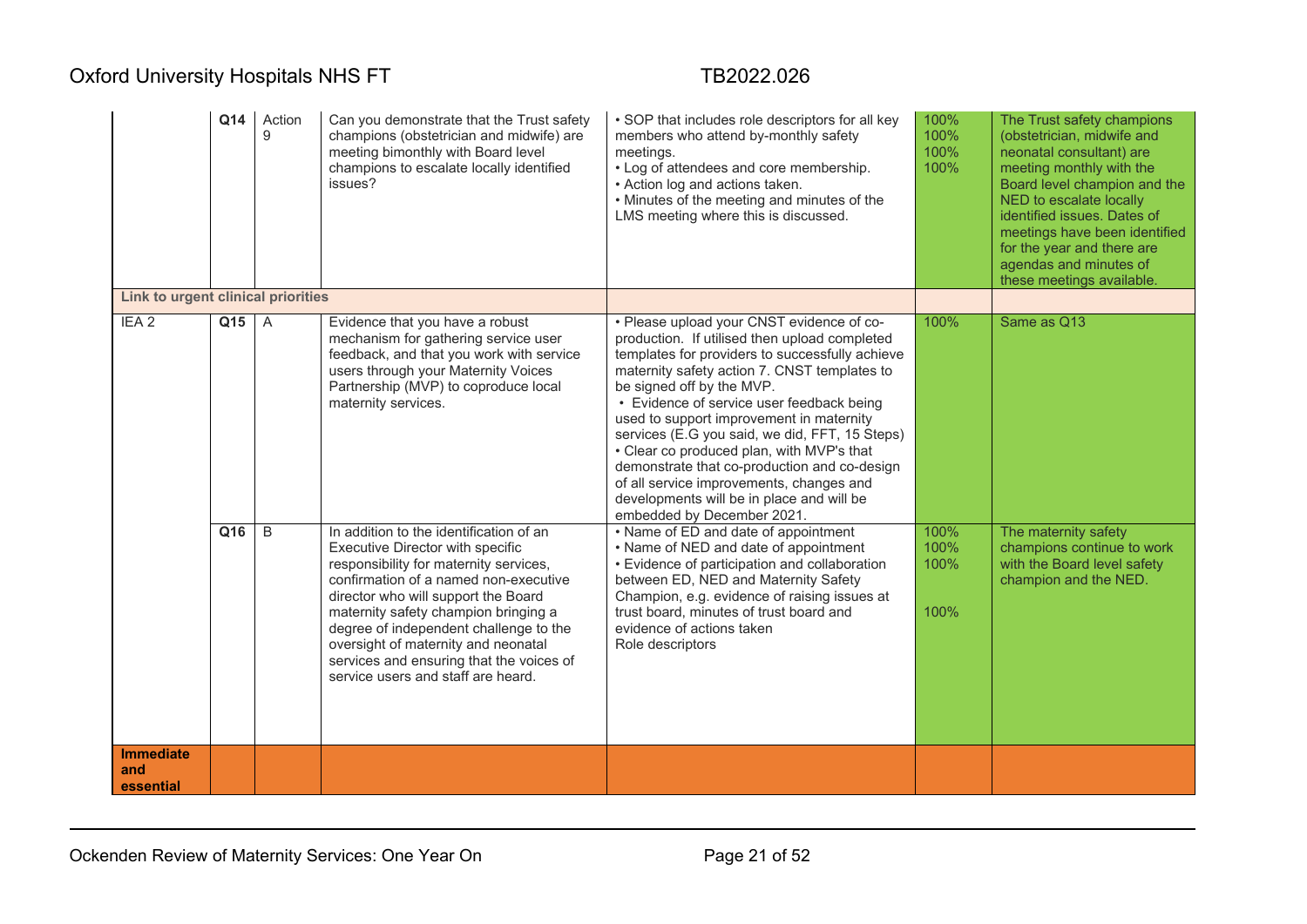| action 3:<br><b>Staff</b><br><b>Training</b><br>and<br><b>Working</b><br><b>Together</b> |     |                                                                                                                                                                                                              |                                                                                                                                                                                                                                                                                                                                                                                                                                                                                                                                                                                                                                                                                                                                                                                                                          |                            |                                                                                                                                                                                                                                                                                                                                                                                                                                                                                                                                                                                                                                                                                                |
|------------------------------------------------------------------------------------------|-----|--------------------------------------------------------------------------------------------------------------------------------------------------------------------------------------------------------------|--------------------------------------------------------------------------------------------------------------------------------------------------------------------------------------------------------------------------------------------------------------------------------------------------------------------------------------------------------------------------------------------------------------------------------------------------------------------------------------------------------------------------------------------------------------------------------------------------------------------------------------------------------------------------------------------------------------------------------------------------------------------------------------------------------------------------|----------------------------|------------------------------------------------------------------------------------------------------------------------------------------------------------------------------------------------------------------------------------------------------------------------------------------------------------------------------------------------------------------------------------------------------------------------------------------------------------------------------------------------------------------------------------------------------------------------------------------------------------------------------------------------------------------------------------------------|
| IEA <sub>3</sub>                                                                         | Q17 | Trusts must ensure that multidisciplinary training and<br>working occurs and must provide evidence of it. This<br>evidence must be externally validated through the<br>LMS, 3 times a year.                  | • Submit training needs analysis (TNA) that<br>clearly articulates the expectation of all<br>professional groups in attendance at all MDT<br>training and core competency training. Also<br>aligned to NHSR requirements.<br>• Submit evidence of training sessions being<br>attended, with clear evidence that all MDT<br>members are represented for each session.<br>• LMS reports showing regular review of<br>training data (attendance, compliance<br>coverage) and training needs assessment that<br>demonstrates validation describes as checking<br>the accuracy of the data.<br>• Where inaccurate or not meeting planned<br>target what actions and what risk reduction<br>mitigations have been put in place.<br>• A clear trajectory in place to meet and<br>maintain compliance as articulated in the TNA. | 0%<br>100%<br>100%<br>100% | When the training needs<br>analysis (TNA) was produced<br>last year, it did clearly<br>articulate the expectation of<br>all professional groups in<br>attendance at all MDT<br>training and core competency<br>training. The training<br>trajectory that was required<br>as part of the Maternity<br>Incentive Scheme (MIS) was<br>on a separate spreadsheet.<br>The training plan was<br>updated in December 2021<br>as part of the Maternity<br>Incentive Scheme year 4<br>requirements, and this<br>includes the training<br>trajectory. Training<br>compliance is reported<br>monthly as part of the<br><b>Perinatal Quality Surveillance</b><br>report which is also sent to<br>the LMNS. |
|                                                                                          | Q18 | Multidisciplinary training and working together must<br>always include twice daily (day and night through the<br>7-day week) consultant-led and present<br>multidisciplinary ward rounds on the labour ward. | • SOP created for consultant led ward rounds.<br>• Evidence of scheduled MDT ward rounds<br>taking place since December, twice a day, day<br>& night. 7 days a week (e.g. audit of<br>compliance with SOP)                                                                                                                                                                                                                                                                                                                                                                                                                                                                                                                                                                                                               | 100%<br>100%               | The twice daily ward rounds<br>have continued and this is<br>recorded as part of the bleep<br>holder daily operational<br>record.                                                                                                                                                                                                                                                                                                                                                                                                                                                                                                                                                              |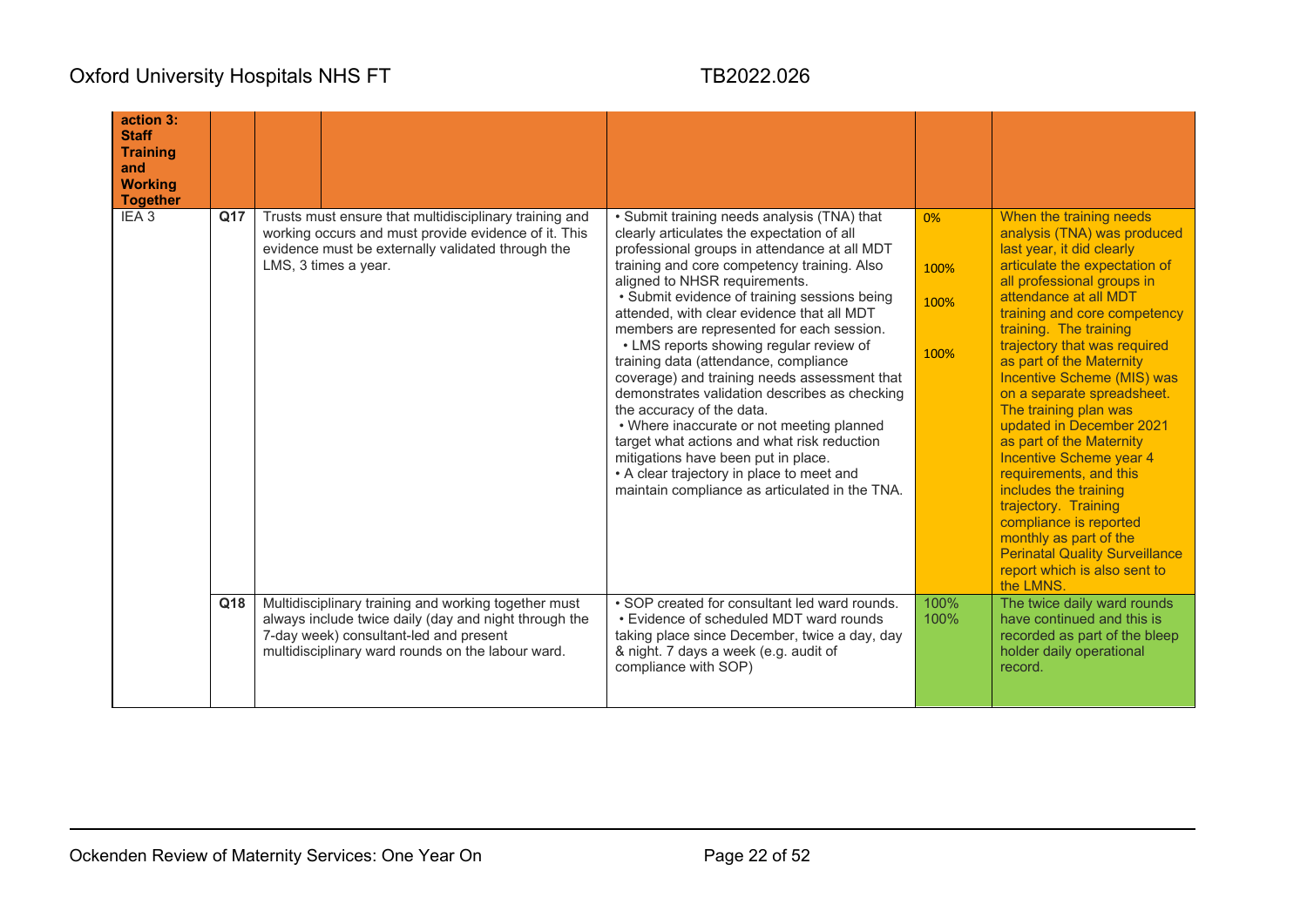|                                          | Q19             |                          | Trusts must ensure that any external funding<br>allocated for the training of maternity staff, is ring-<br>fenced and used for this purpose only (e.g. Maternity<br>Safety Fund, Charities monies, MPET/SLA monies etc<br>that is specifically given for training) | • Evidence that additional external funding has<br>been spent on funding including staff can<br>attend training in work time.<br>• Evidence of funding received and spent.<br>• Confirmation from Directors of Finance<br>• Evidence from Budget statements.<br>• MTP spend reports to LMS                                                                                                                                                                                                                                                                                                                                                                                                                                                                                                                                                                  | 100%<br>100%<br>100%<br>100%<br>100% |                                                                                                                                                                                                                                                                                                                                                                                                                                                                                                                                                                                                                                                                         |
|------------------------------------------|-----------------|--------------------------|--------------------------------------------------------------------------------------------------------------------------------------------------------------------------------------------------------------------------------------------------------------------|-------------------------------------------------------------------------------------------------------------------------------------------------------------------------------------------------------------------------------------------------------------------------------------------------------------------------------------------------------------------------------------------------------------------------------------------------------------------------------------------------------------------------------------------------------------------------------------------------------------------------------------------------------------------------------------------------------------------------------------------------------------------------------------------------------------------------------------------------------------|--------------------------------------|-------------------------------------------------------------------------------------------------------------------------------------------------------------------------------------------------------------------------------------------------------------------------------------------------------------------------------------------------------------------------------------------------------------------------------------------------------------------------------------------------------------------------------------------------------------------------------------------------------------------------------------------------------------------------|
| <b>Link to Maternity Safety actions:</b> |                 |                          |                                                                                                                                                                                                                                                                    |                                                                                                                                                                                                                                                                                                                                                                                                                                                                                                                                                                                                                                                                                                                                                                                                                                                             |                                      |                                                                                                                                                                                                                                                                                                                                                                                                                                                                                                                                                                                                                                                                         |
| IEA <sub>3</sub>                         | Q <sub>20</sub> | Action<br>$\overline{4}$ | Can you demonstrate an effective system<br>of clinical workforce planning to the<br>required standard?                                                                                                                                                             | See section 2                                                                                                                                                                                                                                                                                                                                                                                                                                                                                                                                                                                                                                                                                                                                                                                                                                               |                                      |                                                                                                                                                                                                                                                                                                                                                                                                                                                                                                                                                                                                                                                                         |
| Link to urgent clinical priorities       | Q <sub>21</sub> | Action<br>8              | Can you evidence that at least 90% of<br>each maternity unit staff group have<br>attended an 'in-house' multi-professional<br>maternity emergencies training session<br>since the launch of MIS year three in<br>December 2019?                                    | • Submit training needs analysis (TNA) that<br>clearly articulates the expectation of all<br>professional groups in attendance at all MDT<br>training and core competency training. Also<br>aligned to NHSR requirements.<br>• Submit evidence of training sessions being<br>attended, with clear evidence that all MDT<br>members are represented for each session.<br>• LMS reports showing regular review of<br>training data (attendance, compliance<br>coverage) and training needs assessment that<br>demonstrates validation describes as checking<br>the accuracy of the data.<br>Where inaccurate or not meeting planned<br>target what actions and what risk reduction<br>mitigations have been put in place.<br>• A clear trajectory in place to meet and<br>maintain compliance as articulated in the TNA.<br>• Attendance records - summarised | $0\%$<br>100%<br>100%                | When the training needs<br>analysis (TNA) was produced<br>last year, it did not clearly<br>articulate the expectation of<br>all professional groups in<br>attendance at all MDT<br>training and core competency<br>training. The training<br>trajectory that was required<br>as part of the Maternity<br><b>Incentive Scheme (MIS) was</b><br>on a separate spreadsheet.<br>The training plan was<br>updated in December 2021<br>as part of the Maternity<br>Incentive Scheme year 4<br>requirements, and this<br>includes the training<br>trajectory. Training<br>compliance is reported<br>monthly as part of the<br><b>Perinatal Quality Surveillance</b><br>report. |
|                                          |                 |                          |                                                                                                                                                                                                                                                                    |                                                                                                                                                                                                                                                                                                                                                                                                                                                                                                                                                                                                                                                                                                                                                                                                                                                             |                                      |                                                                                                                                                                                                                                                                                                                                                                                                                                                                                                                                                                                                                                                                         |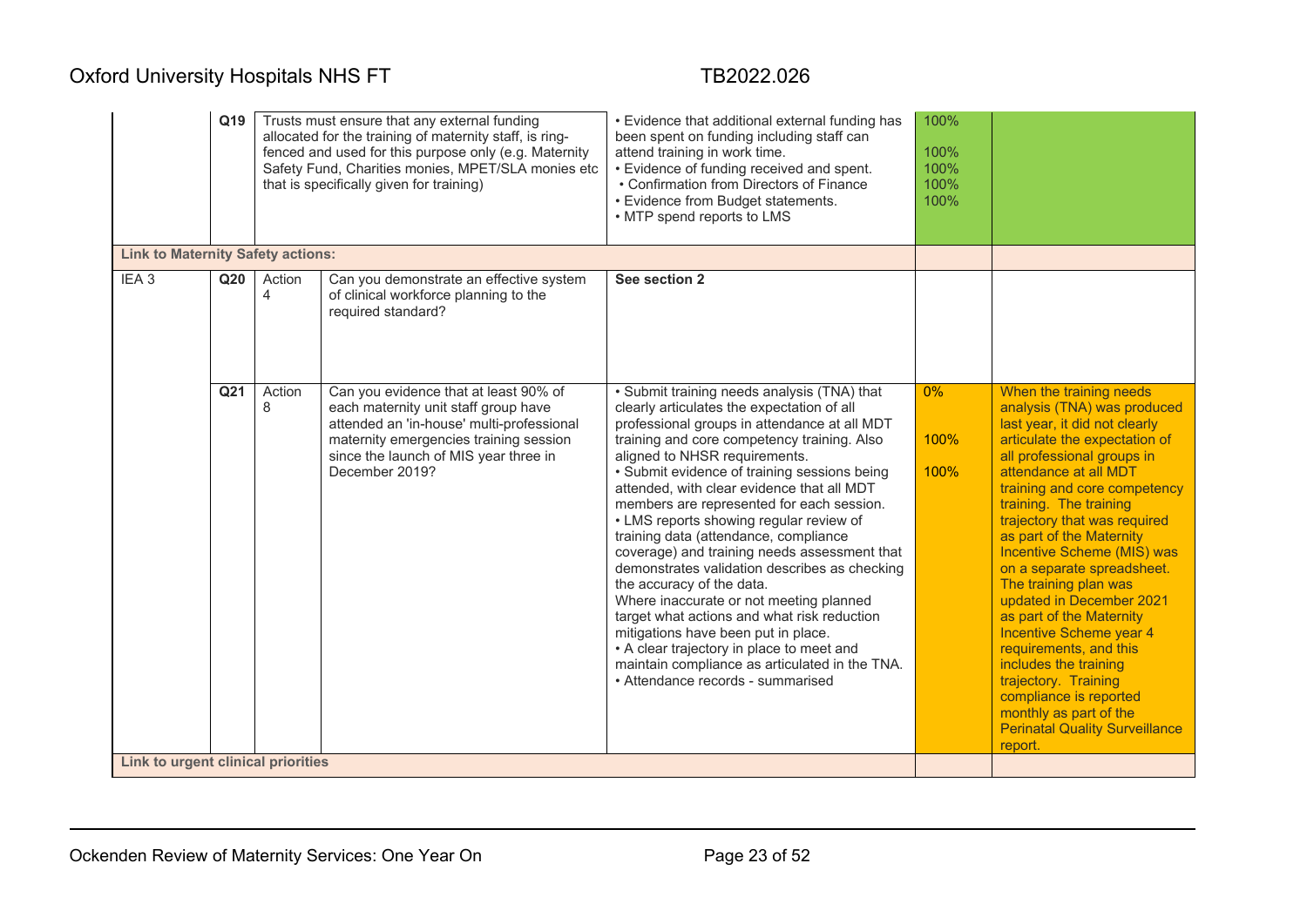| IEA <sub>3</sub> | Q <sub>22</sub> | Implement consultant led labour ward<br>rounds twice daily (over 24 hours) and 7<br>days per week.                                                                                                                                                             | • SOP created for consultant led ward rounds.<br>• Evidence of scheduled MDT ward rounds<br>taking place since December 2020 twice a<br>day, day & night; 7 days a week (E.G audit of<br>compliance with SOP)                                                                                                                                                                                                                                                                                                                                                                                                                                                                                                                                                                                                            | 100%<br>100%  | See Q18     |
|------------------|-----------------|----------------------------------------------------------------------------------------------------------------------------------------------------------------------------------------------------------------------------------------------------------------|--------------------------------------------------------------------------------------------------------------------------------------------------------------------------------------------------------------------------------------------------------------------------------------------------------------------------------------------------------------------------------------------------------------------------------------------------------------------------------------------------------------------------------------------------------------------------------------------------------------------------------------------------------------------------------------------------------------------------------------------------------------------------------------------------------------------------|---------------|-------------|
|                  | Q <sub>23</sub> | The report is clear that joint multi-<br>disciplinary training is vital, and therefore<br>we will be publishing further guidance<br>shortly which must be implemented. In the<br>meantime we are seeking assurance that a<br>MDT training schedule is in place | • Submit training needs analysis (TNA) that<br>clearly articulates the expectation of all<br>professional groups in attendance at all MDT<br>training and core competency training. Also<br>aligned to NHSR requirements.<br>• Submit evidence of training sessions being<br>attended, with clear evidence that all MDT<br>members are represented for each session.<br>• LMS reports showing regular review of<br>training data (attendance, compliance<br>coverage) and training needs assessment that<br>demonstrates validation described as checking<br>the accuracy of the data.<br>• Where inaccurate or not meeting planned<br>target what actions and what risk reduction<br>mitigations have been put in place.<br>• A clear trajectory in place to meet and<br>maintain compliance as articulated in the TNA. | $0\%$<br>100% | Same as Q17 |
|                  |                 | Immediate and essential action 4: Managing Complex Pregnancy                                                                                                                                                                                                   |                                                                                                                                                                                                                                                                                                                                                                                                                                                                                                                                                                                                                                                                                                                                                                                                                          |               |             |
| IEA4             | Q <sub>24</sub> | Through the development of links with the tertiary<br>level Maternal Medicine Centre there must be<br>agreement reached on the criteria for those cases to<br>be discussed and /or referred to a maternal medicine<br>specialist centre.                       | • SOP that clearly demonstrates the current<br>maternal medicine pathways that includes:<br>agreed criteria for referral to the maternal<br>medicine centre pathway.<br>• Audit that demonstrates referral against<br>criteria has been implemented that there is a<br>named consultant lead, and early specialist<br>involvement and that a Management plan that<br>has been agreed between the women and<br>clinicians                                                                                                                                                                                                                                                                                                                                                                                                 | 100%<br>100%  |             |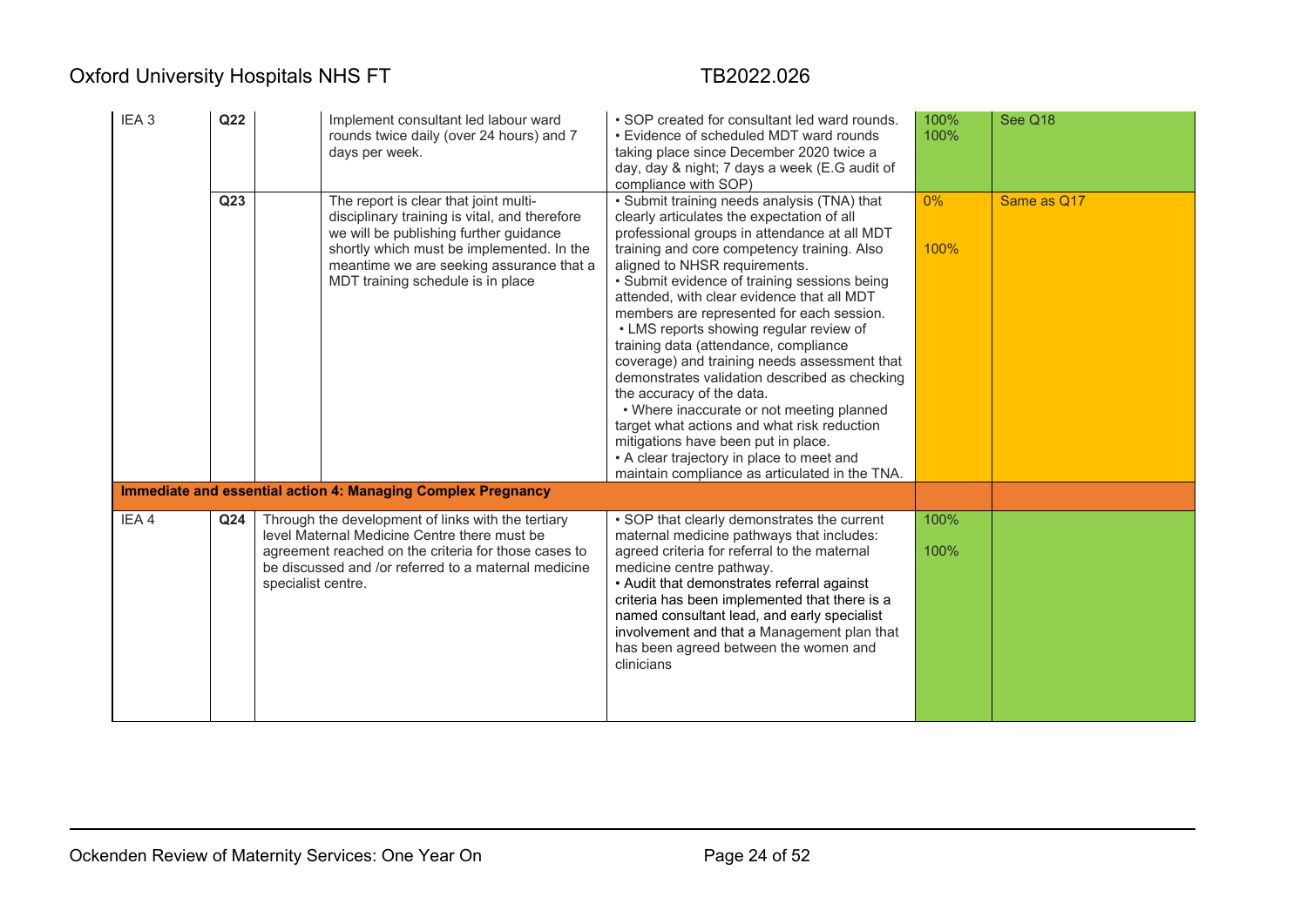|                                          | Q <sub>25</sub> | Women with complex pregnancies must have a<br>named consultant lead                                                                                  | • SOP that states that both women with<br>complex pregnancies who require referral to<br>maternal medicine networks and women with<br>complex pregnanices but who do not require<br>referral to maternal medicine network must<br>have a named consultant lead.<br>• Audit of 1% of notes, where all women have<br>complex pregnancies to demonstrate the<br>woman has a named consultant lead.    | 100%<br>100% | Stickers have been produced<br>to put on the front of the<br>maternity handheld record to<br>identify the lead clinician at<br>booking. The Antenatal A3<br>chart has been improved so<br>that the care pathway is<br>identified at each<br>appointment (midwifery led<br>care/consultant led care) and<br>if there is a change in the<br>care pathway and the reason<br>why. |
|------------------------------------------|-----------------|------------------------------------------------------------------------------------------------------------------------------------------------------|----------------------------------------------------------------------------------------------------------------------------------------------------------------------------------------------------------------------------------------------------------------------------------------------------------------------------------------------------------------------------------------------------|--------------|-------------------------------------------------------------------------------------------------------------------------------------------------------------------------------------------------------------------------------------------------------------------------------------------------------------------------------------------------------------------------------|
|                                          | Q <sub>26</sub> | Where a complex pregnancy is identified, there must<br>be early specialist involvement and management<br>plans agreed between the woman and the team | • SOP that identifies where a complex<br>pregnancy is identified, there must be early<br>specialist involvement and management plans<br>agreed between the woman and the teams.<br>• Audit of 1% of notes, where women have<br>complex pregnancies to ensure women have<br>early specialist involvement and management<br>plans are devloped by the cinical team in<br>consulation with the woman. | 100%<br>100% |                                                                                                                                                                                                                                                                                                                                                                               |
| <b>Link to Maternity Safety actions:</b> |                 |                                                                                                                                                      |                                                                                                                                                                                                                                                                                                                                                                                                    |              |                                                                                                                                                                                                                                                                                                                                                                               |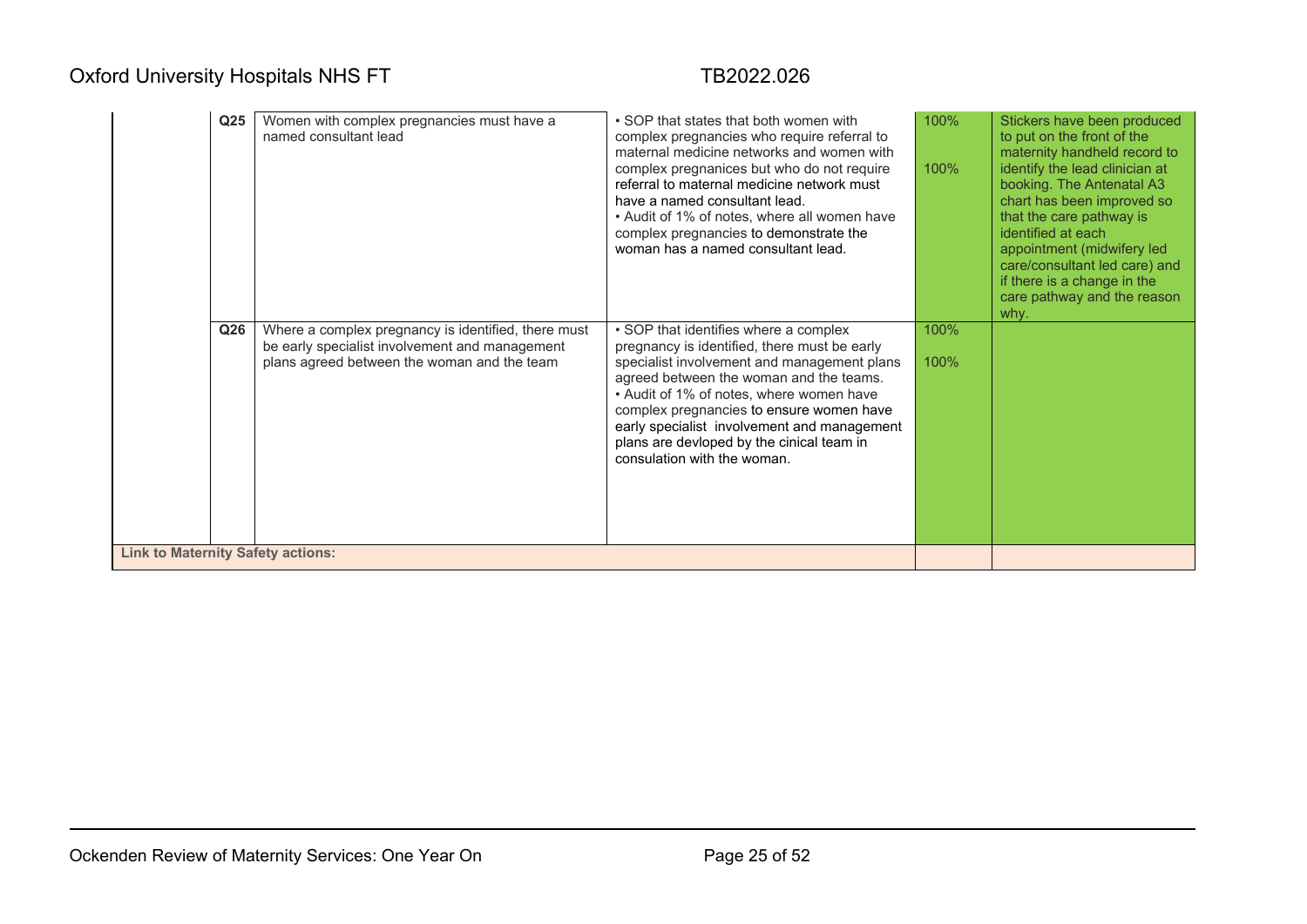| IEA4<br>Link to urgent clinical priorities: | Q27             | Action<br>6    | Can you demonstrate compliance with all<br>five elements of the Saving Babies' Lives<br>care bundle Version 2?                              | $\cdot$ SOP's<br>• Audits for each element.<br>• Guidelines with evidence for each pathway                                                                  | 100%<br>100%<br>100% | At the end of year 3 of the<br><b>Maternity Incentive Scheme</b><br>we had demonstrated<br>compliance with all 5 aspects<br>of the Saving Babies Lives<br>care bundle version 2. As part<br>of the Maternity Incentive<br>Scheme year 4 we are<br>working towards compliance<br>with 3 out of the 5 elements -<br>awaiting audits to be<br>undertaken and we are<br>compliant with the other 2<br>elements.<br>Element 1 - Reducing<br>smoking in pregnancy.<br><b>Working towards</b><br>compliance.<br>Element 2 - Risk assessment,<br>prevention and surveillance of<br>pregnancies at risk of fetal<br>growth restriction. Working<br>towards compliance.<br>Element 3 - Raising<br>awareness of reduced fetal<br>movement. Compliant.<br>Element 4 - Effective fetal<br>monitoring during labour.<br><b>Expected to be compliant.</b><br>Element 5 - Reducing the<br>number of preterm births.<br><b>Working towards</b><br>compliance. |
|---------------------------------------------|-----------------|----------------|---------------------------------------------------------------------------------------------------------------------------------------------|-------------------------------------------------------------------------------------------------------------------------------------------------------------|----------------------|----------------------------------------------------------------------------------------------------------------------------------------------------------------------------------------------------------------------------------------------------------------------------------------------------------------------------------------------------------------------------------------------------------------------------------------------------------------------------------------------------------------------------------------------------------------------------------------------------------------------------------------------------------------------------------------------------------------------------------------------------------------------------------------------------------------------------------------------------------------------------------------------------------------------------------------------|
|                                             |                 |                |                                                                                                                                             |                                                                                                                                                             |                      |                                                                                                                                                                                                                                                                                                                                                                                                                                                                                                                                                                                                                                                                                                                                                                                                                                                                                                                                              |
| IEA4                                        | Q <sub>28</sub> | $\overline{A}$ | All women with complex pregnancy must<br>have a named consultant lead, and<br>mechanisms to regularly audit compliance<br>must be in place. | • SOP that states women with complex<br>pregnancies must have a named consultant<br>lead.<br>• Submission of an audit plan to regularly audit<br>compliance | 100%<br>100%         | Repeat audit to be<br>undertaken                                                                                                                                                                                                                                                                                                                                                                                                                                                                                                                                                                                                                                                                                                                                                                                                                                                                                                             |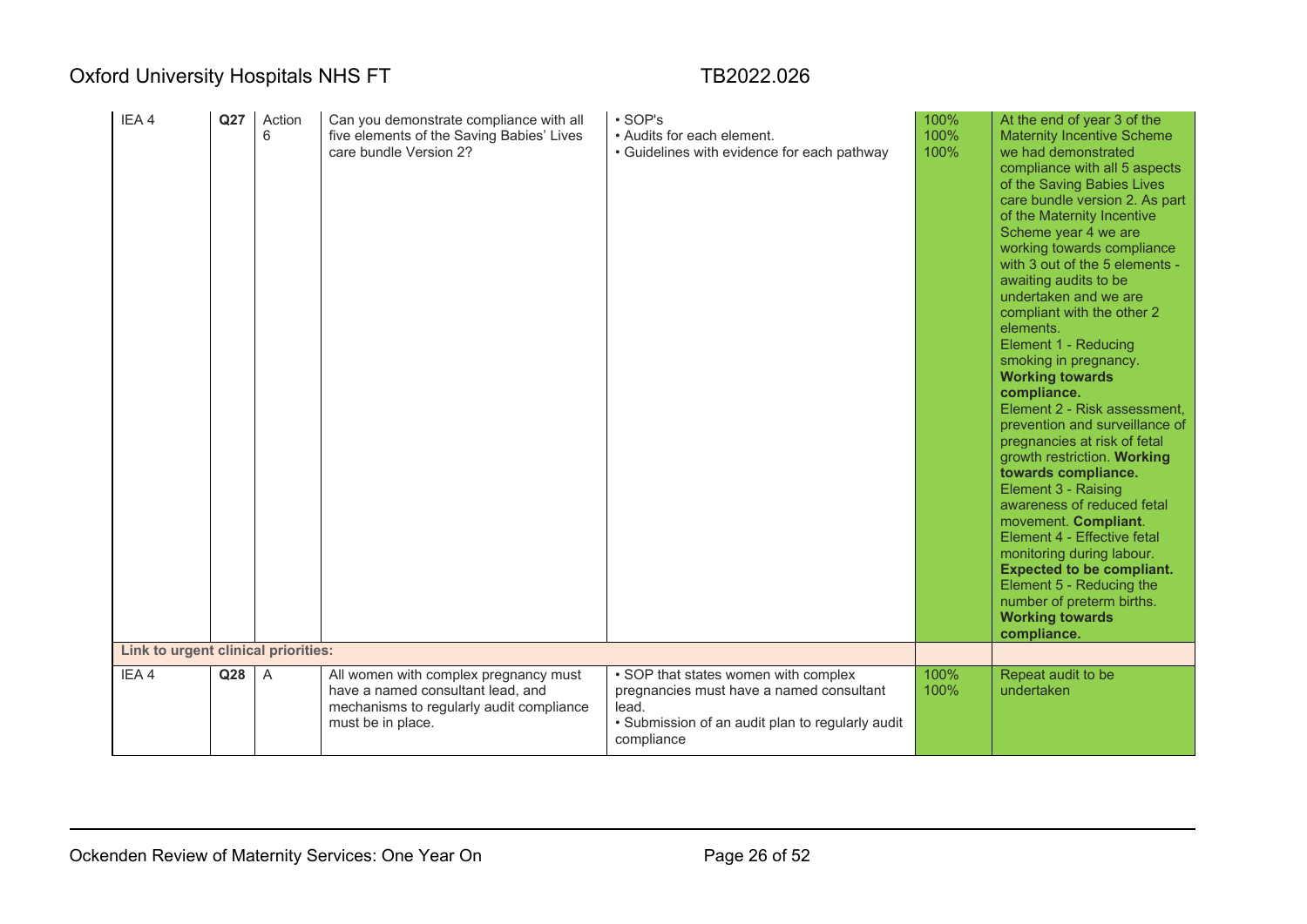|                  | Q29 | $\mathsf B$<br>Understand what further steps are required<br>by your organisation to support the<br>development of maternal medicine<br>specialist centres<br>Immediate and essential action 5: Risk Assessment Throughout Pregnancy | • The maternity services involved in the<br>establishment of maternal medicine networks<br>evidenced by notes of meetings, agendas,<br>action logs.<br>• Criteria for referrals to MMC<br>• Agreed pathways                                                                                                                                                                                            | 100%<br>100%<br>100%          |                                                                                                                                                                                                                                                                                                                                                                                                                                                                                                                                                                                                                                                                                                                                                                                                                                          |
|------------------|-----|--------------------------------------------------------------------------------------------------------------------------------------------------------------------------------------------------------------------------------------|--------------------------------------------------------------------------------------------------------------------------------------------------------------------------------------------------------------------------------------------------------------------------------------------------------------------------------------------------------------------------------------------------------|-------------------------------|------------------------------------------------------------------------------------------------------------------------------------------------------------------------------------------------------------------------------------------------------------------------------------------------------------------------------------------------------------------------------------------------------------------------------------------------------------------------------------------------------------------------------------------------------------------------------------------------------------------------------------------------------------------------------------------------------------------------------------------------------------------------------------------------------------------------------------------|
| IEA <sub>5</sub> | Q30 | All women must be formally risk assessed at every<br>antenatal contact so that they have continued access<br>to care provision by the most appropriately trained<br>professional                                                     | • SOP that includes definition of antenatal risk<br>assessment as per NICE guidance.<br>• How this is achieved within the organisation.<br>• What is being risk assessed.<br>• Review and discussed and documented<br>intended place of birth at every visit.<br>• Personal Care and Support plans are in<br>place and an ongoing audit of 1% of records<br>that demonstrates compliance of the above. | 100%<br>100%<br>100%<br>$0\%$ | The Antenatal Care guideline<br>is currently being updated as<br>an action from the recent<br>CQC action plan.<br><b>Personal Care and Support</b><br>plan (PCSP) - data has been<br>submitted to MSDS to show<br>that antenatal personalised<br>care plan fields have been<br>completed for 90% of women<br>booked in July, August,<br>September, October,<br><b>November and December</b><br>2021. The A3 Antenatal chart<br>has been updated which will<br>make it easier to audit the risk<br>assessments being<br>undertaken - this is being<br>launched in March 2022 and<br>audit will be done after 6<br>months which will give the<br>cohort audit data. This will be<br>added to the audit plan for<br>2022/2023.<br>There currently is not a digital<br>solution for this. which makes<br>it difficult to audit in real time. |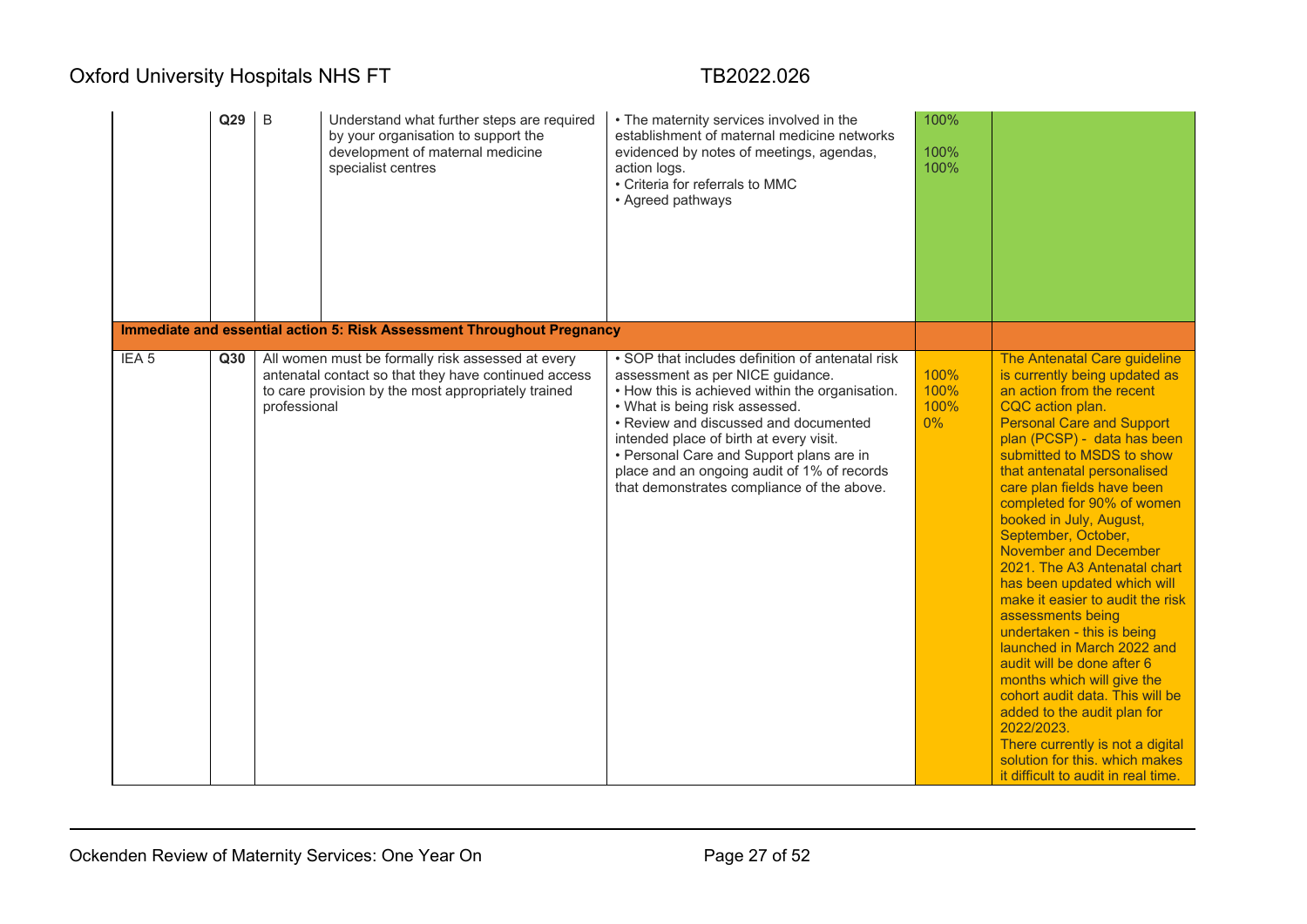|                                          | Q <sub>31</sub> | intended place of birth, based on the developing<br>clinical picture. |                                                                                                                                                                                                                                                                                                             | • SOP that includes review of intended place of<br>birth.<br>• Personal Care and Support plans are in<br>place and an ongoing audit of 1% of records<br>that demonstrates compliance of the above.<br>• Out with guidance pathway.<br>• Evidence of referral to birth options clinics                                                                                                                                                                                                                                                                                   | 100%<br>0%<br>$0\%$<br>100%              | A new Birth Choices clinic<br>has commenced at the end of<br>2021. Guideline updated. It<br>has been difficult to audit the<br>PCSP as there is no digital<br>solution for this. The<br>Antenatal Care guideline is<br>currently being updated and<br>the A3 Antenatal chart has<br>been updated which will<br>make it easier to audit the risk<br>assessments being<br>undertaken - this is being<br>launched in March 2022 and<br>audit will be done after 6<br>months which will give the<br>cohort audit data. This will be<br>added to the audit plan for<br>2022/2023. There currently is<br>not a digital solution for this.<br>which makes it difficult to<br>audit in real time |
|------------------------------------------|-----------------|-----------------------------------------------------------------------|-------------------------------------------------------------------------------------------------------------------------------------------------------------------------------------------------------------------------------------------------------------------------------------------------------------|-------------------------------------------------------------------------------------------------------------------------------------------------------------------------------------------------------------------------------------------------------------------------------------------------------------------------------------------------------------------------------------------------------------------------------------------------------------------------------------------------------------------------------------------------------------------------|------------------------------------------|------------------------------------------------------------------------------------------------------------------------------------------------------------------------------------------------------------------------------------------------------------------------------------------------------------------------------------------------------------------------------------------------------------------------------------------------------------------------------------------------------------------------------------------------------------------------------------------------------------------------------------------------------------------------------------------|
| <b>Link to Maternity Safety actions:</b> |                 |                                                                       |                                                                                                                                                                                                                                                                                                             |                                                                                                                                                                                                                                                                                                                                                                                                                                                                                                                                                                         |                                          |                                                                                                                                                                                                                                                                                                                                                                                                                                                                                                                                                                                                                                                                                          |
| IEA <sub>5</sub>                         | Q <sub>32</sub> | Action<br>6                                                           | Can you demonstrate compliance with all<br>five elements of the Saving Babies' Lives<br>care bundle Version 2?                                                                                                                                                                                              | $\cdot$ SOP's<br>• Audits for each element<br>• Guidelines with evidence for each pathway                                                                                                                                                                                                                                                                                                                                                                                                                                                                               |                                          | Same as Q27                                                                                                                                                                                                                                                                                                                                                                                                                                                                                                                                                                                                                                                                              |
| Link to urgent clinical priorities:      |                 |                                                                       |                                                                                                                                                                                                                                                                                                             |                                                                                                                                                                                                                                                                                                                                                                                                                                                                                                                                                                         |                                          |                                                                                                                                                                                                                                                                                                                                                                                                                                                                                                                                                                                                                                                                                          |
| IEA <sub>5</sub>                         | Q <sub>33</sub> |                                                                       | A risk assessment must be completed and recorded<br>at every contact. This must also include ongoing<br>review and discussion of intended place of birth. This<br>is a key element of the Personalised Care and<br>Support Plan (PSCP). Regular audit mechanisms are<br>in place to assess PCSP compliance. | • SOP to describe risk assessment being<br>undertaken at every contact.<br>• What is being risk assessed.<br>• How this is achieved in the organisation.<br>• Review and discussed and documented<br>intended place of birth at every visit.<br>• Personal Care and Support plans are in<br>place and an ongoing audit of 5% of records<br>that demonstrates compliance of the above.<br>• Example submission of a Personalised Care<br>and Support Plan (It is important that we<br>recognise that PCSP will be variable in how<br>they are presented from each trust) | 100%<br>100%<br>100%<br>100%<br>0%<br>0% | The new A3 Antenatal Chart<br>will make it easier to see the<br>risk assessments that have<br>been undertaken and if there<br>is a change in the care<br>pathway which is being<br>launched in March 2022.                                                                                                                                                                                                                                                                                                                                                                                                                                                                               |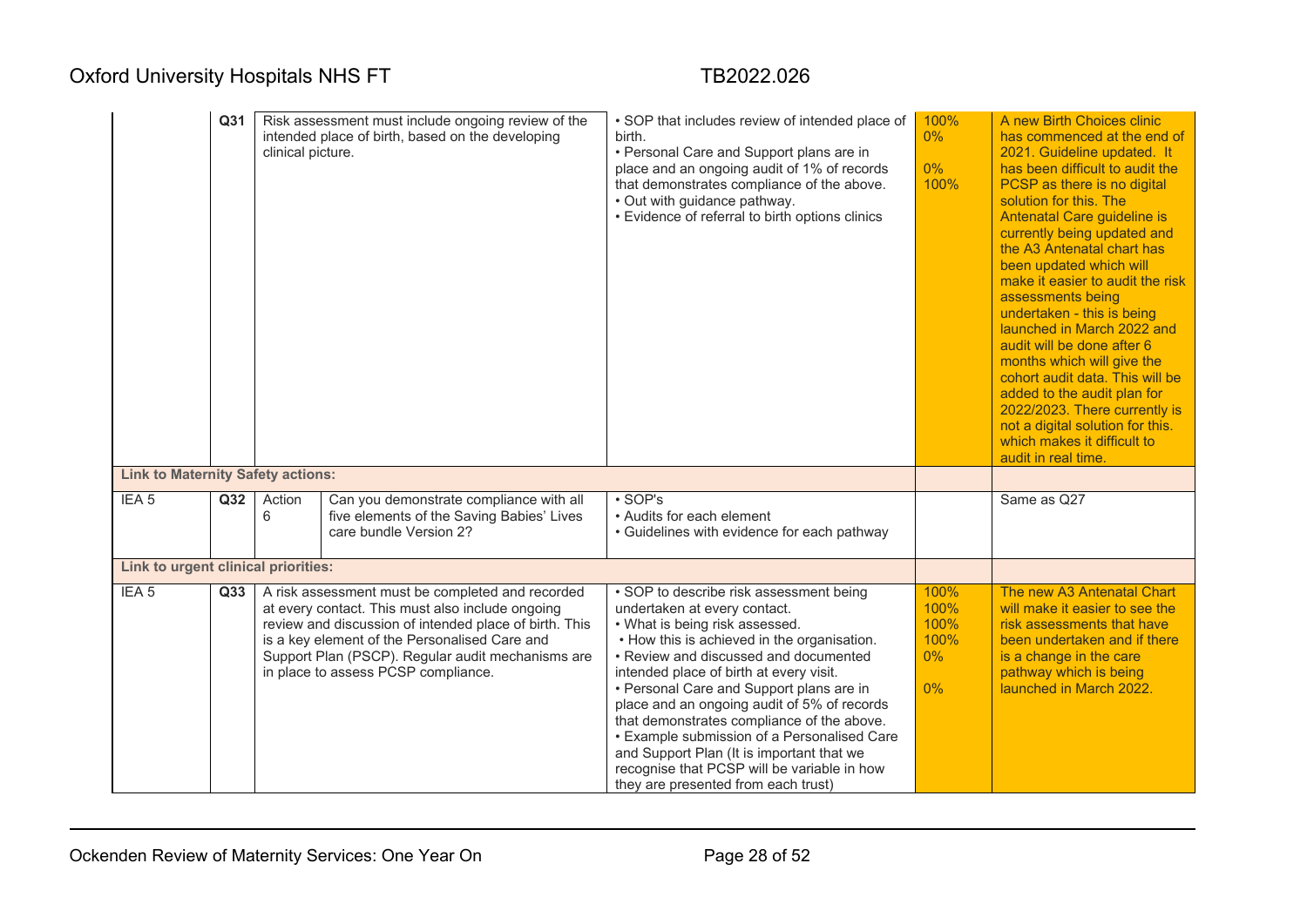| Immediate and essential action 6: Monitoring Fetal Wellbeing |                 |                                                                                                                                                                                         |                                                                                                                                                                                                                                                                                                                                                                         |                                 |                                                                                                                                                                                                                                                                                                                                                                                            |
|--------------------------------------------------------------|-----------------|-----------------------------------------------------------------------------------------------------------------------------------------------------------------------------------------|-------------------------------------------------------------------------------------------------------------------------------------------------------------------------------------------------------------------------------------------------------------------------------------------------------------------------------------------------------------------------|---------------------------------|--------------------------------------------------------------------------------------------------------------------------------------------------------------------------------------------------------------------------------------------------------------------------------------------------------------------------------------------------------------------------------------------|
| IEA 6                                                        | Q <sub>34</sub> | All maternity services must appoint a dedicated Lead<br>Midwife and Lead Obstetrician both with<br>demonstrated expertise to focus on and champion<br>best practice in fetal wellbeing. | • Name of dedicated Lead Midwife and Lead<br>Obstetrician<br>• Copies of rotas / off duties to demonstrate<br>they are given dedicated time.<br>• Examples of what the leads do with the<br>dedicated time E.G attendance at external fetal<br>wellbeing event, involvement with training,<br>meeting minutes and action logs.<br>• Incident investigations and reviews | 100%<br>100%<br>$100\%$<br>100% | There has been a change in<br>the lead midwife this year due<br>to a relocation. We<br>successfully appointed into<br>the lead midwife role, and<br>they position is filled. The<br>lead midwives and lead<br>obstetrician have been<br>leading on the fetal wellbeing<br>training and leading on the<br>introduction of the new CTG<br>stickers that were introduced<br>in February 2022. |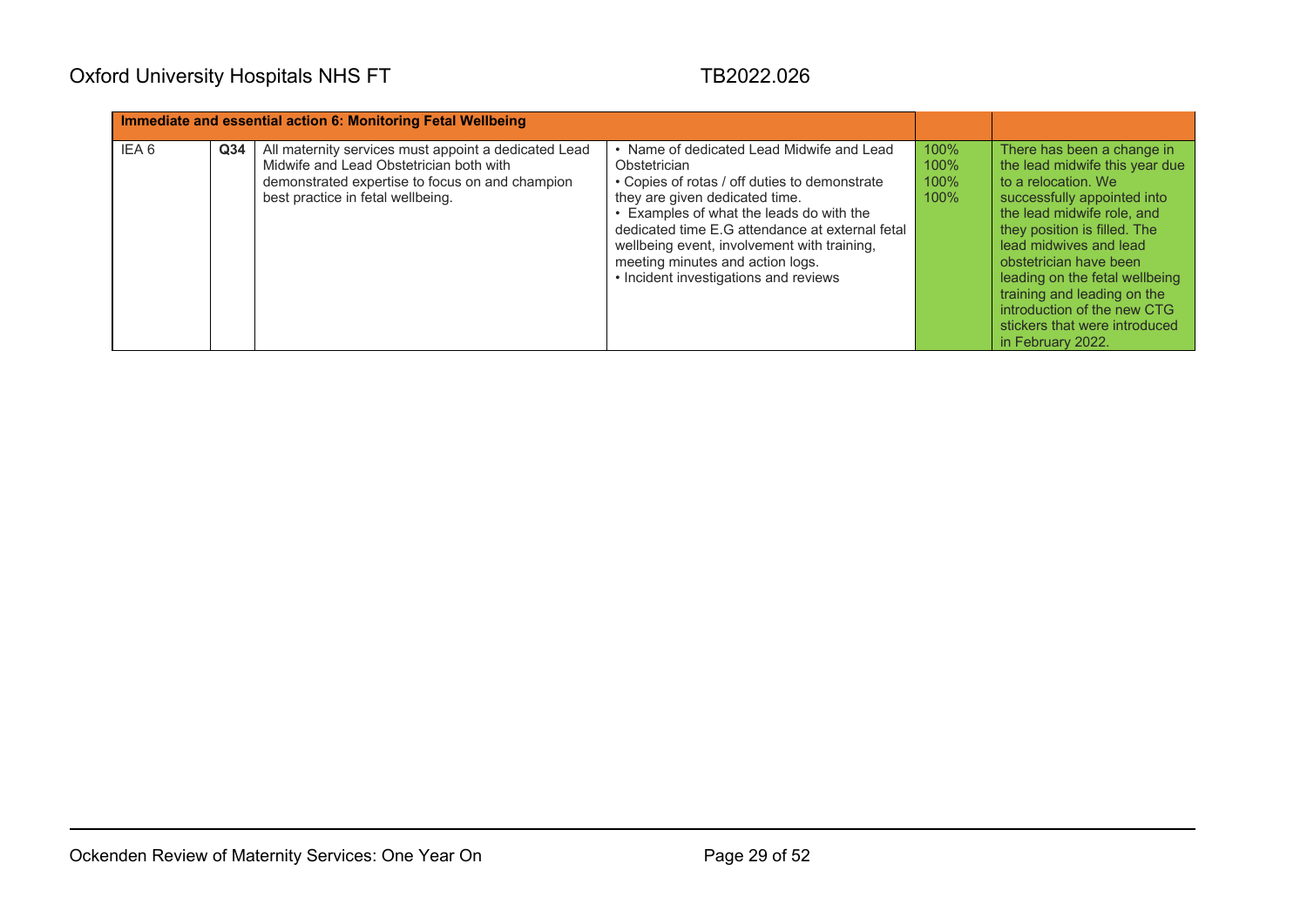| <b>Link to Maternity Safety actions:</b> | Q <sub>35</sub> | The Leads must be of sufficient seniority and<br>demonstrated expertise to ensure they are able to<br>effectively lead on:<br>- Improving the practice of monitoring fetal wellbeing<br>- Consolidating existing knowledge of monitoring fetal<br>wellbeing<br>- Keeping abreast of developments in the field<br>- Raising the profile of fetal wellbeing monitoring<br>- Ensuring that colleagues engaged in fetal wellbeing<br>monitoring are adequately supported<br>- Interfacing with external units and agencies to learn<br>about and keep abreast of developments in the field,<br>and to track and introduce best practice.<br>- The Leads must plan and run regular departmental<br>fetal heart rate (FHR) monitoring meetings and<br>cascade training.<br>- They should also lead on the review of cases of<br>adverse outcome involving poor FHR interpretation<br>and practice.<br>- The Leads must ensure that their maternity service<br>is compliant with the recommendations of Saving<br>Babies Lives Care Bundle 2 and subsequent national<br>guidelines. | • Job Description which has in the criteria as a<br>minimum for both roles and confirmation that<br>roles are in post<br>• Improving the practice & raising the profile of<br>fetal wellbeing monitoring<br>• Consolidating existing knowledge of<br>monitoring fetal wellbeing<br>• Keeping abreast of developments in the field<br>• Ensuring that colleagues engaged in fetal<br>wellbeing monitoring are adequately supported<br>e.g clinical supervision<br>• Interface with external units and agencies to<br>learn about and keep abreast of developments<br>in the field, and to track and introduce best<br>practice.<br>• Plan and run regular departmental fetal heart<br>rate (FHR) monitoring meetings and training.<br>• Lead on the review of cases of adverse<br>outcome involving poor FHR interpretation and<br>practice. | 100%<br>100%<br>100%<br>100%<br>$0\%$<br>100%<br>100%<br>$0\%$ | From the evidence submitted<br>in June 2021 maternity were<br>unable to demonstrate that<br>colleagues engaged in fetal<br>wellbeing monitoring are<br>adequately supported e.g<br>clinical supervision. We have<br>asked for a definition of this<br>as no Trust in the BOB LMNS<br>as achieved this. We were<br>not able to demonstrate that<br>the fetal wellbeing leads lead<br>on the review of cases of<br>adverse outcome involving<br>poor fetal heart rate<br>interpretation and practice.<br>All clinicians involved in<br>cases of adverse outcomes<br>where fetal monitoring is<br>identified as a contributing<br>factor are offered 1:1 or group<br>case reflection and learning.<br>These cases are also<br>discussed in the weekly<br>intrapartum shared learning<br>meeting.<br>The fetal wellbeing leads are<br>involved in the inital summary<br>review (ISR) where fetal<br>monitoring has been a<br>contributing factor and this is<br>recorded within the ISR. The<br>fetal well being leads are<br>attending root cause analyse<br>(RCA) training in March 2022.<br>They are recording on a<br>spreadsheet the incidents<br>they have been leading on as<br>evidence. |
|------------------------------------------|-----------------|------------------------------------------------------------------------------------------------------------------------------------------------------------------------------------------------------------------------------------------------------------------------------------------------------------------------------------------------------------------------------------------------------------------------------------------------------------------------------------------------------------------------------------------------------------------------------------------------------------------------------------------------------------------------------------------------------------------------------------------------------------------------------------------------------------------------------------------------------------------------------------------------------------------------------------------------------------------------------------------------------------------------------------------------------------------------------|---------------------------------------------------------------------------------------------------------------------------------------------------------------------------------------------------------------------------------------------------------------------------------------------------------------------------------------------------------------------------------------------------------------------------------------------------------------------------------------------------------------------------------------------------------------------------------------------------------------------------------------------------------------------------------------------------------------------------------------------------------------------------------------------------------------------------------------------|----------------------------------------------------------------|----------------------------------------------------------------------------------------------------------------------------------------------------------------------------------------------------------------------------------------------------------------------------------------------------------------------------------------------------------------------------------------------------------------------------------------------------------------------------------------------------------------------------------------------------------------------------------------------------------------------------------------------------------------------------------------------------------------------------------------------------------------------------------------------------------------------------------------------------------------------------------------------------------------------------------------------------------------------------------------------------------------------------------------------------------------------------------------------------------------------------------------------------------------------------------------------|
|------------------------------------------|-----------------|------------------------------------------------------------------------------------------------------------------------------------------------------------------------------------------------------------------------------------------------------------------------------------------------------------------------------------------------------------------------------------------------------------------------------------------------------------------------------------------------------------------------------------------------------------------------------------------------------------------------------------------------------------------------------------------------------------------------------------------------------------------------------------------------------------------------------------------------------------------------------------------------------------------------------------------------------------------------------------------------------------------------------------------------------------------------------|---------------------------------------------------------------------------------------------------------------------------------------------------------------------------------------------------------------------------------------------------------------------------------------------------------------------------------------------------------------------------------------------------------------------------------------------------------------------------------------------------------------------------------------------------------------------------------------------------------------------------------------------------------------------------------------------------------------------------------------------------------------------------------------------------------------------------------------------|----------------------------------------------------------------|----------------------------------------------------------------------------------------------------------------------------------------------------------------------------------------------------------------------------------------------------------------------------------------------------------------------------------------------------------------------------------------------------------------------------------------------------------------------------------------------------------------------------------------------------------------------------------------------------------------------------------------------------------------------------------------------------------------------------------------------------------------------------------------------------------------------------------------------------------------------------------------------------------------------------------------------------------------------------------------------------------------------------------------------------------------------------------------------------------------------------------------------------------------------------------------------|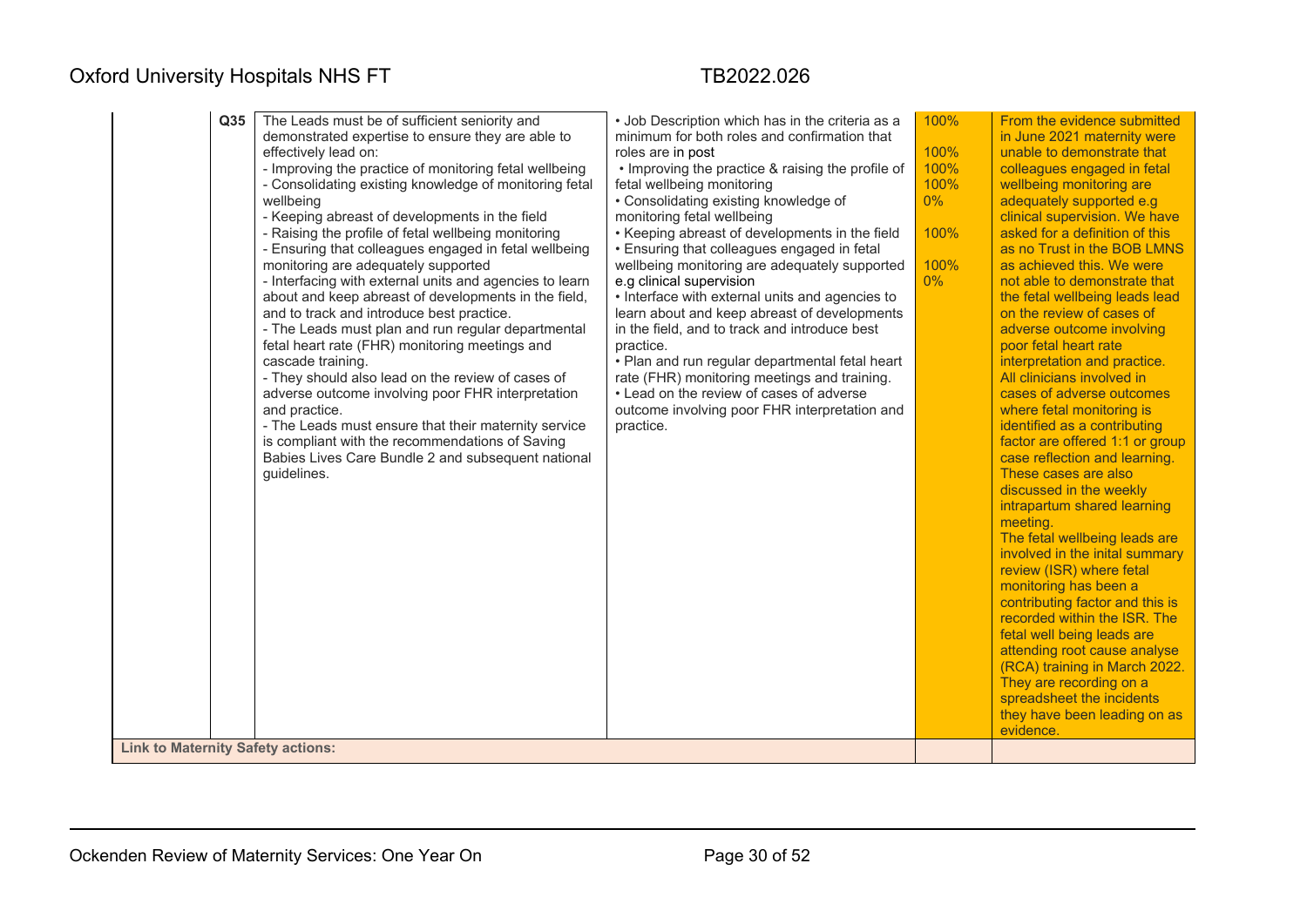| IEA <sub>6</sub> | Q36                                                                                                                                                                                                                                                                                                                                                                                                                                                                                                                 | Action<br>6 | Can you demonstrate compliance with all<br>five elements of the Saving Babies' Lives<br>care bundle Version 2?                                                                                                                  | $\cdot$ SOP's<br>• Audits for each element<br>• Guidelines with evidence for each pathway                                                                                                                                                                                                                                                                                                                                                                                                                                                                                                                                                                                                                                                                                                                                                                     |                       | See Q27         |
|------------------|---------------------------------------------------------------------------------------------------------------------------------------------------------------------------------------------------------------------------------------------------------------------------------------------------------------------------------------------------------------------------------------------------------------------------------------------------------------------------------------------------------------------|-------------|---------------------------------------------------------------------------------------------------------------------------------------------------------------------------------------------------------------------------------|---------------------------------------------------------------------------------------------------------------------------------------------------------------------------------------------------------------------------------------------------------------------------------------------------------------------------------------------------------------------------------------------------------------------------------------------------------------------------------------------------------------------------------------------------------------------------------------------------------------------------------------------------------------------------------------------------------------------------------------------------------------------------------------------------------------------------------------------------------------|-----------------------|-----------------|
|                  | Q37                                                                                                                                                                                                                                                                                                                                                                                                                                                                                                                 | Action<br>8 | Can you evidence that at least 90% of<br>each maternity unit staff group have<br>attended an 'in-house' multi-professional<br>maternity emergencies training session<br>since the launch of MIS year three in<br>December 2019? | • Submit training needs analysis (TNA) that<br>clearly articulates the expectation of all<br>professional groups in attendance at all MDT<br>training and core competency training. Also<br>aligned to NHSR requirements.<br>• Submit evidence of training sessions being<br>attended, with clear evidence that all MDT<br>members are represented for each session.<br>• LMS reports showing regular review of<br>training data (attendance, compliance<br>coverage) and training needs assessment that<br>demonstrates validation describes as checking<br>the accuracy of the data.<br>• Where inaccurate or not meeting planned<br>target what actions and what risk reduction<br>mitigations have been put in place.<br>• A clear trajectory in place to meet and<br>maintain compliance as articulated in the TNA.<br>• Attendance records - summarised | $0\%$<br>100%<br>100% | See Q21 re. TNA |
| IEA <sub>6</sub> |                                                                                                                                                                                                                                                                                                                                                                                                                                                                                                                     |             |                                                                                                                                                                                                                                 |                                                                                                                                                                                                                                                                                                                                                                                                                                                                                                                                                                                                                                                                                                                                                                                                                                                               |                       |                 |
|                  | Implement the saving babies lives bundle. Element 4<br>Q38<br>already states there needs to be one lead. We are<br>now asking that a second lead is identified so that<br>every unit has a lead midwife and a lead obstetrician<br>in place to lead best practice, learning and support.<br>This will include regular training sessions, review of<br>cases and ensuring compliance with saving babies<br>lives care bundle 2 and national guidelines.<br><b>Immediate and essential action 7: Informed Consent</b> |             |                                                                                                                                                                                                                                 | • Name of dedicated Lead Midwife and Lead<br>Obstetrician<br>• Copies of rotas / off duties to demonstrate<br>they are given dedicated time. Examples of<br>what the leads do with the dedicated time E.G<br>attendance at external fetal wellbeing event,<br>involvement with training, meeting minutes and<br>action logs.<br>• Incident investigations and reviews                                                                                                                                                                                                                                                                                                                                                                                                                                                                                         |                       | See Q34         |
|                  |                                                                                                                                                                                                                                                                                                                                                                                                                                                                                                                     |             |                                                                                                                                                                                                                                 |                                                                                                                                                                                                                                                                                                                                                                                                                                                                                                                                                                                                                                                                                                                                                                                                                                                               |                       |                 |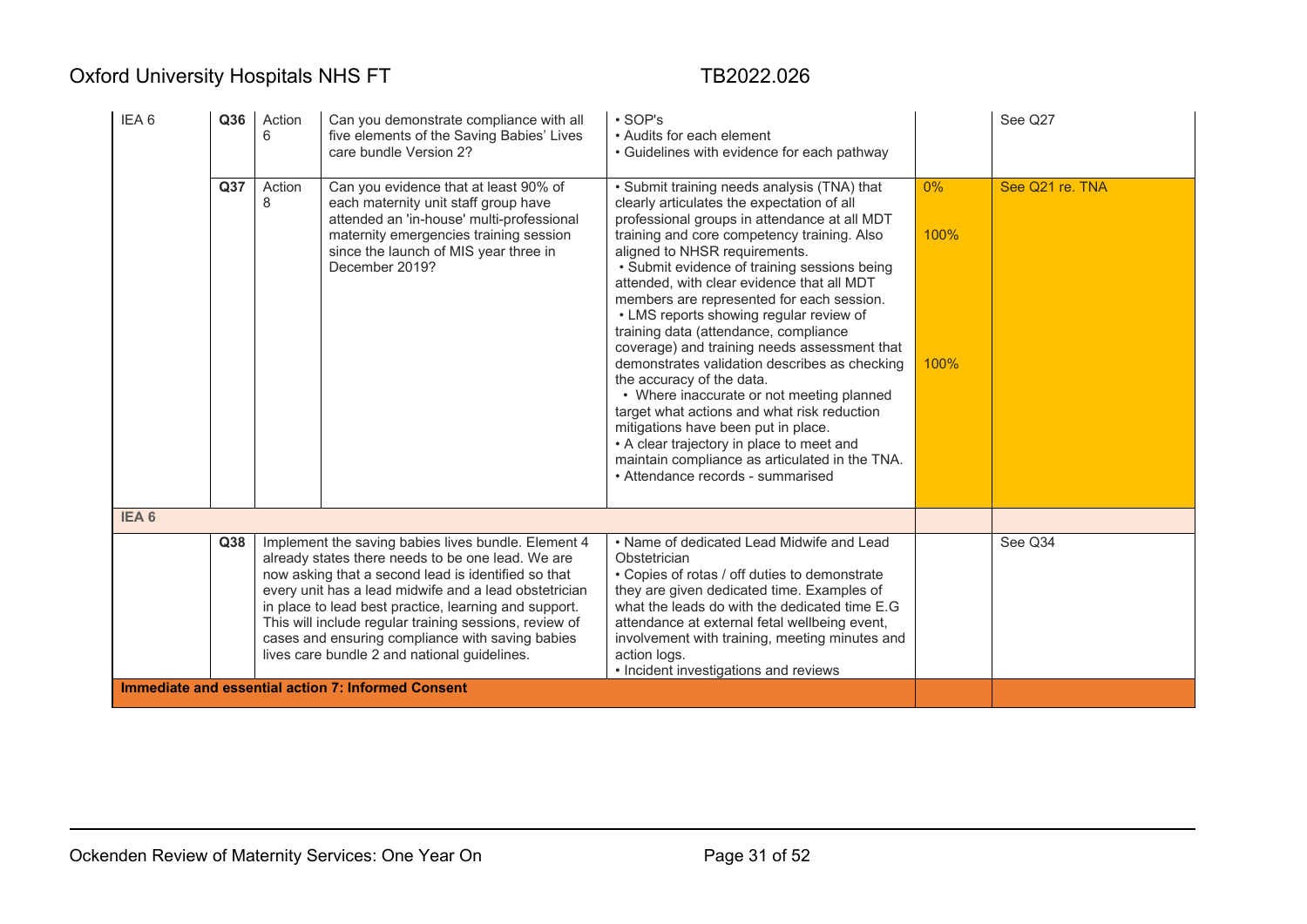| IEA <sub>7</sub> | Q39 | All Trusts must ensure women have ready access to<br>accurate information to enable their informed choice<br>of intended place of birth and mode of birth, including<br>maternal choice for caesarean delivery. | • Information on maternal choice including<br>choice for caesarean delivery.<br>• Submission from MVP chair rating trust<br>information in terms of: accessibility<br>(navigation, language etc) quality of info (clear<br>language, all/minimum topic covered) other<br>evidence could include patient information<br>leaflets, apps, websites. | 100%<br>100% | <b>Birth Choices clinic</b><br>commenced at the end of<br>2021. All of the patietn<br>infroamtion leaflets are<br>reviewed by the MVP. |
|------------------|-----|-----------------------------------------------------------------------------------------------------------------------------------------------------------------------------------------------------------------|--------------------------------------------------------------------------------------------------------------------------------------------------------------------------------------------------------------------------------------------------------------------------------------------------------------------------------------------------|--------------|----------------------------------------------------------------------------------------------------------------------------------------|
|                  |     |                                                                                                                                                                                                                 |                                                                                                                                                                                                                                                                                                                                                  |              |                                                                                                                                        |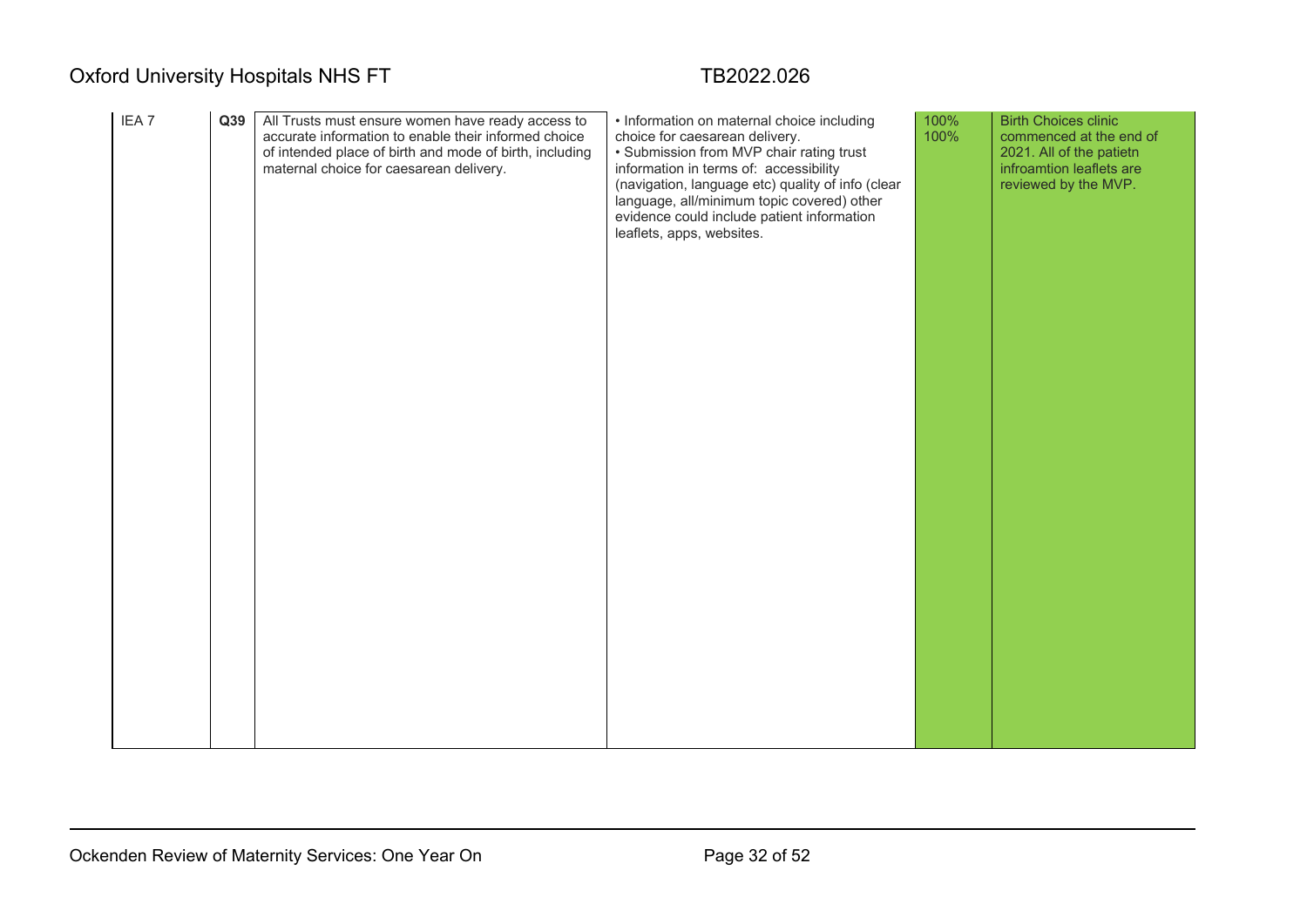| Q40 | All maternity services must ensure the provision to<br>women of accurate and contemporaneous evidence-<br>based information as per national guidance. This<br>must include all aspects of maternity care throughout<br>the antenatal, intrapartum and postnatal periods of<br>care | • Information on maternal choice including<br>choice for caesarean delivery.<br>• Submission from MVP chair rating trust<br>information in terms of: accessibility<br>(navigation, language etc) quality of info (clear<br>language, all/minimum topic covered) other<br>evidence could include patient information<br>leaflets, apps, websites. |                        |                                                                                                                                                                                                                                                                                                                                                                                                                                                                     |
|-----|------------------------------------------------------------------------------------------------------------------------------------------------------------------------------------------------------------------------------------------------------------------------------------|--------------------------------------------------------------------------------------------------------------------------------------------------------------------------------------------------------------------------------------------------------------------------------------------------------------------------------------------------|------------------------|---------------------------------------------------------------------------------------------------------------------------------------------------------------------------------------------------------------------------------------------------------------------------------------------------------------------------------------------------------------------------------------------------------------------------------------------------------------------|
| Q41 | Women must be enabled to participate equally in all<br>decision-making processes and to make informed<br>choices about their care                                                                                                                                                  | • SOP which shows how women are enabled<br>to participate equally in all decision making<br>processes and to make informed choices<br>about their care. And where that is recorded.<br>• An audit of 1% of notes demonstrating<br>compliance.<br>• CQC survey and associated action plans                                                        | 100%<br>$0\%$<br>$0\%$ | When the evidence was<br>submitted in June 2021 we<br>were unable to demonstrate<br>compliance with the SOP as<br>the SOP had only recently<br>been launched. The audit has<br>not been undertaken yet but<br>is planned for this year.<br>The CQC survey had been<br>undertaken in February 2021<br>and the results published on<br>teh 10/02/2022. Maternity<br>serivces have reviewed the<br>results and are in the process<br>of finalising the action plan for |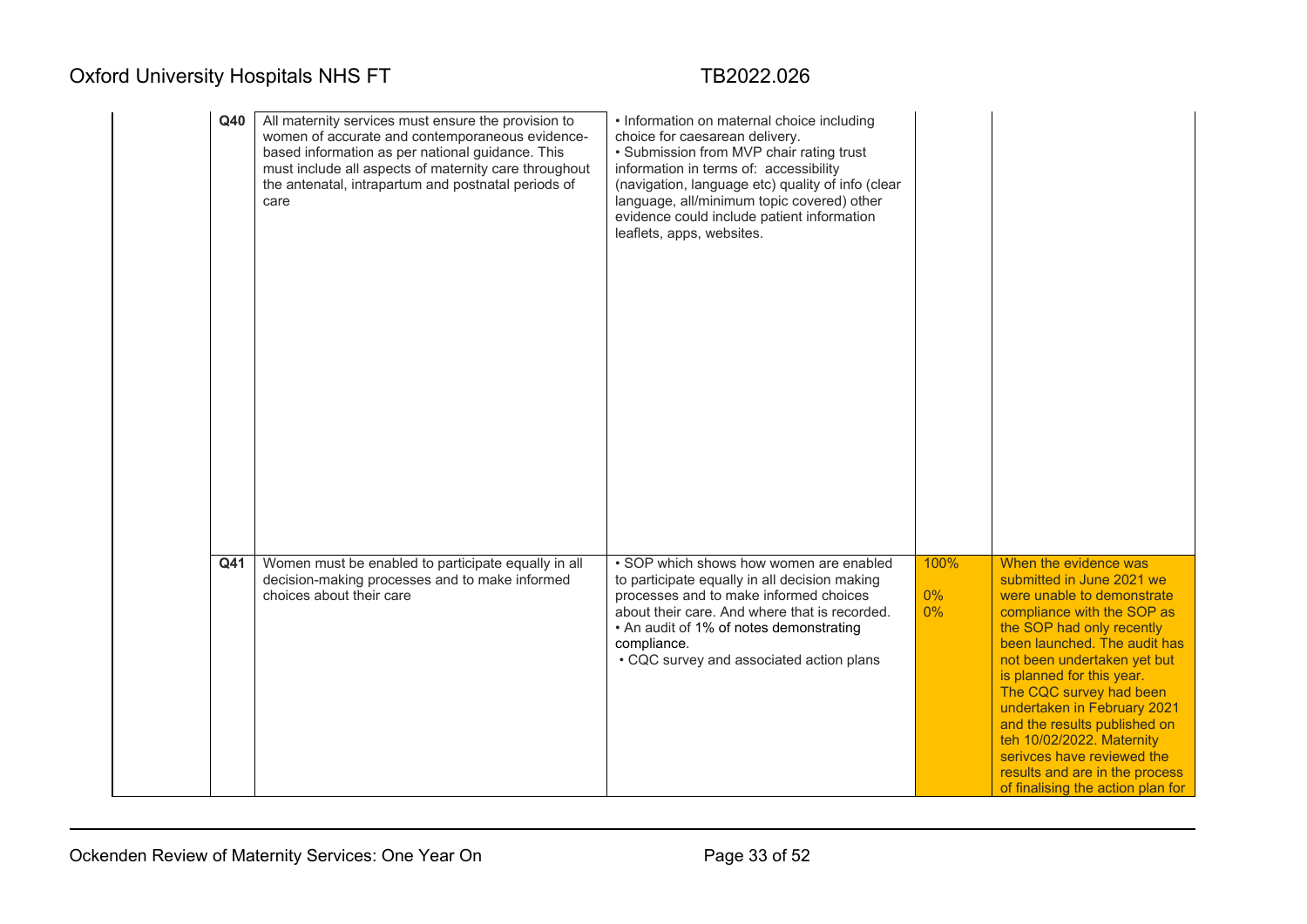|                                          |     |                                                                                              |                                                                                                                                                                                                                         |                                                                                                                                                                                                                                                                                                                                                                                                                                                                                                                                                                                                                                 |                      | this. The results of the audit<br>are to be shared with the<br>MVP.            |
|------------------------------------------|-----|----------------------------------------------------------------------------------------------|-------------------------------------------------------------------------------------------------------------------------------------------------------------------------------------------------------------------------|---------------------------------------------------------------------------------------------------------------------------------------------------------------------------------------------------------------------------------------------------------------------------------------------------------------------------------------------------------------------------------------------------------------------------------------------------------------------------------------------------------------------------------------------------------------------------------------------------------------------------------|----------------------|--------------------------------------------------------------------------------|
|                                          | Q42 | Women's choices following a shared and informed<br>decision-making process must be respected |                                                                                                                                                                                                                         | • SOP to demonstrate how women's choices<br>are respected and how this is evidenced<br>following a shared and informed decision-<br>making process, and where that is recorded.<br>• An audit of 5% of notes or a total of 150<br>which is ever the least from january 2021,<br>demonstrating compliance, this should include<br>women who have specifically requested a care<br>pathway which may differ from that<br>recommended by the clinician during the<br>antenatal period, and also a selection of<br>women who request a caesarean section<br>during labour or induction.<br>• CQC survey and associated action plans | 100%<br>100%         | A repeat audit to be<br>undertaken as part of the<br>audit plan for 2022-2023. |
| <b>Link to Maternity Safety actions:</b> |     |                                                                                              |                                                                                                                                                                                                                         |                                                                                                                                                                                                                                                                                                                                                                                                                                                                                                                                                                                                                                 |                      |                                                                                |
| IEA <sub>7</sub>                         | Q43 | Action<br>$\overline{7}$                                                                     | Can you demonstrate that you have a<br>mechanism for gathering service user<br>feedback, and that you work with service<br>users through your Maternity Voices<br>Partnership to coproduce local maternity<br>services? | • Please upload your CNST evidence of co-<br>production. If utilised then upload completed<br>templates for providers to successfully achieve<br>maternity safety action 7. CNST templates to<br>be signed off by the MVP.<br>• Evidence of service user feedback being<br>used to support improvement in maternity<br>services (E.G you said, we did, FFT, 15 Steps)<br>• Clear co produced plan, with MVP's that<br>demonstrate that co production and co-design<br>of all service improvements, changes and<br>developments will be in place and will be<br>embedded by December 2021.                                       | 100%<br>100%<br>100% |                                                                                |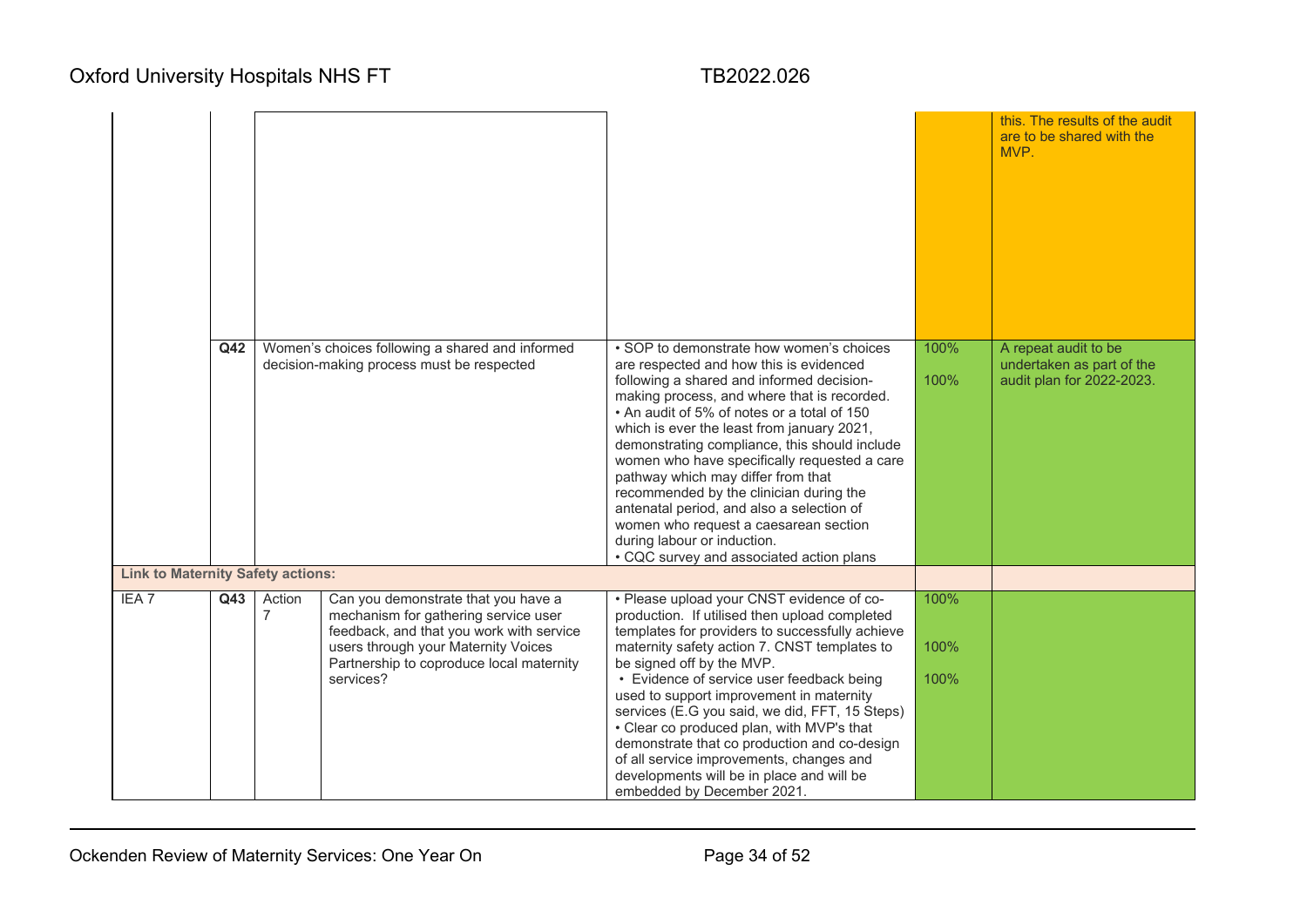| Link to urgent clinical priorities: |     |             |                                                                                                                                                                                                                                                            |                                                                                                                                                                                                                                                                                                                                                                                                                                                                                                |                               |                                                                                                                                                                                                                                                                                                                                                                                   |
|-------------------------------------|-----|-------------|------------------------------------------------------------------------------------------------------------------------------------------------------------------------------------------------------------------------------------------------------------|------------------------------------------------------------------------------------------------------------------------------------------------------------------------------------------------------------------------------------------------------------------------------------------------------------------------------------------------------------------------------------------------------------------------------------------------------------------------------------------------|-------------------------------|-----------------------------------------------------------------------------------------------------------------------------------------------------------------------------------------------------------------------------------------------------------------------------------------------------------------------------------------------------------------------------------|
| IEA <sub>7</sub>                    | Q44 |             | Every trust should have the pathways of care clearly<br>described, in written information in formats consistent<br>with NHS policy and posted on the trust website. An<br>example of good practice is available on the Chelsea<br>and Westminster website. | • Gap analysis of website against Chelsea &<br>Westminster conducted by the MVP<br>• Co-produced action plan to address gaps<br>identified<br>• Information on maternal choice including<br>choice for caesarean delivery.<br>• Submission from MVP chair rating trust<br>information in terms of: accessibility<br>(navigation, language etc) quality of info (clear<br>language, all/minimum topic covered) other<br>evidence could include patient information<br>leaflets, apps, websites. | 100%<br>$0\%$<br>100%<br>100% | When the evidence was<br>submitted we had not had the<br>opportunity to meet with the<br>MVP to co-produce an action<br>plan to adress the gaps<br>identified. The MVP have met<br>with representatives from<br>maternity to produce a plan to<br>close the gaps. It is not<br>anticipated that this will be<br>completed until September<br>2022.                                |
| <b>SECTION 2: WORFORCE PLANNING</b> |     |             |                                                                                                                                                                                                                                                            |                                                                                                                                                                                                                                                                                                                                                                                                                                                                                                |                               |                                                                                                                                                                                                                                                                                                                                                                                   |
|                                     | Q45 | Action<br>4 | Can you demonstrate an effective system<br>of clinical workforce planning to the<br>required standard                                                                                                                                                      | • Most recent BR+ report and board minutes<br>agreeing to fund.<br>• Evidence of reviews 6 monthly for all staff<br>groups and evidence considered at board<br>level.<br>Consider evidence of workforce planning at<br>LMS/ICS level given this is the direction of<br>travel of the people plan                                                                                                                                                                                               | 100%<br>100%<br>100%          | A refresh of the Birth rate plus<br>(BR+) is currently being<br>undertaken in maternity and<br>this will be expected to go to<br>the Trust Board in May 2022.<br>The safe staffing paper has<br>been sent to the Trust board<br>as part of the Maternity<br><b>Incentive Scheme</b><br>requirments and it last went in<br>September 2021 and the next<br>paper is due March 2022. |
|                                     | Q46 | Action<br>5 | Can you demonstrate an effective system<br>of midwifery workforce planning to the<br>required standard?                                                                                                                                                    | • Most recent BR+ report and board minutes<br>agreeing to fund.                                                                                                                                                                                                                                                                                                                                                                                                                                | 100%                          | A refresh of the Birth rate plus<br>(BR+) is currently being<br>undertaken in maternity and<br>this will be expected to go to<br>the Trust Board in May 2022                                                                                                                                                                                                                      |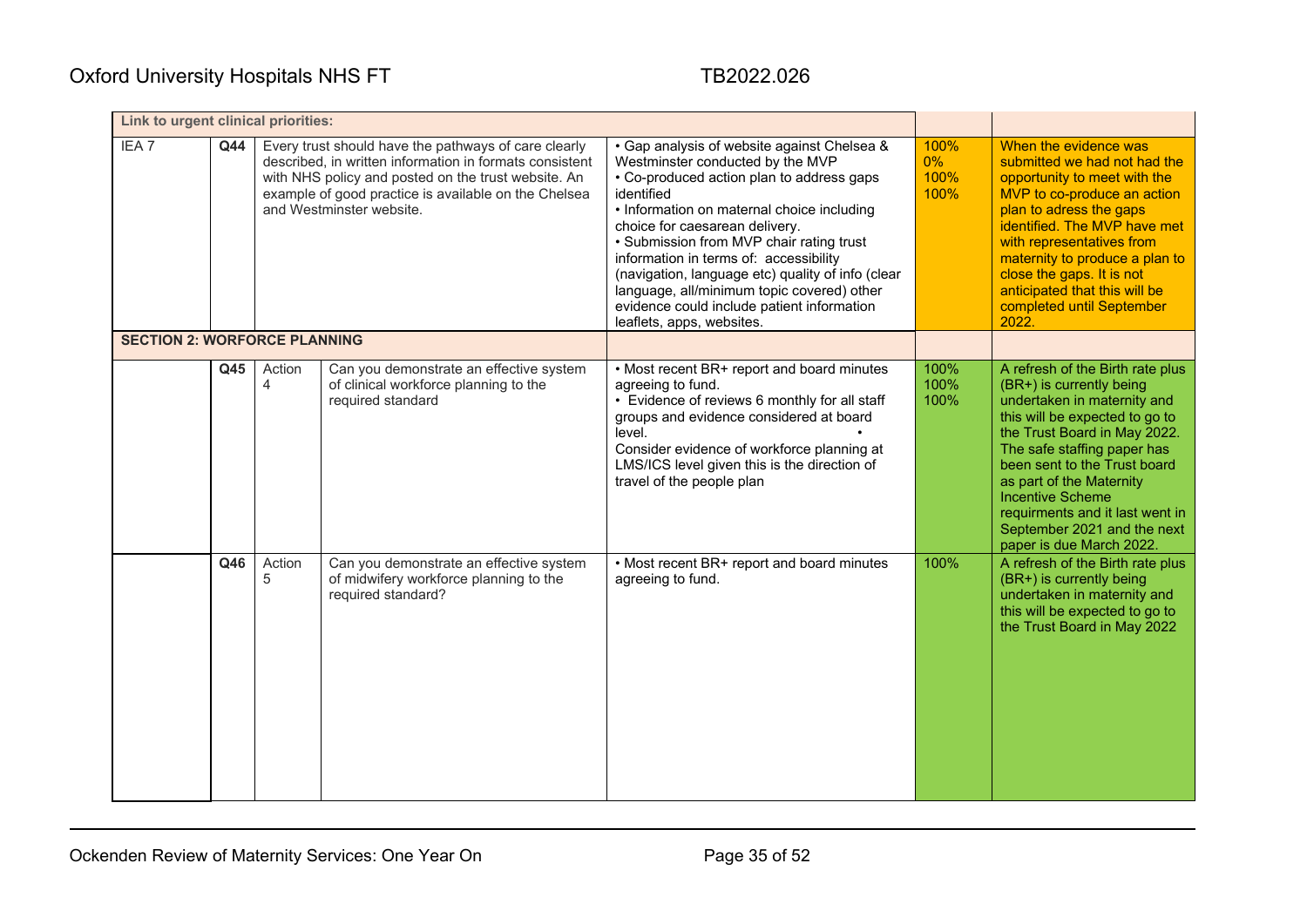|     | <b>Midwifery Leadership</b>                                                                                                                                         |                                                                                                                         |      |                                              |
|-----|---------------------------------------------------------------------------------------------------------------------------------------------------------------------|-------------------------------------------------------------------------------------------------------------------------|------|----------------------------------------------|
| Q47 | Please<br>confirm<br>that<br>your<br>Director<br>/Head<br>of<br>Midwife<br>ry is<br>respon<br>sible<br>and<br>account<br>able to<br>an<br>executi<br>ve<br>director | • HoM/DoM Job Description with explicit<br>signposting to responsibility and accountability<br>to an executive director | 100% | There is a Director of<br>Midwifery in place |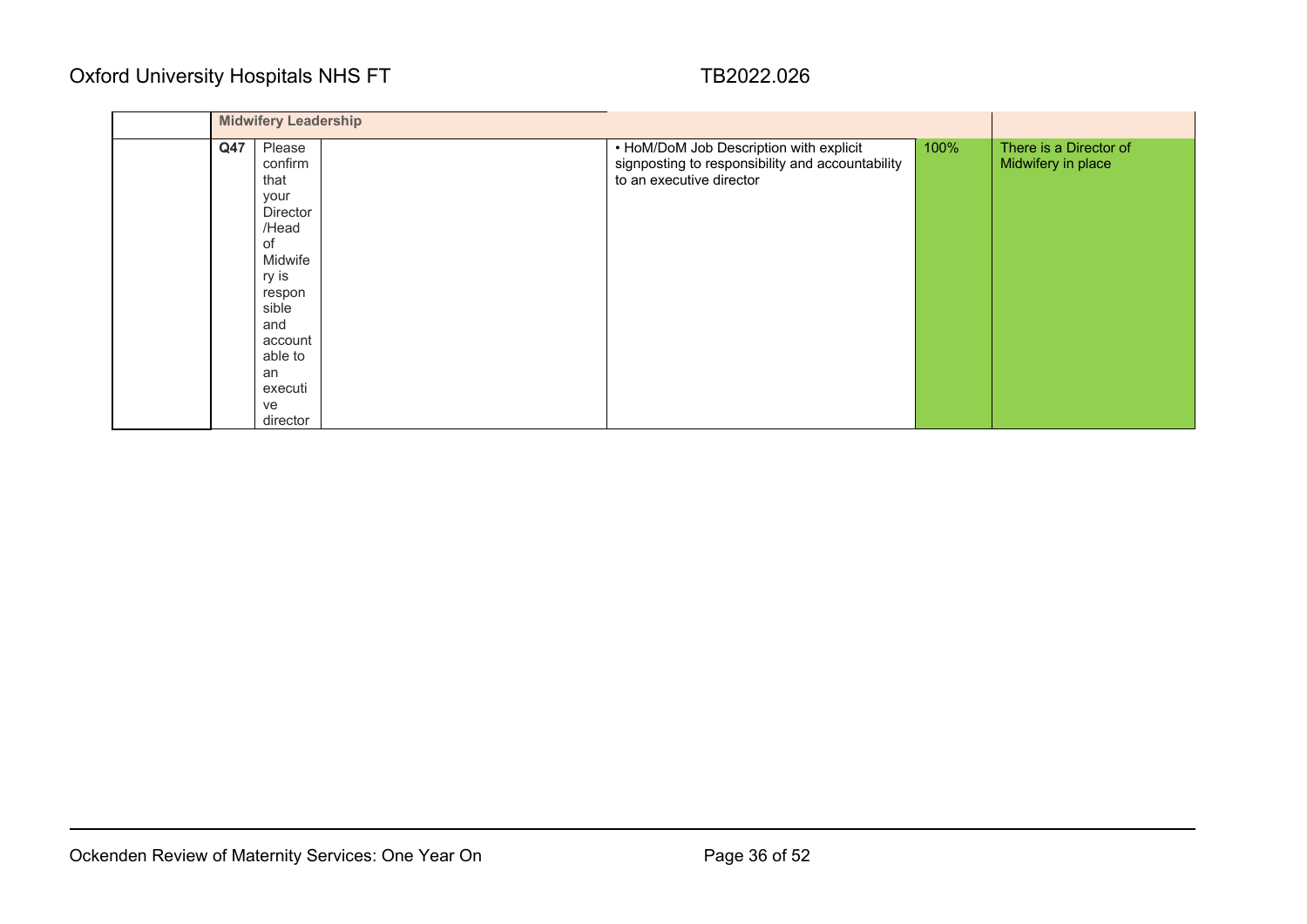# organis

| Q48 | Describ<br>e how<br>your<br>organis<br>ation<br>meets<br>the<br>materni<br>ty<br>leaders<br>hip<br>require<br>ments<br>set out<br>by the<br>Royal<br>College<br>of<br>Midwiv<br>es in<br>Strengt<br>hening<br>midwife<br>ry<br>leaders<br>hip: a<br>manifes<br>to for<br>better<br>materni<br>ty care:<br>1. A<br>Director<br>of<br>Midwife<br>ry in | · Gap analysis completed against the RCM<br>strengthening midwifery leadership: a<br>manifesto for better maternity care<br>• Action plan where manifesto is not met | 100%<br>0% | When the evidence was<br>submitted following the gap<br>analysis there was no gaps<br>identified in materntiy at that<br>time therefore an action plan<br>was not submitted. This has<br>been reviewed in February<br>2022 and there is a plan to<br>recruit to post where gaps<br>have been identifed. There<br>was a high risk of non-<br>compliance with the Maternity<br>Incentive Scheme (MIS) in<br>relation to the neonatal<br>nursing workforce and a<br>paper with a plan was<br>submitted to TME in July<br>2021. The neonatal team<br>have been recutiing to the<br>vacant posts. |
|-----|------------------------------------------------------------------------------------------------------------------------------------------------------------------------------------------------------------------------------------------------------------------------------------------------------------------------------------------------------|----------------------------------------------------------------------------------------------------------------------------------------------------------------------|------------|----------------------------------------------------------------------------------------------------------------------------------------------------------------------------------------------------------------------------------------------------------------------------------------------------------------------------------------------------------------------------------------------------------------------------------------------------------------------------------------------------------------------------------------------------------------------------------------------|
|     | every<br>trust<br>and<br>health                                                                                                                                                                                                                                                                                                                      |                                                                                                                                                                      |            |                                                                                                                                                                                                                                                                                                                                                                                                                                                                                                                                                                                              |
|     | board,                                                                                                                                                                                                                                                                                                                                               |                                                                                                                                                                      |            |                                                                                                                                                                                                                                                                                                                                                                                                                                                                                                                                                                                              |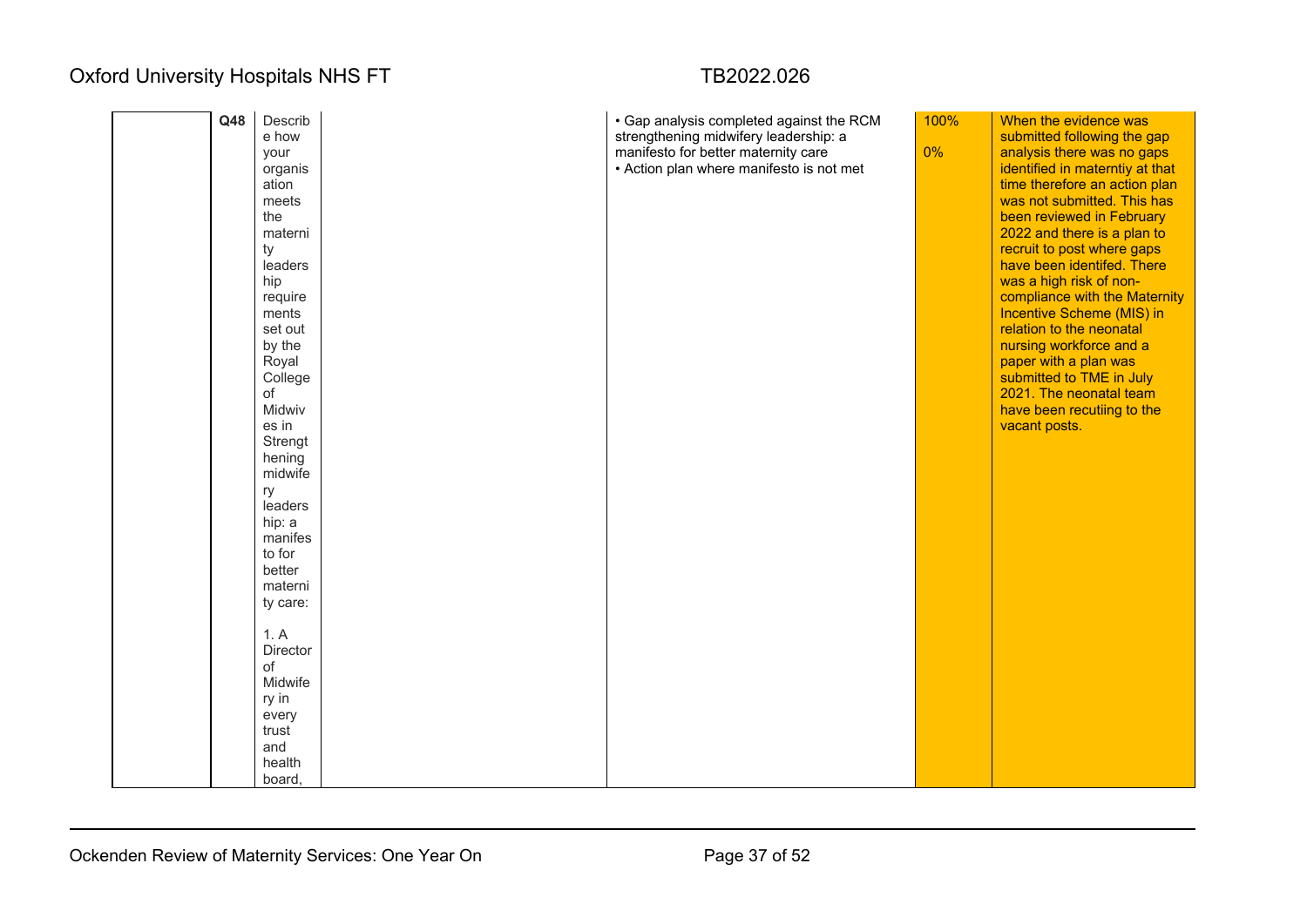|  | and                      |  |  |
|--|--------------------------|--|--|
|  | more                     |  |  |
|  | Heads                    |  |  |
|  | $\circ f$                |  |  |
|  | Midwife                  |  |  |
|  | ry                       |  |  |
|  | across                   |  |  |
|  | the                      |  |  |
|  |                          |  |  |
|  | service<br>2. A          |  |  |
|  |                          |  |  |
|  | lead                     |  |  |
|  | midwife                  |  |  |
|  | at a                     |  |  |
|  | senior                   |  |  |
|  | level in                 |  |  |
|  | all parts<br>of the      |  |  |
|  |                          |  |  |
|  | NHS,                     |  |  |
|  | both                     |  |  |
|  | national                 |  |  |
|  | ly and                   |  |  |
|  | regiona<br>lly           |  |  |
|  |                          |  |  |
|  | 3. More                  |  |  |
|  | Consult                  |  |  |
|  | ant                      |  |  |
|  | midwiv                   |  |  |
|  | es<br>4.                 |  |  |
|  |                          |  |  |
|  | Speciali                 |  |  |
|  | $\overline{\mathsf{st}}$ |  |  |
|  | midwiv                   |  |  |
|  | es in                    |  |  |
|  | every                    |  |  |
|  | trust                    |  |  |
|  | and                      |  |  |
|  | health                   |  |  |
|  | board<br>5.<br>Strengt   |  |  |
|  |                          |  |  |
|  |                          |  |  |
|  | hening                   |  |  |
|  | and                      |  |  |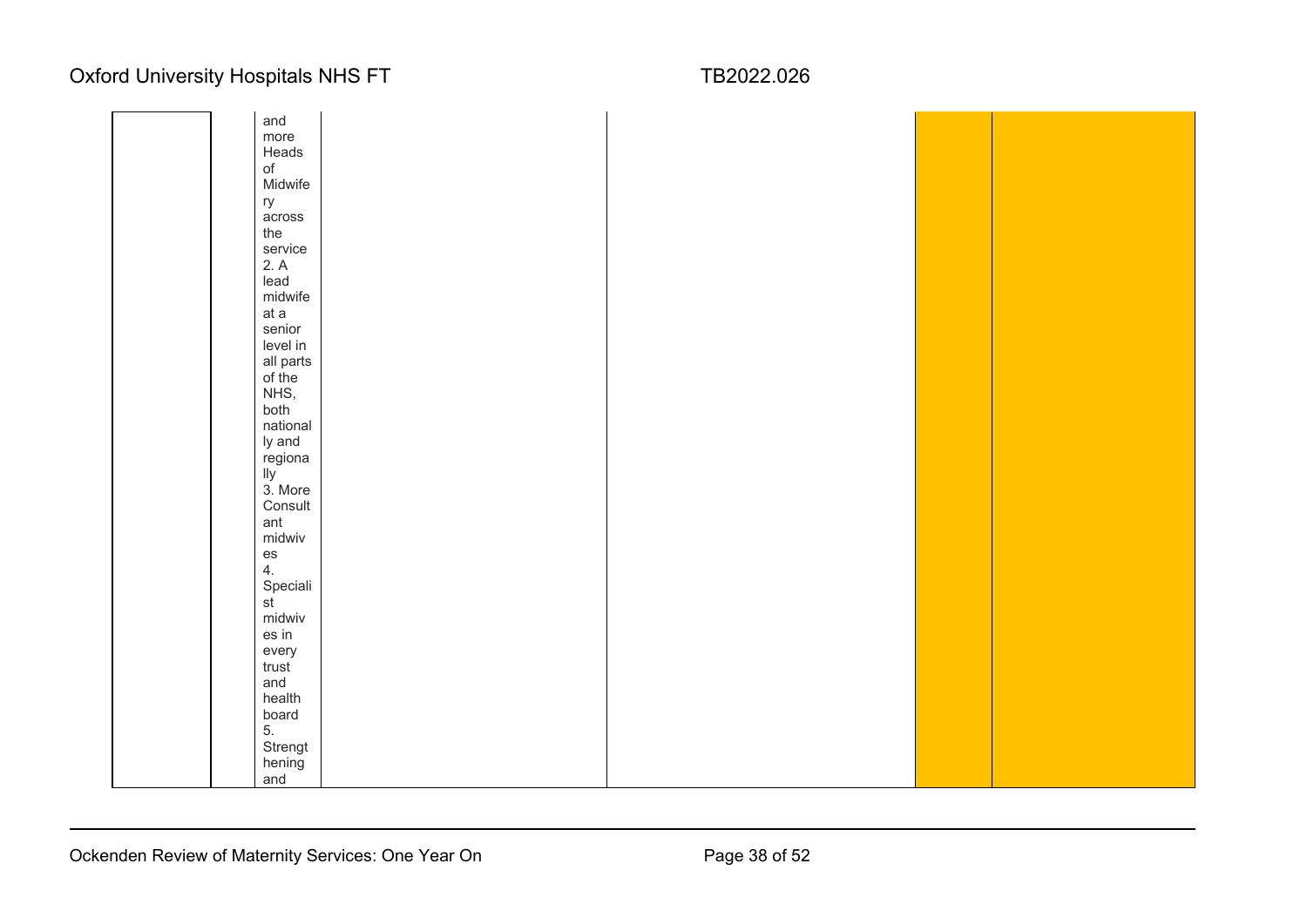| support                                   |  |
|-------------------------------------------|--|
| ing                                       |  |
| sustain                                   |  |
| able                                      |  |
| midwife                                   |  |
|                                           |  |
| ry<br>leaders                             |  |
|                                           |  |
| hip in                                    |  |
| educati                                   |  |
| on and                                    |  |
| researc                                   |  |
|                                           |  |
| $h$<br>6. A                               |  |
| commit                                    |  |
| ment to                                   |  |
| fund                                      |  |
| ongoin                                    |  |
|                                           |  |
| g<br>midwife                              |  |
| ry                                        |  |
| leaders                                   |  |
| hip                                       |  |
| develop                                   |  |
|                                           |  |
| ment<br>7.                                |  |
|                                           |  |
| Profess                                   |  |
| ional                                     |  |
| input                                     |  |
| into the                                  |  |
| appoint                                   |  |
| ment of                                   |  |
| midwife                                   |  |
| leaders                                   |  |
|                                           |  |
|                                           |  |
|                                           |  |
|                                           |  |
|                                           |  |
|                                           |  |
|                                           |  |
| <b>NICE Guidance related to maternity</b> |  |
|                                           |  |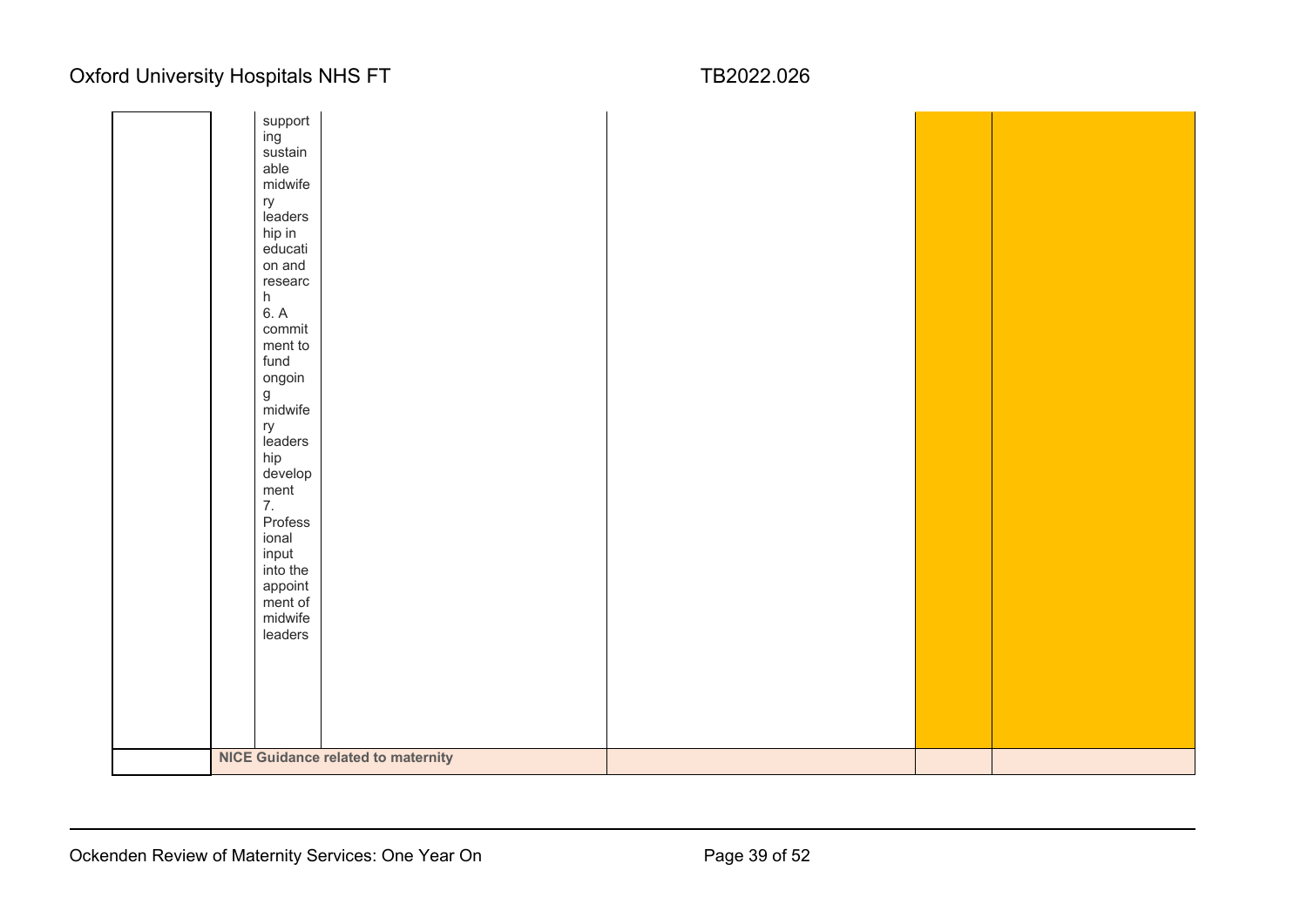| Q49 | We are             | • SOP in place for all guidelines with a     | 100%  | When NICE guidance is                                 |
|-----|--------------------|----------------------------------------------|-------|-------------------------------------------------------|
|     | asking             | demonstrable process for ongoing review.     | $0\%$ | published the baseline                                |
|     | provide            | • Audit to demonstrate all guidelines are in | 0%    | assessment is reviewed to                             |
|     | rs to              | date.                                        |       | identify any gaps in our                              |
|     | review             | • Evidence of risk assessment where          |       | service. NICE Quality                                 |
|     | their              | guidance is not implemented.                 |       | Standard (QS) audits are                              |
|     | approa             |                                              |       | undertaken. Maternity are                             |
|     | ch to              |                                              |       | currently updating their                              |
|     | <b>NICE</b>        |                                              |       | Antenatal Care guideline sue                          |
|     | guidelin           |                                              |       | to the recent update NICE                             |
|     | es in              |                                              |       | guidnace. A baseline                                  |
|     | materni            |                                              |       | assessment is being                                   |
|     | ty and             |                                              |       | undertaken in relation to the                         |
|     | provide            |                                              |       | <b>NICE</b> guidance published in                     |
|     | assura             |                                              |       | Novmeber 2021 on Inducing                             |
|     | nce                |                                              |       | Labour. We currently do not                           |
|     | that               |                                              |       | follow the NICE guidance for                          |
|     | these              |                                              |       | intrapartum fetal monitoring.                         |
|     | are                |                                              |       | In 2017 the Maternity and                             |
|     | assess             |                                              |       | Neonatal network agreed to                            |
|     | ed and             |                                              |       | adopt a new predominantly                             |
|     | implem             |                                              |       | FIGO based, more                                      |
|     | ented              |                                              |       | physiological approach to                             |
|     | where              |                                              |       | intrapartum fetal monitoring.                         |
|     | appropr            |                                              |       | This was registered as a                              |
|     | iate.              |                                              |       | quality improvment project at                         |
|     | Where              |                                              |       | the time and a risk based                             |
|     | non-               |                                              |       | approach was taken by the                             |
|     | evidenc<br>ed      |                                              |       | <b>Thames Valley/Oxofrd Patient</b>                   |
|     | based              |                                              |       | <b>Safety Collaborative (PSC)</b>                     |
|     |                    |                                              |       | materntiy network. A formal                           |
|     | guidelin<br>es are |                                              |       | comparison was carried out<br>and published in a peer |
|     | utilised,          |                                              |       | reviewed international journal                        |
|     | the                |                                              |       | which clearly pointed to the                          |
|     | trust              |                                              |       | superiority of the FIGO                               |
|     | must               |                                              |       | guidelines.                                           |
|     | underta            |                                              |       | Guideline compliance is                               |
|     | ke a               |                                              |       | reproted monthly at the                               |
|     | robust             |                                              |       | <b>Maternity Clinical</b>                             |
|     | assess             |                                              |       | <b>Governance Committee</b>                           |
|     | ment               |                                              |       | meeting and is reported in the                        |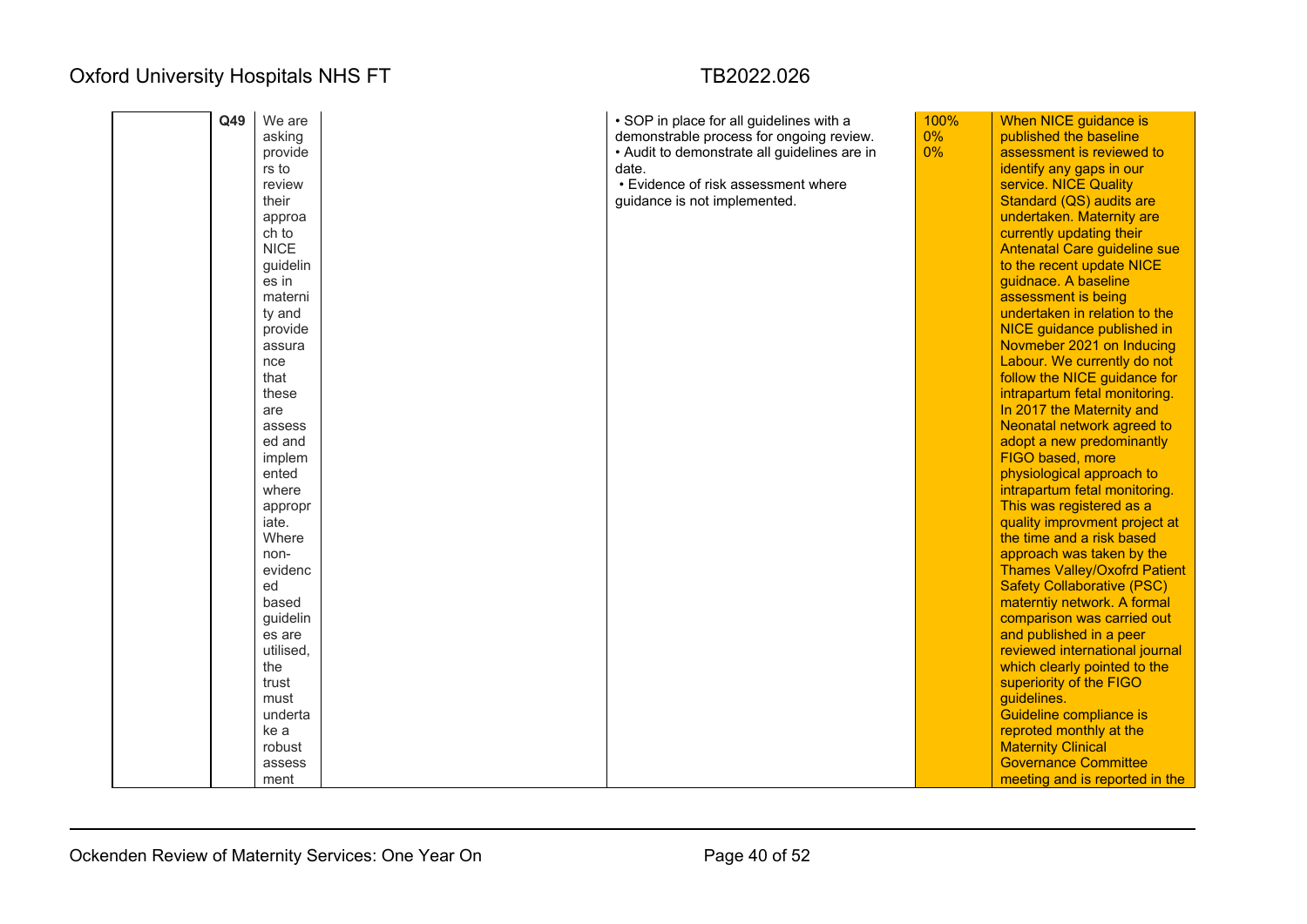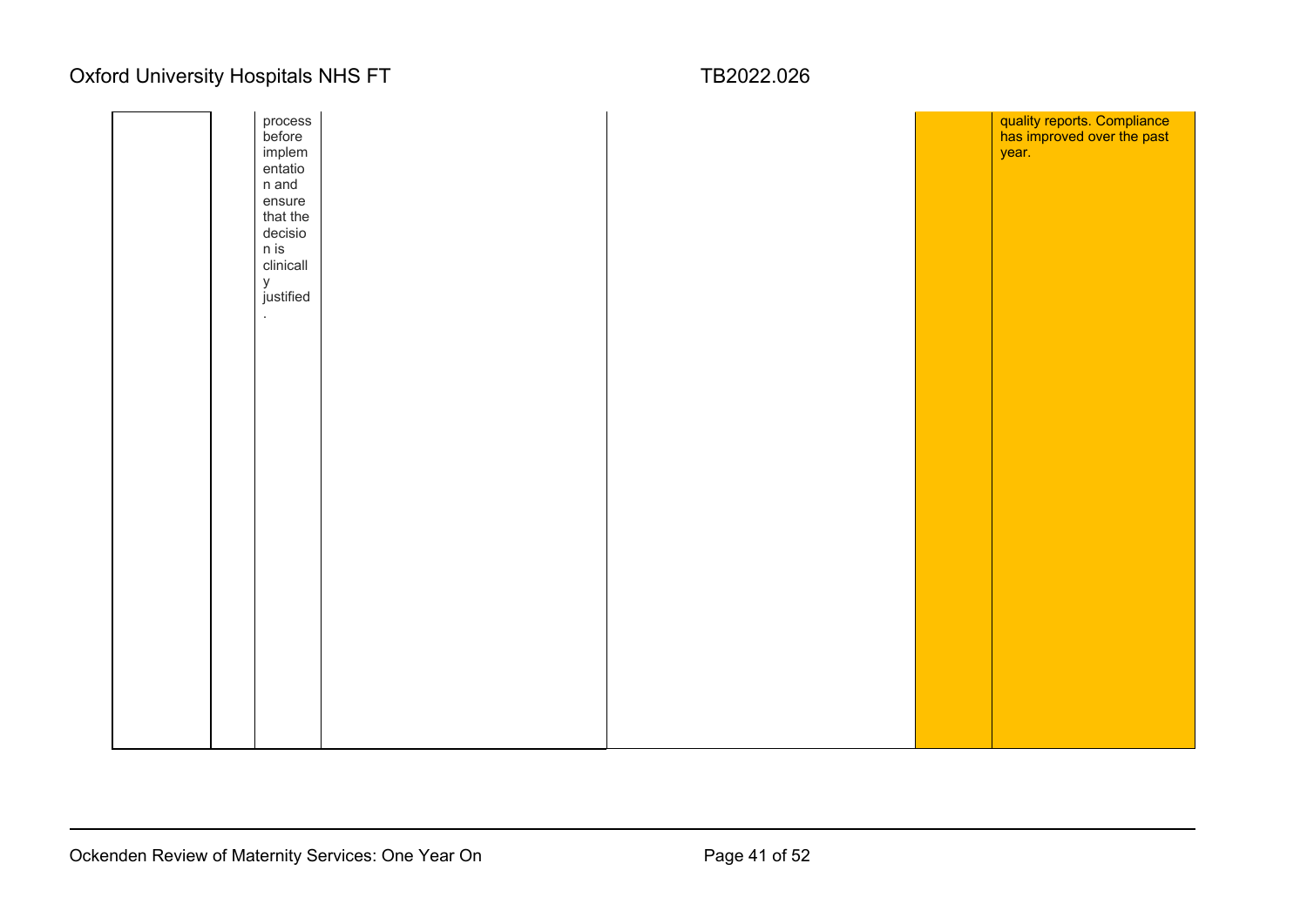

### **Review of Morecambe Bay report**

| <b>Recommendations</b><br>for the University<br><b>Hospitals of</b><br><b>Morecambe Bay</b><br><b>NHS Foundation</b><br><b>Trust for other</b><br><b>Trusts to</b><br><b>benchmark</b><br>against.+A1:E10 | <b>Linked to further</b><br>reviews/regulation                            | <b>Examples of evidence</b><br>(not limited to)                                     | <b>Embedded</b><br><b>Compliance</b><br><b>Red none</b><br><b>Amber partially</b><br><b>Green fully</b>                                                                                                                      |
|-----------------------------------------------------------------------------------------------------------------------------------------------------------------------------------------------------------|---------------------------------------------------------------------------|-------------------------------------------------------------------------------------|------------------------------------------------------------------------------------------------------------------------------------------------------------------------------------------------------------------------------|
| 1. Is an apology given<br>to those affected, for<br>the avoidable<br>damage caused and<br>any previous failures<br>to act. Action:<br>Trusts                                                              | Duty of Candour<br>legislation regulation<br>20<br><b>CQC Safe Domain</b> | Duty of Candour Policy<br>Meeting timeframes<br>Exception reports and<br>escalation | Copy of Duty of Candour (DoC) policy in folder.<br>Assurance that all DoC requirements have been addressed are<br>covered in the SIRI Forum - exceptional circumstances are<br>actively discussed and a solution identified. |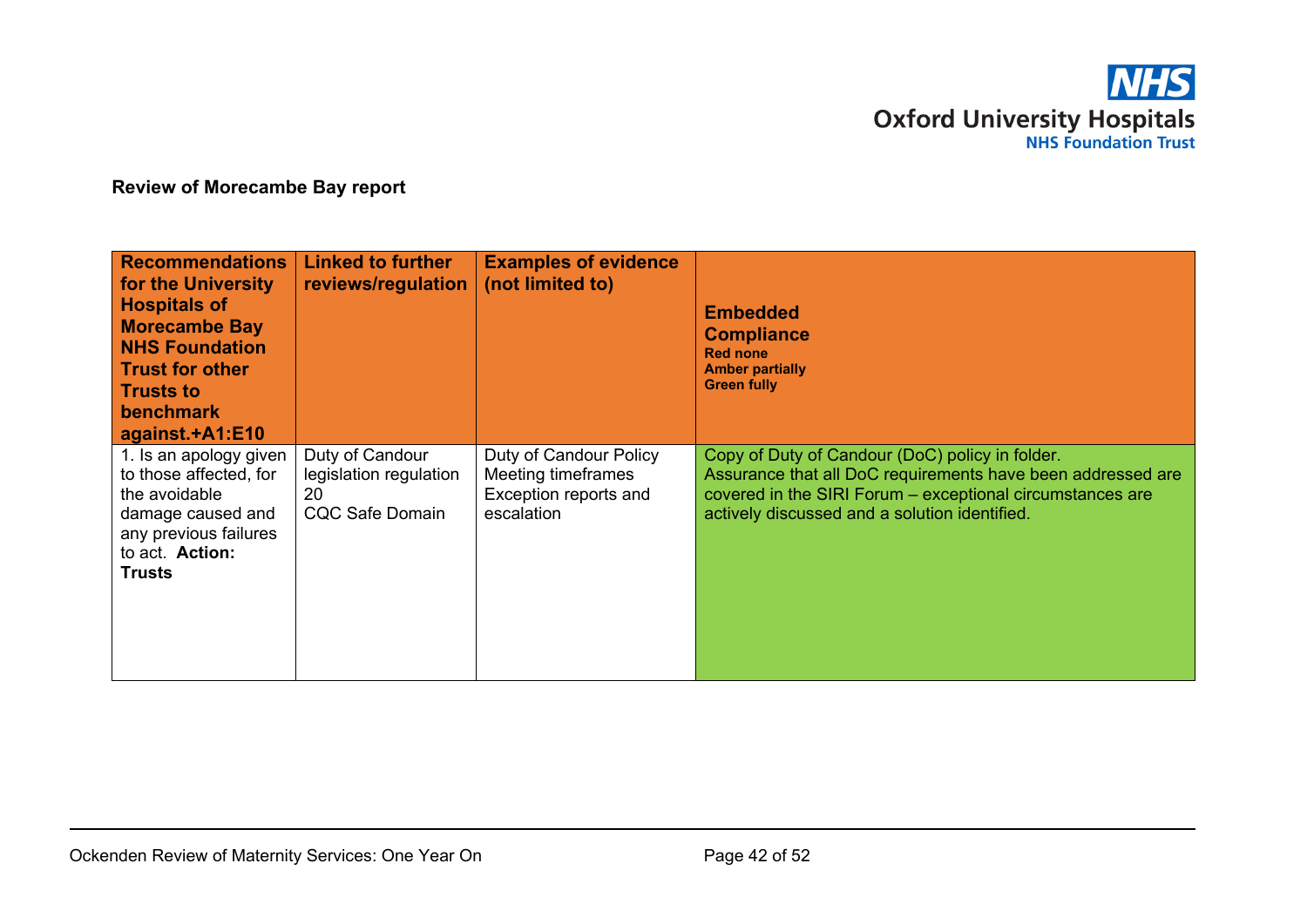| 2. Review the skills,<br>knowledge,<br>competencies, and<br>professional duties of<br>care of all obstetric.<br>paediatric, midwifery<br>and neonatal staff,<br>and agency, locums<br>caring for the critically<br>ill in anaesthetics and<br>intensive and high<br>dependency care,<br>against all relevant<br>guidance from<br>professional and<br>regulatory bodies.<br><b>Action: Trusts</b> | <b>CNST SA8</b><br>Ockenden IEA 3<br><b>CQC Effective</b><br>Domain | <b>Mandatory Training</b><br>Compliance is 90% for all<br>groups<br><b>Recovery Training</b><br>Scrub technique training<br>HDU level 2 training<br>Induction guidelines for all<br>staff | Currently not at 90% as the new training year started in<br>September 2021.<br>Staff attend at the Trust Nursing and Midwifery Induction which<br>is 2 day induction including fire safety, information governance,<br>manual handling.<br>Doctors induction - For the 'routine' inductions (i.e. August and<br>other times when a cohort is starting), copy of the induction<br>programme<br>At other times, when 1 individual is starting alone, they will<br>attend the Trust induction training programmes before working<br>on the ward 'supernumerary' for a minimum of 2 weeks<br>followed by an interview / feedback conducted by the Clinical<br>Director (CD) to ensure they are ready to start working clinically |
|--------------------------------------------------------------------------------------------------------------------------------------------------------------------------------------------------------------------------------------------------------------------------------------------------------------------------------------------------------------------------------------------------|---------------------------------------------------------------------|-------------------------------------------------------------------------------------------------------------------------------------------------------------------------------------------|------------------------------------------------------------------------------------------------------------------------------------------------------------------------------------------------------------------------------------------------------------------------------------------------------------------------------------------------------------------------------------------------------------------------------------------------------------------------------------------------------------------------------------------------------------------------------------------------------------------------------------------------------------------------------------------------------------------------------|
|--------------------------------------------------------------------------------------------------------------------------------------------------------------------------------------------------------------------------------------------------------------------------------------------------------------------------------------------------------------------------------------------------|---------------------------------------------------------------------|-------------------------------------------------------------------------------------------------------------------------------------------------------------------------------------------|------------------------------------------------------------------------------------------------------------------------------------------------------------------------------------------------------------------------------------------------------------------------------------------------------------------------------------------------------------------------------------------------------------------------------------------------------------------------------------------------------------------------------------------------------------------------------------------------------------------------------------------------------------------------------------------------------------------------------|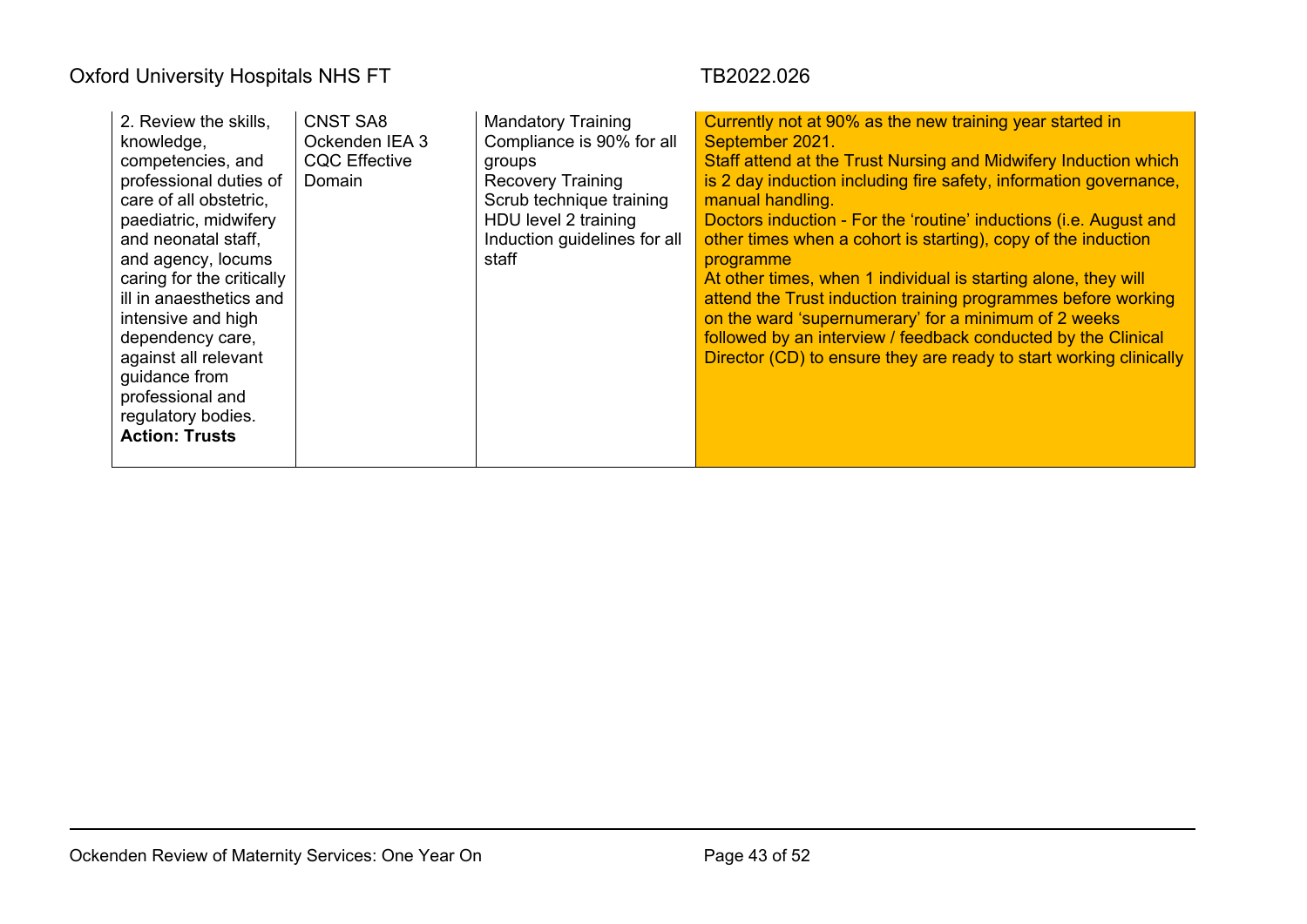| 3. Identify<br>opportunities to<br>broaden staff<br>experience in other<br>units, including by<br>secondment and by<br>supernumerary<br>practice. Action:<br><b>Trusts</b> | <b>CNST SA8</b><br>Ockenden IEA 3<br><b>CQC Well led</b><br>Domain | Preceptorship Programme<br>Number of staff currently<br>on secondment<br>Induction Programme<br>Individual action plans in<br>line with HR policy | There is the Oxford Preceptorship Programme and preceptees<br>attend this and this consists of 6 training days. Maternity run a<br>preceptorship programme and all staff are given a<br>preceptorship booklet. They have to achieve certain<br>competencies before they can progress to a band 6. This<br>covers perineal suturing, cannulation and administration of IV's.<br>They are supported by the practice educators to help them<br>achieve their competencies.<br>There are currently no staff on secondment to other units.<br>Induction programme - New staff to the Trust attend the Trust<br>Induction programme which is consists of two study days.<br>Individual action plans in line with HR policy - Community<br>training plans in place, including topics such as Appraisal,<br>managing absence, respect and dignity and Enhancing your<br>Leadership Skills. Wider training available through Divisional<br>education lead.<br>Staff have been supported to undertake local and national<br>secondments and this process will continue. |
|----------------------------------------------------------------------------------------------------------------------------------------------------------------------------|--------------------------------------------------------------------|---------------------------------------------------------------------------------------------------------------------------------------------------|---------------------------------------------------------------------------------------------------------------------------------------------------------------------------------------------------------------------------------------------------------------------------------------------------------------------------------------------------------------------------------------------------------------------------------------------------------------------------------------------------------------------------------------------------------------------------------------------------------------------------------------------------------------------------------------------------------------------------------------------------------------------------------------------------------------------------------------------------------------------------------------------------------------------------------------------------------------------------------------------------------------------------------------------------------------|
|                                                                                                                                                                            |                                                                    |                                                                                                                                                   |                                                                                                                                                                                                                                                                                                                                                                                                                                                                                                                                                                                                                                                                                                                                                                                                                                                                                                                                                                                                                                                               |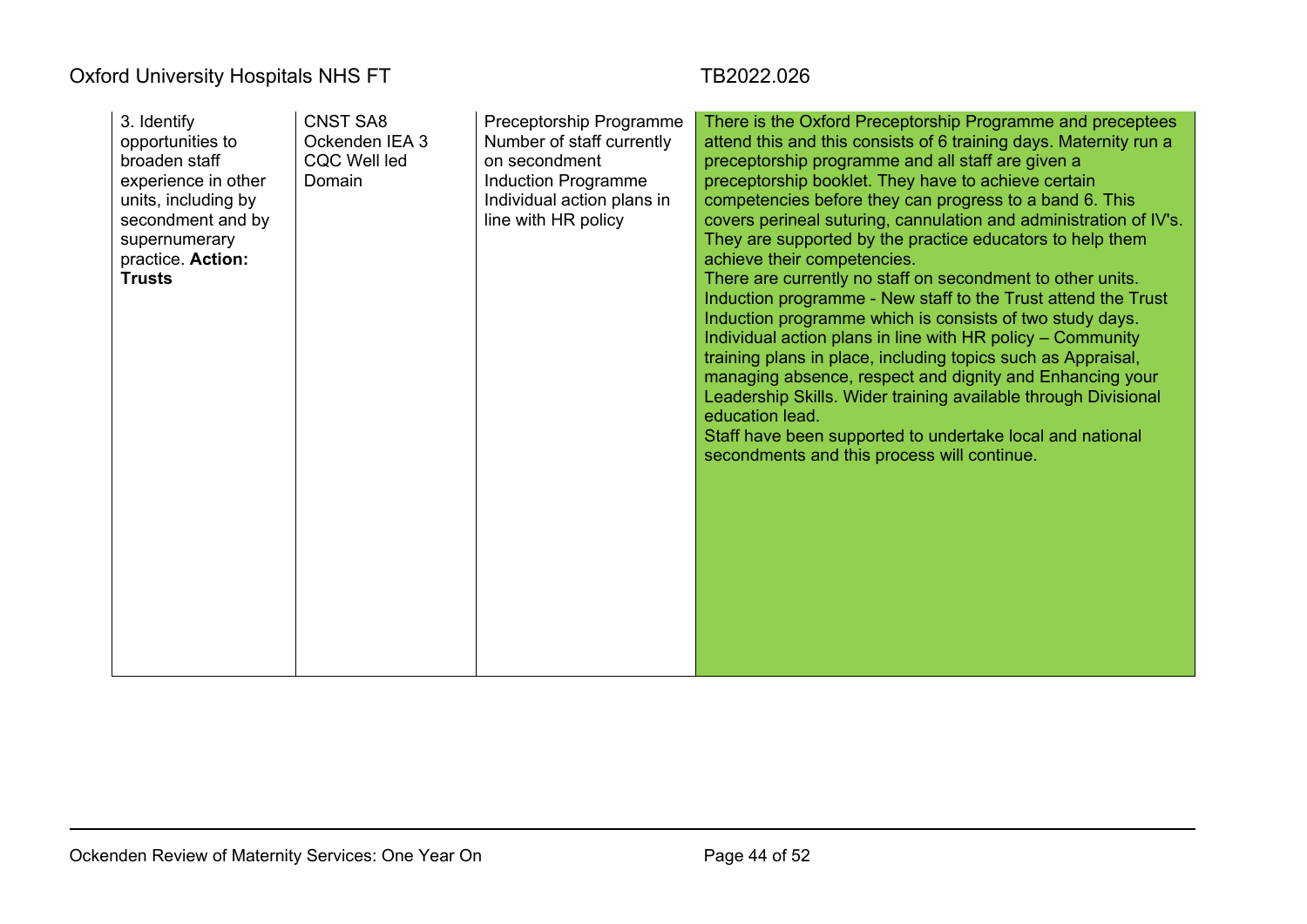| 4. Continuing<br>professional | <b>CNST SA8</b><br>Ockenden IEA 3 | All staff met revalidation<br>requirements | <b>Revalidation - The Trust NMC Revalidation Policy mandate's</b><br>the use of the Trust electronic portfolio for NMC revalidation |
|-------------------------------|-----------------------------------|--------------------------------------------|-------------------------------------------------------------------------------------------------------------------------------------|
| development of staff          | <b>CQC Safe Domain</b>            |                                            | evidence collection which is directly linked to annual appraisal                                                                    |
|                               |                                   | Appraisals<br><b>TNA</b>                   | and uses the NMC format. All line managers have access to a                                                                         |
| and link this explicitly      |                                   |                                            |                                                                                                                                     |
| with professional             |                                   | PMA support                                | dashboard from this portfolio where they can view their staff's                                                                     |
| requirements                  |                                   |                                            | progress, and this is also reviewed at annual appraisal. The                                                                        |
| including revalidation.       |                                   |                                            | electronic aspects of the portfolio, dashboard and appraisal,                                                                       |
| <b>Action: Trusts</b>         |                                   |                                            | provide an electronic audit trail and reports for assurance.                                                                        |
|                               |                                   |                                            | Reminders are sent to staff and managers via the Trust NMC                                                                          |
|                               |                                   |                                            | revalidation leads, to prevent lapses unfortunately, despite                                                                        |
|                               |                                   |                                            | these robust processes, the Trust saw 14 lapses in 2021.                                                                            |
|                               |                                   |                                            | These lapses are actively managed, supported back to the                                                                            |
|                               |                                   |                                            | register and reported to the CNO. There have been no lapses                                                                         |
|                               |                                   |                                            | in 2022 so far.                                                                                                                     |
|                               |                                   |                                            | Appraisal rate reported monthly to Trust board - currently at the                                                                   |
|                               |                                   |                                            | lowest compliance for over a year.                                                                                                  |
|                               |                                   |                                            | There is an annual training needs analysis (TNA) undertaken                                                                         |
|                               |                                   |                                            | and in December 2021 the training plan to meet the Maternity                                                                        |
|                               |                                   |                                            | Incentive Scheme (MIS) was agreed.                                                                                                  |
|                               |                                   |                                            | PMA support - there are currently 9 number of PMA's however                                                                         |
|                               |                                   |                                            | 3 are on maternity leave. Each PMA gets 7.5hrs per month.                                                                           |
|                               |                                   |                                            | Bespoke training has been offered across professional groups                                                                        |
|                               |                                   |                                            | for example leadership courses and mental health first-aid.                                                                         |
|                               |                                   |                                            | There is currently one member of staff undertaking a masters                                                                        |
|                               |                                   |                                            | course in Healthcare Analytics and Artificial Intelligence which                                                                    |
|                               |                                   |                                            | was identified as part of the persons continued professional                                                                        |
|                               |                                   |                                            | development. Staff have also been supported to undertake                                                                            |
|                               |                                   |                                            | training to be Mental Health First Aiders.                                                                                          |
|                               |                                   |                                            |                                                                                                                                     |
|                               |                                   |                                            |                                                                                                                                     |
|                               |                                   |                                            |                                                                                                                                     |
|                               |                                   |                                            |                                                                                                                                     |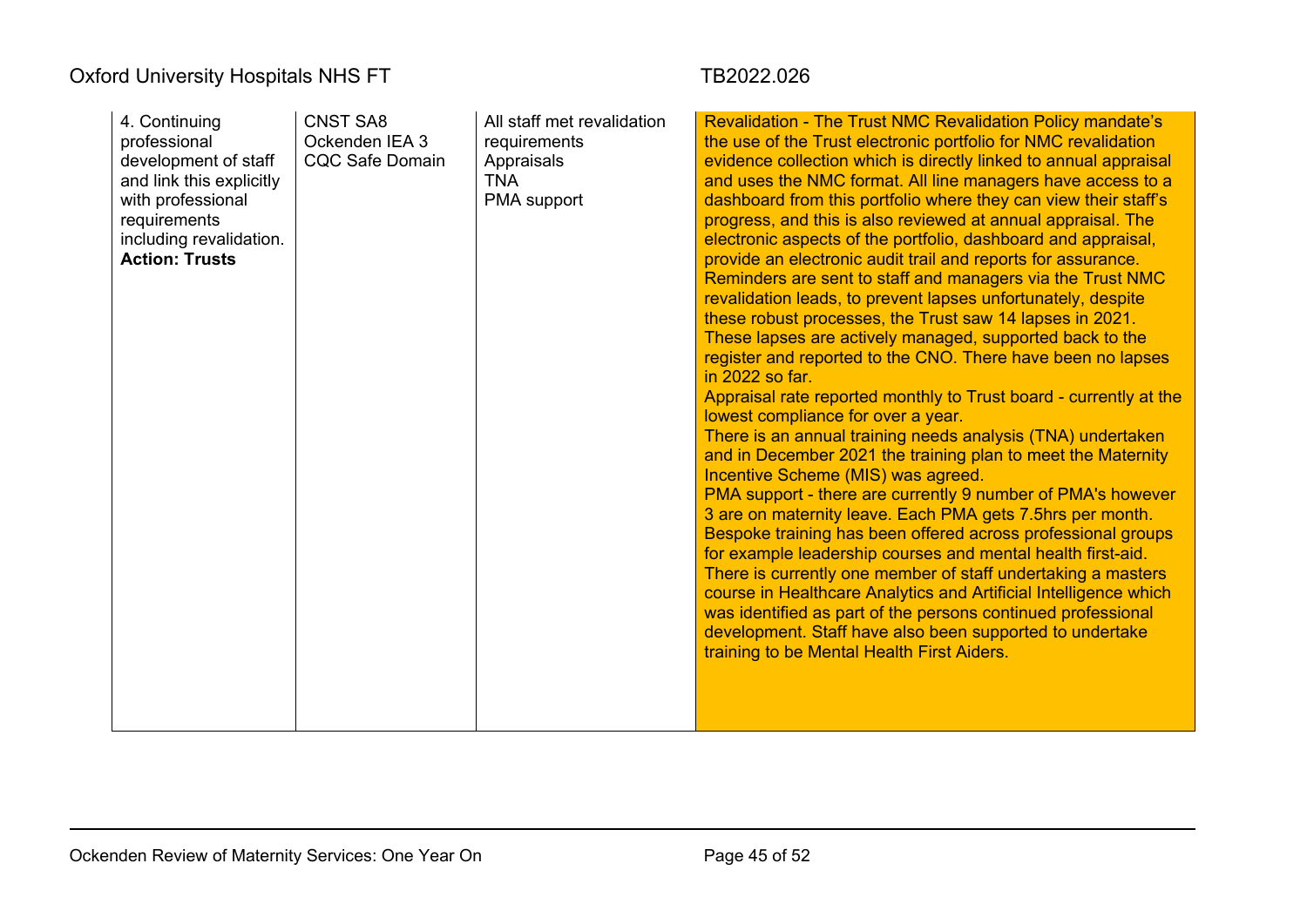| 5. Promote effective<br>MDT working, joint<br>training sessions.<br><b>Action: Trusts</b>                                                                                         | <b>CNST SA8</b><br>Ockenden IEA 3<br><b>CQC Effective</b><br>Domain  | <b>MDT Mandatory Training</b><br>CTG training<br>Live skills & drills | MDT training is running and staff attend training weeks. During<br>the same week they undertake CTG training.<br>Live skills and drills are undertaken, and these are advertised<br>for staff to attend - posters are up and information is also sent<br>via email.                                                                                                                                                                                                                                                                                         |
|-----------------------------------------------------------------------------------------------------------------------------------------------------------------------------------|----------------------------------------------------------------------|-----------------------------------------------------------------------|-------------------------------------------------------------------------------------------------------------------------------------------------------------------------------------------------------------------------------------------------------------------------------------------------------------------------------------------------------------------------------------------------------------------------------------------------------------------------------------------------------------------------------------------------------------|
| 6. Protocol for risk<br>assessment in<br>maternity services,<br>setting out clearly:<br>who should be<br>offered the option of<br>high or low risk care.<br><b>Action: Trusts</b> | Ockenden IEA 5<br><b>CQC Safe Domain</b>                             | Clinical risk assessment<br>guidelines in date<br><b>Audits</b>       | The Antenatal Care guideline is currently being updated. An<br>audit will be undertaken as part of the implementation. The<br>antenatal A3 chart has been updated and is due to be launched<br>in March 2022. This will Audit part of the guideline<br>implementation process. There is a section on it to record the<br>care pathway e.g. midwife or consultant led care, when the<br>pathway has been reviewed and the reason for the change.<br>An update is given each month on the number of out-of-date<br>guidelines through the governance process. |
| 7. Audit the operation<br>of maternity and<br>paediatric services, to<br>ensure that they<br>follow risk<br>assessment<br>protocols. Action:<br><b>Trusts</b>                     | <b>CNST SA6</b><br>Ockenden IEA 5<br><b>CQC Efffective</b><br>Domain | Clinical risk assessment<br>guidelines in date<br><b>Audits</b>       | It is difficult to undertake the audits to ensure risk assessments<br>are carried out due to the paper based system. There is a plan<br>to undertake an audit after the new antenatal A3 chart has<br>been embedded. We are awaiting a digital system.                                                                                                                                                                                                                                                                                                      |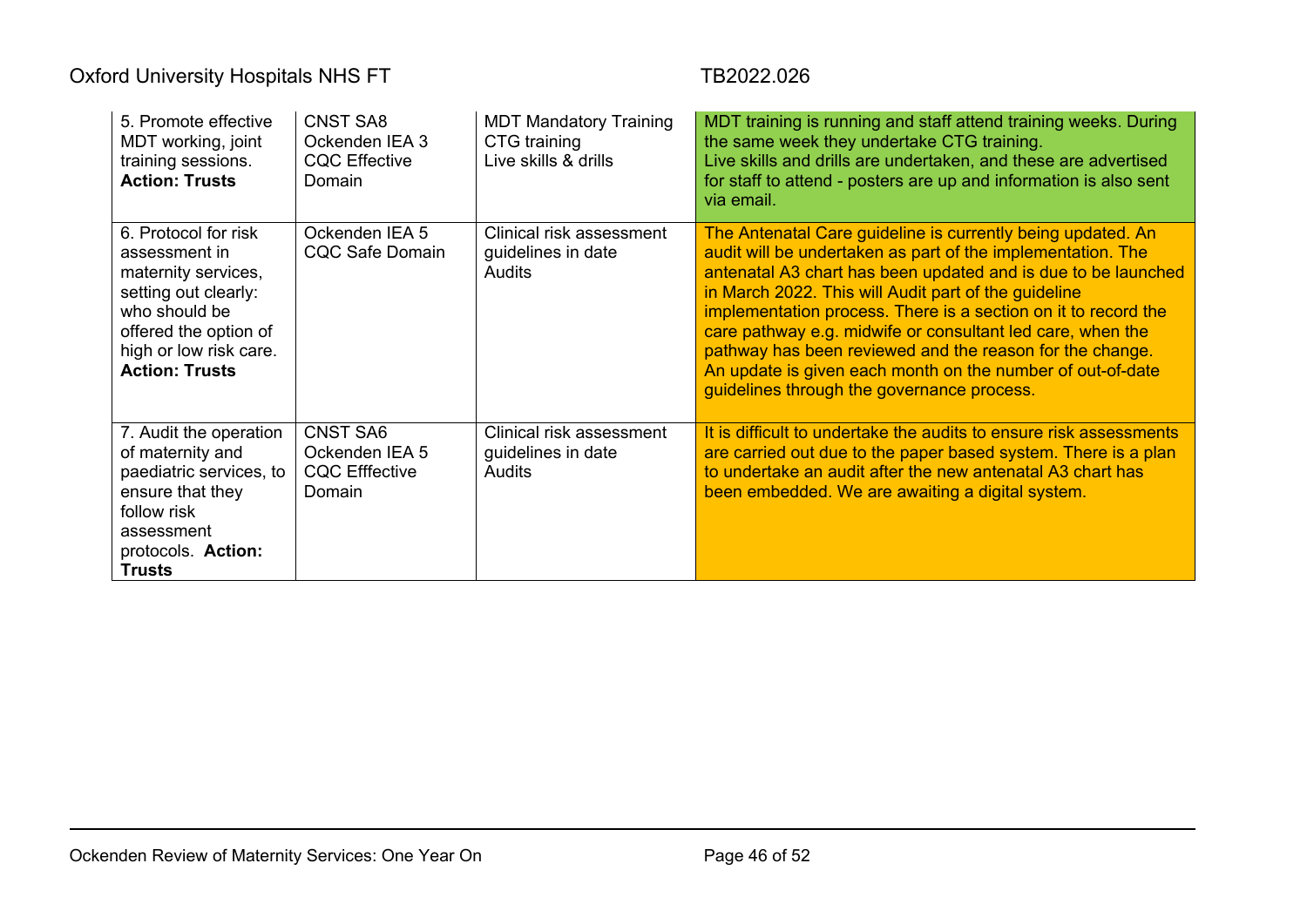| 8. Identify a<br>recruitment and<br>retention strategy<br>achieving a balanced<br>and sustainable<br>workforce with the<br>requisite skills and<br>experience. Action:<br><b>Trusts</b> | <b>CNST SA 4 &amp; 5</b><br>Ockenden IEA<br>Workforce<br><b>CQC Safe Domain</b>      | Internal policy<br>Regional task and finish<br>groups<br>BR+ assessments and<br>evidence to agree funding<br>Board reviews 6 monthly<br>of midwifery and clinical<br>work force<br>Ongoing workforce<br>challenges<br>HR report including return<br>to work policy and<br>procedure | Internal policy - Recruitment and Selection Procedure,<br>Secondment and Acting up Procedure, Workforce Equality<br>Diversity and Inclusion Procedure.<br>BR+ assessment currently being undertaken.<br>The next Safe staffing paper is due to go to Trust board in<br><b>March 2022.</b><br>At middle grade the medical staff are nearly 100% recruited -<br>advert is going out this week and a new member of staff is<br>currently undergoing induction. The prospective Consultant<br>hours on Delivery Suite is reported monthly through the<br>dashboard and there are twice daily consultant ward rounds on<br>Delivery Suite.<br>Human Resources (HR) report including return to work policy<br>and procedure - Monthly workforce reports produced to include<br>Context/ drivers, current performance and action plans. Further<br>work being undertaken on KPI action planning. |
|-----------------------------------------------------------------------------------------------------------------------------------------------------------------------------------------|--------------------------------------------------------------------------------------|-------------------------------------------------------------------------------------------------------------------------------------------------------------------------------------------------------------------------------------------------------------------------------------|-------------------------------------------------------------------------------------------------------------------------------------------------------------------------------------------------------------------------------------------------------------------------------------------------------------------------------------------------------------------------------------------------------------------------------------------------------------------------------------------------------------------------------------------------------------------------------------------------------------------------------------------------------------------------------------------------------------------------------------------------------------------------------------------------------------------------------------------------------------------------------------------|
| 9. Joint working<br>between its main<br>hospital sites,<br>including the<br>development and<br>operation of common<br>policies, systems and<br>standards. Action:<br><b>Trusts</b>      | <b>CNST SA9</b><br>Ockenden IEA 1 &<br><b>NICE</b><br><b>CQC</b> Effective<br>Domain | <b>Joint LMNS</b><br>policies/guidelines/projects<br><b>Perinatal Quality</b><br><b>Surveillance Framework</b><br>embedded June 2021<br>Evidence of cross site<br>governance processes<br>and procedures where<br>applicable                                                        | The materntiy unit works jointly with other areas of the Trust<br>and attends Trustwide meetings. There are joint<br>policies/guidelines and projects between materntiy and the<br>neonatl unit and we utilise other Trust wide guidance too.<br>There are terms of reference (ToR) which captures joint<br>projects and working via the Berkshire Oxfordshire and<br>Buckinghamshire (BOB) local maternity and neonatal services<br>(LMNS). There is the Perinatal Quality Surveillance meeting for<br>governance where the Perinatal Quality Surveillance report is<br>presented. The Perinatal Quality Surveillance (PQS) reports<br>have been going to the Trust board since July 2021 - the<br>meeting is held every second month and it is also sent to<br>MCGC each month. This is also sent to the LMNS. There are<br>no joint policies and guidelines for the LMNS.              |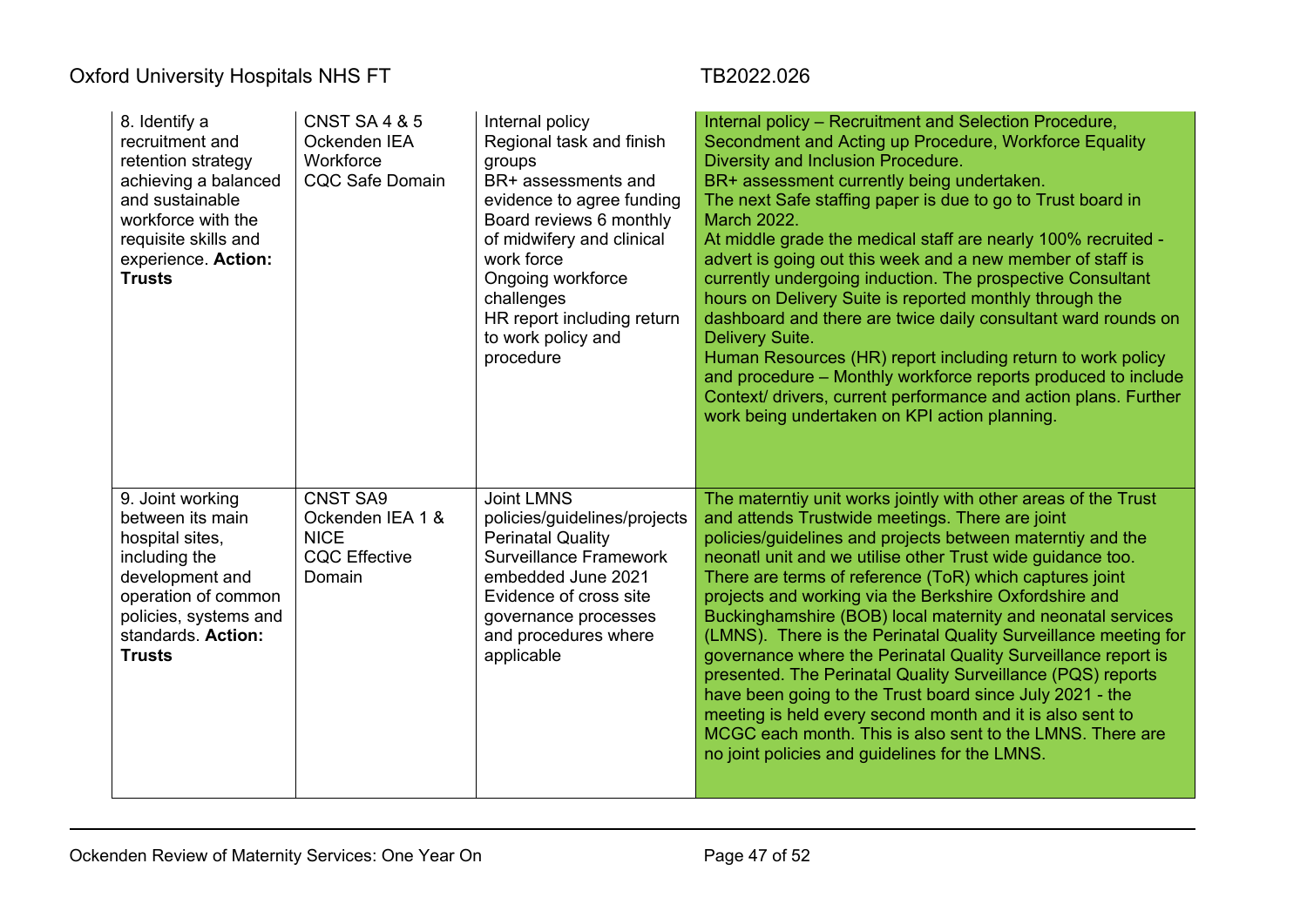| 10. Forge links with a<br>partner Trust, to<br>benefit from<br>opportunities for<br>learning, mentoring,<br>secondment, staff<br>development and<br>sharing. Action:<br><b>Trusts</b> | CNST SA8<br>Ockenden IEA 1&4<br><b>CQC Well Led</b><br>Domain | Regional PDM forum<br>Regional PMA forum<br><b>Lead MW Educator</b><br>meetings<br><b>LMNS buddy SOP</b><br>External review of SI's and<br><b>PMRT</b> | The Trust has linked up with the Royal Berkshire practice<br>development team and the South Central Ambulance Service<br>(SCAS) practice educators to facilitate community based<br>emergency scenarios for skills and drills. This is based at the<br><b>SCAS simulation centre in Newbury.</b><br>The practice development team attend the Trust practice<br>development meetings.<br>The Professional Midwifery Advocates (PMA's) attend BOB<br>LMNS PMA meetings and they also attend the Professional<br>Nursing Advocate (PNA's) meetings within the Trust.<br>In relation to fetal monitoring the fetal wellbeing leads are part<br>of the Academic Health Science Network (AHSN) and they<br>have developed a new fresh eyes screening tool that is<br>currently being rolled out across the BOB LMNS. The fetal<br>wellbeing leads are also part of the fetal monitoring network<br>which is a national sharing platform for the fetal monitoring<br>leads to share best practice and they meet monthly to update<br>on the latest guidance and current learning.<br>The clinical governance team also attend the Regional<br>Governance meetings and are on a national group via email for<br>clinical governance to share learning and guidelines.<br>As part of the AHSN we have linked in with them to arrange<br>external reviewers for SI's and to arrange a rota for the PMR<br>meetings. The Health Safety Investigation Branch (HSIB) also<br>act as the external reviewer for SI's.<br>Staff within maternity are also involved and lead on the<br>maternal medicine network. |
|---------------------------------------------------------------------------------------------------------------------------------------------------------------------------------------|---------------------------------------------------------------|--------------------------------------------------------------------------------------------------------------------------------------------------------|--------------------------------------------------------------------------------------------------------------------------------------------------------------------------------------------------------------------------------------------------------------------------------------------------------------------------------------------------------------------------------------------------------------------------------------------------------------------------------------------------------------------------------------------------------------------------------------------------------------------------------------------------------------------------------------------------------------------------------------------------------------------------------------------------------------------------------------------------------------------------------------------------------------------------------------------------------------------------------------------------------------------------------------------------------------------------------------------------------------------------------------------------------------------------------------------------------------------------------------------------------------------------------------------------------------------------------------------------------------------------------------------------------------------------------------------------------------------------------------------------------------------------------------------------------------------------------------------------|
|---------------------------------------------------------------------------------------------------------------------------------------------------------------------------------------|---------------------------------------------------------------|--------------------------------------------------------------------------------------------------------------------------------------------------------|--------------------------------------------------------------------------------------------------------------------------------------------------------------------------------------------------------------------------------------------------------------------------------------------------------------------------------------------------------------------------------------------------------------------------------------------------------------------------------------------------------------------------------------------------------------------------------------------------------------------------------------------------------------------------------------------------------------------------------------------------------------------------------------------------------------------------------------------------------------------------------------------------------------------------------------------------------------------------------------------------------------------------------------------------------------------------------------------------------------------------------------------------------------------------------------------------------------------------------------------------------------------------------------------------------------------------------------------------------------------------------------------------------------------------------------------------------------------------------------------------------------------------------------------------------------------------------------------------|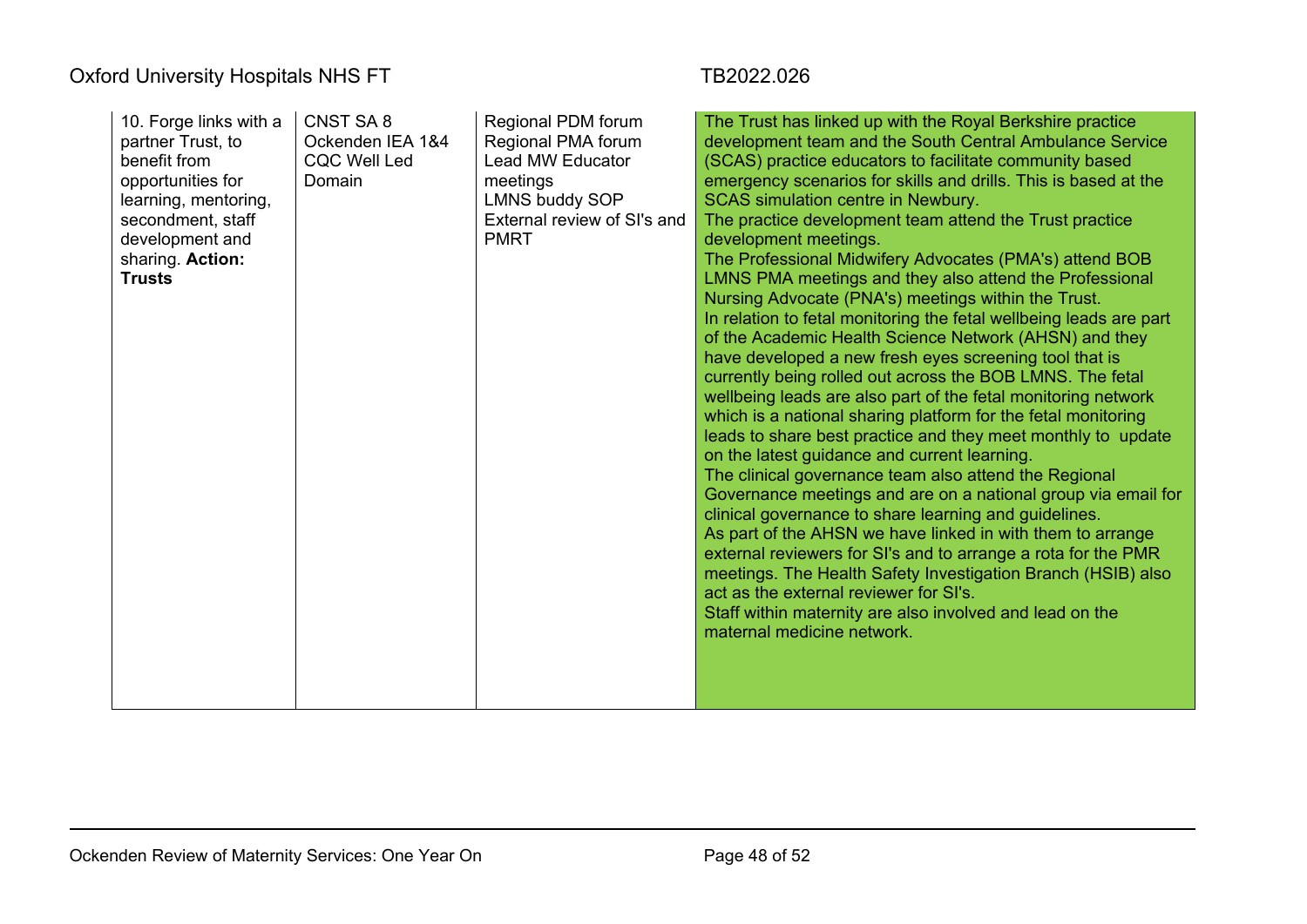| 11. Staff awareness<br>of incident reporting,<br>review its policy of<br>openness and<br>honesty. Duty of<br>Candour compliance.<br><b>Action: Trusts</b>                                                                   | <b>CNST SA8</b><br>Ockenden 2 & 9<br><b>CQC Safe Domain</b>     | Mandatory training<br>Ward to board round<br>(NEDS)<br><b>Safety Champion</b><br>meetings ward to board<br>rounds<br>Co-production notice<br>boards                                                                                                                                                                                      | Incident reporting awareness is included as part of the<br>PROMPT study day and includes duty of candour.<br>Ward to board round - the last one was in May 2021, further<br>dates are planned.<br>Dates for safety champions meeting have been provided for the<br>year.                                                                                                                                                                                                                                 |
|-----------------------------------------------------------------------------------------------------------------------------------------------------------------------------------------------------------------------------|-----------------------------------------------------------------|------------------------------------------------------------------------------------------------------------------------------------------------------------------------------------------------------------------------------------------------------------------------------------------------------------------------------------------|----------------------------------------------------------------------------------------------------------------------------------------------------------------------------------------------------------------------------------------------------------------------------------------------------------------------------------------------------------------------------------------------------------------------------------------------------------------------------------------------------------|
| 12. Review the<br>structures, processes<br>and staff involved in<br>investigating<br>incidents, RCA,<br>learning, training.<br>Include arrangements<br>for staff debriefing<br>and support following<br>a serious incident. | CNST SA3<br>Ockenden IEA 1<br><b>CQC Safe Domain</b>            | <b>Maternity Risk</b><br>Management strategy in<br>date<br>Psychological support for<br>staff - debriefs sessions<br>PMA support<br><b>RCA</b> training<br><b>After Action Reviews</b><br>Psychological first aid and<br>de-briefs<br>Lessons learnt shared at<br>handovers, newsletter,<br>notice boards, email,<br>closed media forums | There currrently is not a Maternity Risk Management strategy<br>Pyschological support for staff - debriefs are offered following<br>an incident. We have utilised members of the medical team,<br>clinical pyschologist and the resus team to assist with these.<br>The PMA's and clinical supervisors are also informed if a staff<br>member has been involved in an incident. RCA training is<br>provided by the Trust Patient Safety Team and a number of<br>staff in maternity have undertaken this. |
| 13. Review the<br>structures, processes<br>and staff involved in<br>responding to<br>complaints, and<br>learning are the<br>public involved.<br><b>Action: Trusts</b>                                                       | CNST SA 1&7<br>Ockenden IEA 2<br><b>CQC Effective</b><br>Domain | Complaints policy in date<br><b>PALS</b><br>You said we did<br>responses<br><b>MVP</b> involvement<br>All PMRT cases, SI's and<br>HSIB reports reflect the<br>family's voice/feedback                                                                                                                                                    | There is the Trust complaints policy. Number of complaints are<br>given at MCGC each month.<br>Information available on the website about PALS.<br>Maternity Voices Partnership (MVP) involvement - the MVP<br>give us themes of feedback, focus group and actions. These<br>are reported back at the quarterly MVP meetings.<br>Parents are invited to give their voice feedback for all PMRT<br>cases, SI's and HSIB reports.                                                                          |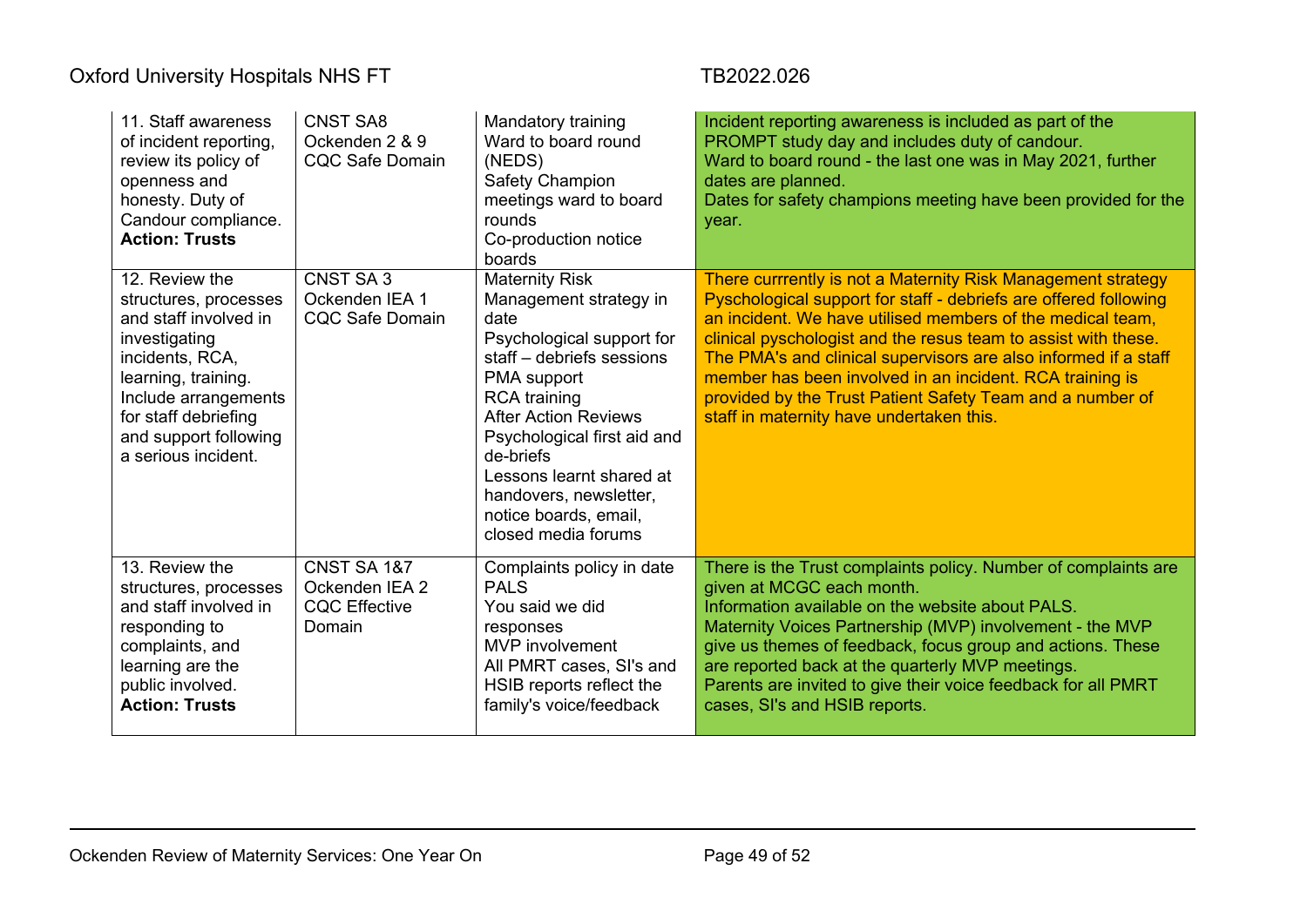| 14. Review<br>arrangements for<br>clinical leadership in<br>obstetrics, paediatrics<br>and midwifery, to<br>ensure that the right<br>people are in place<br>with appropriate skills<br>and support. Action:<br><b>Trusts</b> | CNST SA 8<br>Ockenden IEA 3 and<br>workforce<br><b>CQC Well Led</b><br>Domain | <b>Mandatory Training</b><br>compliance 90%<br><b>Workforce Board Papers</b><br>midwifery and clinical staff<br><b>RCM</b> leadership<br>requirements<br>RCOG workforce<br>issues/role-responsibilities<br>guidance<br>Evidence of Leadership<br>development programme<br>and succession planning<br>for Clinicians | Currently not at 90% as the new training year started in<br>September 2021 for PROMPT, fetal monitoring and newborn<br>life support (NLS) - reported monthly through Maternity Clinical<br>Governance Committee (MCGC) and the Perinatal Quality<br>Surveillance (PQS) Report. Other mandatory training is below<br>90% and is reported through MCGC and the PQS report.<br>A safe staffing paper is submitted to Trust Board.<br>The RCOG workforce issues/role-responsibilities guidance<br>was reviewed and approved at the consultants meeting in<br>December 2021. Following this, the relevant clinical guidelines<br>were updated to include the requirement for consultant<br>presence and these were ratified at MCGC.<br>A poster to remind midwives of when a consultant should<br>attend in line with the RCOG paper was circulated to band 7<br>midwives and consultants. This is also on display on the<br><b>Delivery Suite.</b><br>Leadership Development - the Clinical Director (CD) has<br>attended CD development course run by the Trust. Two<br>consultants have attended the Kings Fund Leadership course (<br>1 in 2020 and 1 in 2021). In 2021, 4 new full time consultant<br>posts were appointed with excellent candidates with job plans<br>to address the needs of the unit as a tertiary referral centre. In<br>addition, 6 LTFT posts were appointed.<br>Two members of staff have undertaken the head of midwifery<br>development programme and currently there is a member of<br>staff undertaking her MBA in leadership through Henley<br>College. |
|------------------------------------------------------------------------------------------------------------------------------------------------------------------------------------------------------------------------------|-------------------------------------------------------------------------------|---------------------------------------------------------------------------------------------------------------------------------------------------------------------------------------------------------------------------------------------------------------------------------------------------------------------|--------------------------------------------------------------------------------------------------------------------------------------------------------------------------------------------------------------------------------------------------------------------------------------------------------------------------------------------------------------------------------------------------------------------------------------------------------------------------------------------------------------------------------------------------------------------------------------------------------------------------------------------------------------------------------------------------------------------------------------------------------------------------------------------------------------------------------------------------------------------------------------------------------------------------------------------------------------------------------------------------------------------------------------------------------------------------------------------------------------------------------------------------------------------------------------------------------------------------------------------------------------------------------------------------------------------------------------------------------------------------------------------------------------------------------------------------------------------------------------------------------------------------------------------------------------------------------------|
|                                                                                                                                                                                                                              |                                                                               |                                                                                                                                                                                                                                                                                                                     |                                                                                                                                                                                                                                                                                                                                                                                                                                                                                                                                                                                                                                                                                                                                                                                                                                                                                                                                                                                                                                                                                                                                                                                                                                                                                                                                                                                                                                                                                                                                                                                      |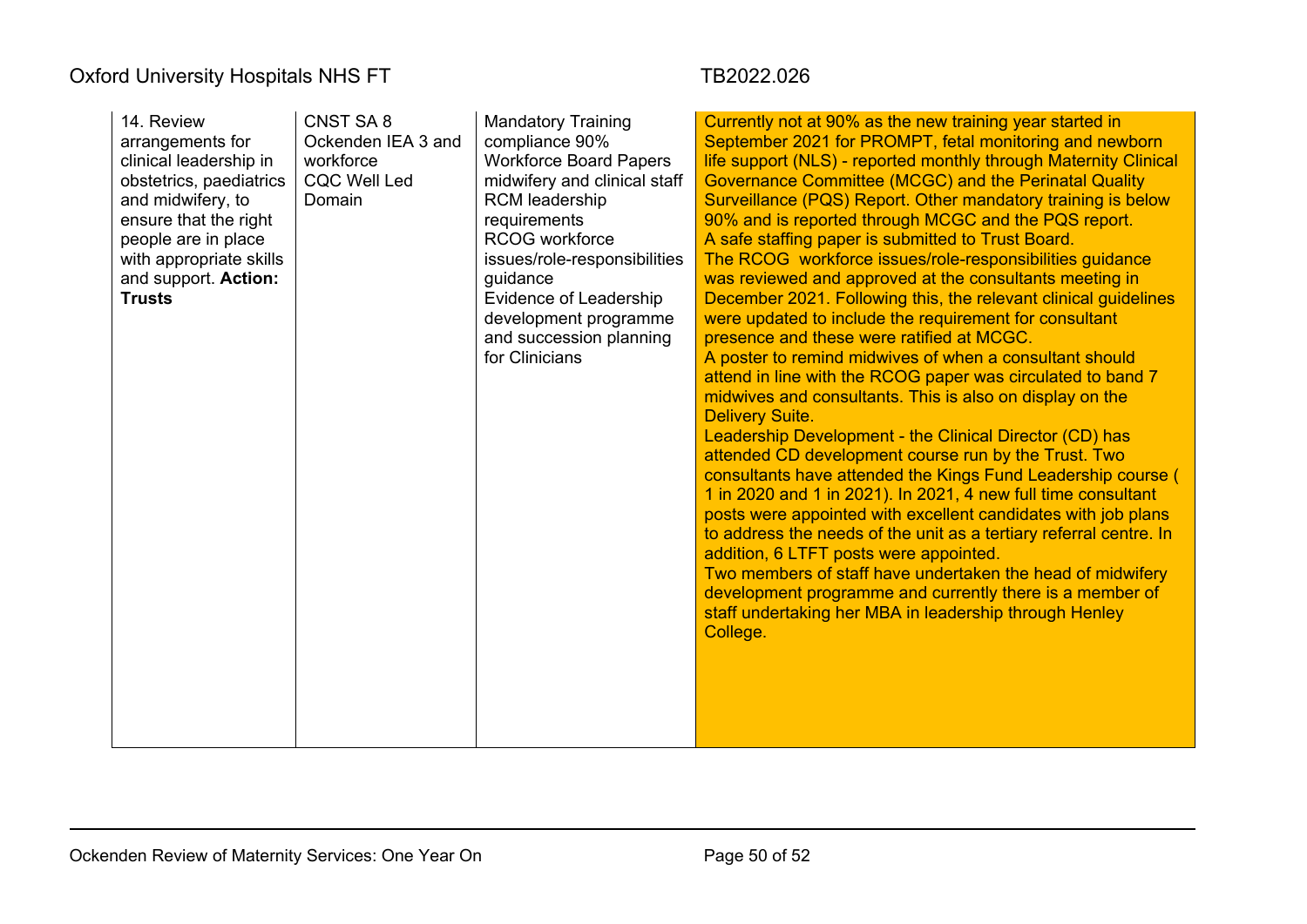| 15. Review of<br>governance systems<br>clinical governance,<br>so that the Board has<br>adequate assurance<br>of the quality of safe<br>care. Action: Trusts                                                                                             | Ockenden IEA 1<br><b>CQC Well led</b><br>Domain<br><b>CNST SA10</b>                      | <b>Maternity Risk</b><br>Management strategy in<br>date<br><b>Maternity Dashboard</b><br>Risk register<br>Governance structure<br><b>HOM/DOM</b> presents<br>directly to Board not sub-<br>committees<br><b>Highlight Reports</b> | Maternity Dashboard presented monthly to MCGC and the red<br>highlights are included in the Divisional Quality report that is<br>presented at the Trust Clinical Governance Committee. The<br>highlights are also presented on a slide as part of the Trust<br>performance review. The dashboard is also sent to the BOB<br><b>LMNS board review.</b>                                                                                                                                                                                                                                                                                                                                                                                                                                   |
|----------------------------------------------------------------------------------------------------------------------------------------------------------------------------------------------------------------------------------------------------------|------------------------------------------------------------------------------------------|-----------------------------------------------------------------------------------------------------------------------------------------------------------------------------------------------------------------------------------|-----------------------------------------------------------------------------------------------------------------------------------------------------------------------------------------------------------------------------------------------------------------------------------------------------------------------------------------------------------------------------------------------------------------------------------------------------------------------------------------------------------------------------------------------------------------------------------------------------------------------------------------------------------------------------------------------------------------------------------------------------------------------------------------|
| 16. Ensure middle<br>managers, senior<br>managers and non-<br>executives have the<br>requisite clarity over<br>roles and<br>responsibilities in<br>relation to quality,<br>and provide<br>appropriate guidance<br>and training. Action:<br><b>Trusts</b> | <b>CNST SA 4,5 &amp; 8</b><br>Ockenden IEA<br>workforce<br><b>CQC Well led</b><br>domain | <b>TNA</b><br>Appraisals<br>JD include roles and<br>responsibilities<br>NED walk rounds and<br>engagement<br><b>SLT</b> visibility<br><b>Safety Champions walk</b><br>round engagement                                            | The TNA for 2022-2023 is currently being developed.<br>Appraisal rate reported monthly to Trust board - currently at the<br>lowest compliance for over a year.<br>Job descriptions include roles and responsibilities.<br>NED walkround - there was a NED walkround in May 2021 and<br>other walkrounds are planned for the future.<br>Senior Leadership Team (SLT) visibility - the maternity<br>leadership team undertake matrons walkrounds, they bleep<br>hold and are visible to staff. They also undertake monthly<br>maternity and neonatal feedback meetings.<br>Safety Champions walkround engagement - the safety<br>champions (Obstetricain and midwife) do regular walkrounds of<br>maternity and the Director of Midwifery also visits the Midwifery<br>Led Units (MLU's). |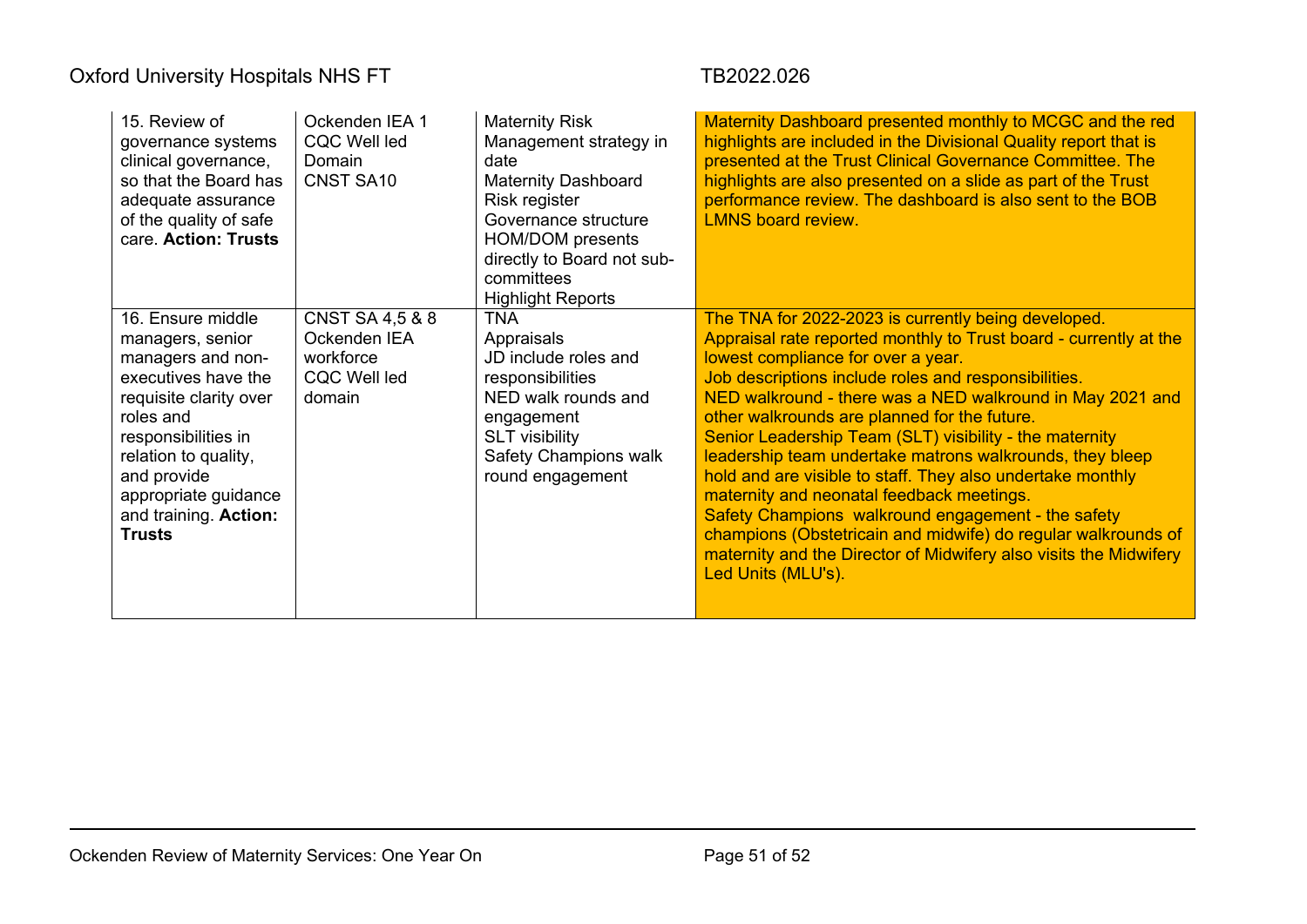| 17. Review access to<br>theatres, and ability<br>to observe and<br>respond to all women<br>in labour and ensuite<br>facilities;<br>arrangements for<br>post-operative care of<br>women. Action:<br><b>Trusts</b> | CNST SA 9<br>Ockenden IEA 4 & 5<br><b>CQC Safe Domain</b> | Immediate access to 2 <sup>nd</sup><br>theatre<br>Any midwives still<br>scrubbing for theatre? If<br>yes have they the required<br>training and competency<br>assessments<br>Recovery staff are trained,<br>and competency assessed<br>in line with national<br>guidance<br>Staff providing level 2<br>HDU care are trained and<br>competency assessed in<br>line with national guidance<br><b>LW</b> coordinators<br>supernumerary<br>1-1 care given in<br>established labour<br>Are there ensuite facilities | Emergency theatres are staffed to open two theatres with scrub<br>and anaesthetic assistance. There is a resident duty<br>anaesthetist (registrar or fellow 24/7). The duty anaesthetic<br>consultant is resident from 0730-2030 weekdays, and for 3<br>hours on each weekend day, outside of which they are on call<br>and available to attend within 30 minutes.<br>Help can be requested from the anaesthetist on duty in the<br>West Wing or JR.<br>The midwives do not scrub for procedures as there is a scrub<br>team.<br>Labour ward coordinators are supernumerary and if this was<br>not able to happen then it would be escalated to the bleep<br>holder and an incident form completed.<br>1:1 care is provided in labour and this is monitored 24/7 and<br>exceptions reported in the staffing paper. There are no ensute<br>facilities for women on Delivery Suite or the Observation area.<br>There are 4 number of rooms in the post operative ward that<br>are ensuite.<br>There are core staff based on the Observation area who have<br>undertaken training in High Dependency Care. |
|------------------------------------------------------------------------------------------------------------------------------------------------------------------------------------------------------------------|-----------------------------------------------------------|----------------------------------------------------------------------------------------------------------------------------------------------------------------------------------------------------------------------------------------------------------------------------------------------------------------------------------------------------------------------------------------------------------------------------------------------------------------------------------------------------------------|---------------------------------------------------------------------------------------------------------------------------------------------------------------------------------------------------------------------------------------------------------------------------------------------------------------------------------------------------------------------------------------------------------------------------------------------------------------------------------------------------------------------------------------------------------------------------------------------------------------------------------------------------------------------------------------------------------------------------------------------------------------------------------------------------------------------------------------------------------------------------------------------------------------------------------------------------------------------------------------------------------------------------------------------------------------------------------------------------------|
| 18. All of above<br>should involve CCG,<br>and where<br>necessary, the CQC<br>and Monitor. Action:<br><b>Trusts</b>                                                                                              | <b>CCG Assurance</b><br>visits<br>CQC regulation visits   | Outcomes of visits<br><b>CQC</b> ratings<br>Action plans<br>Action plans monitored<br>governance floor to board<br>Feedback to staff                                                                                                                                                                                                                                                                                                                                                                           | The CCG attend the Trust SIRI forums, the Trust Clinical<br>Governance Committee and the BOB LMNS SI meeting.<br>The recent CQC report following the unannounced visit was<br>published on the 02 September 2021. The results of this with<br>the must do and should do actions have been presented to staff<br>at staff engagement meetings. It was also presented to the<br>university and the materntiy voices partnership (MVP) in<br>January 2022. An action plan was created and this is reported<br>monthly to MCGC and to the Divisional Governance meeting<br>and the Trust Clinical Governance Committee (CGC). It is also<br>discussed with the safety champions.                                                                                                                                                                                                                                                                                                                                                                                                                            |